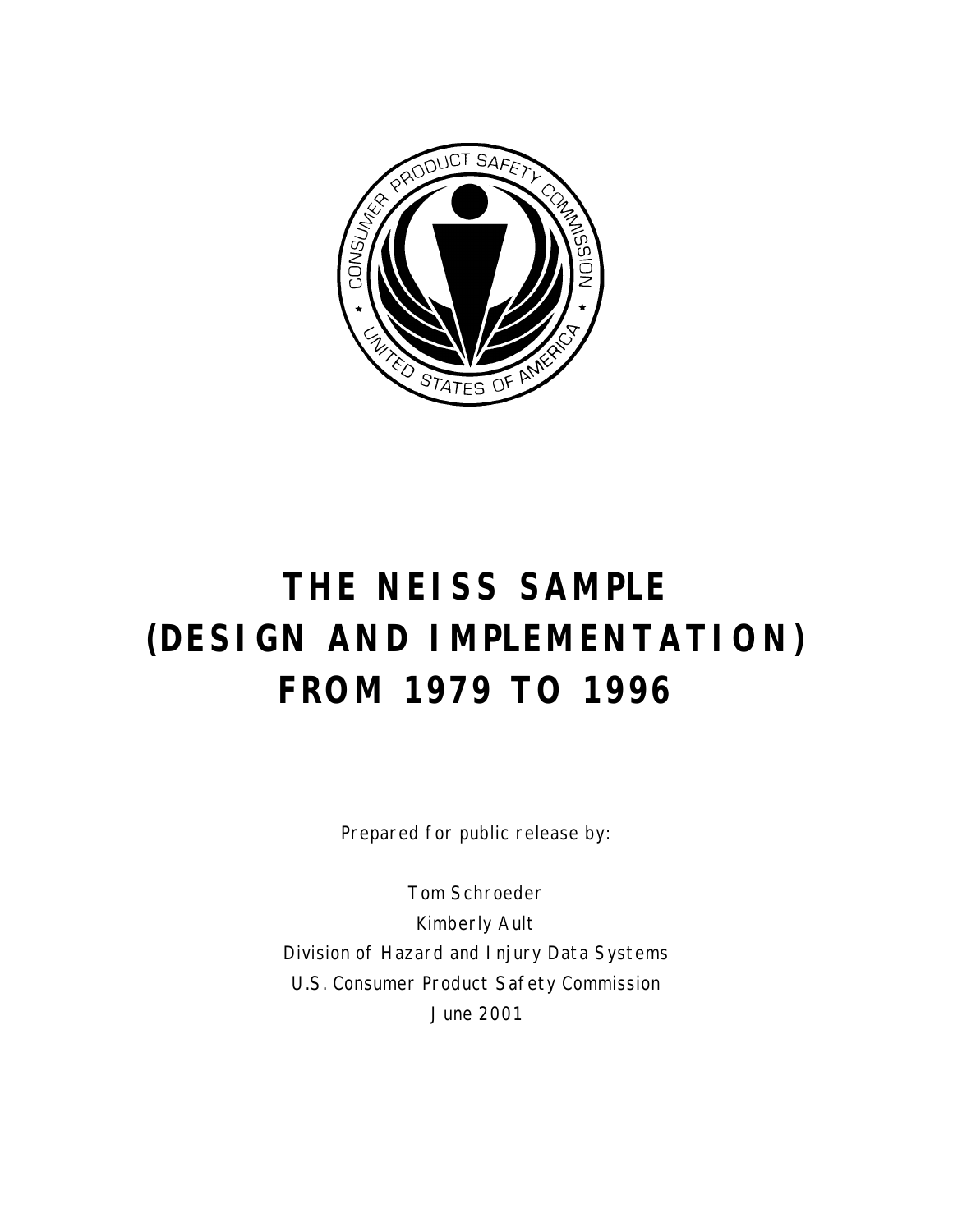## **Table of Contents**

| January 1, 1990 through December 31, 1990 _______________________________5    |    |
|-------------------------------------------------------------------------------|----|
| January 1, 1991 through December 31, 1994 _____________________________5      |    |
| January 1, 1995 through September 30, 1995 _________________________________5 |    |
|                                                                               |    |
|                                                                               |    |
| HOSPITAL SELECTION PROCEDURE AND HOSPTIAL PARTICIPATION____6                  |    |
|                                                                               |    |
|                                                                               |    |
|                                                                               |    |
|                                                                               |    |
|                                                                               |    |
| NATIONAL ESTIMATES OF PRODUCT-RELATED INJURIES FROM NEISS 10                  |    |
| SAMPLING ERRORS ASSOCIATED WITH NEISS ESTIMATE                                | 11 |
|                                                                               | 12 |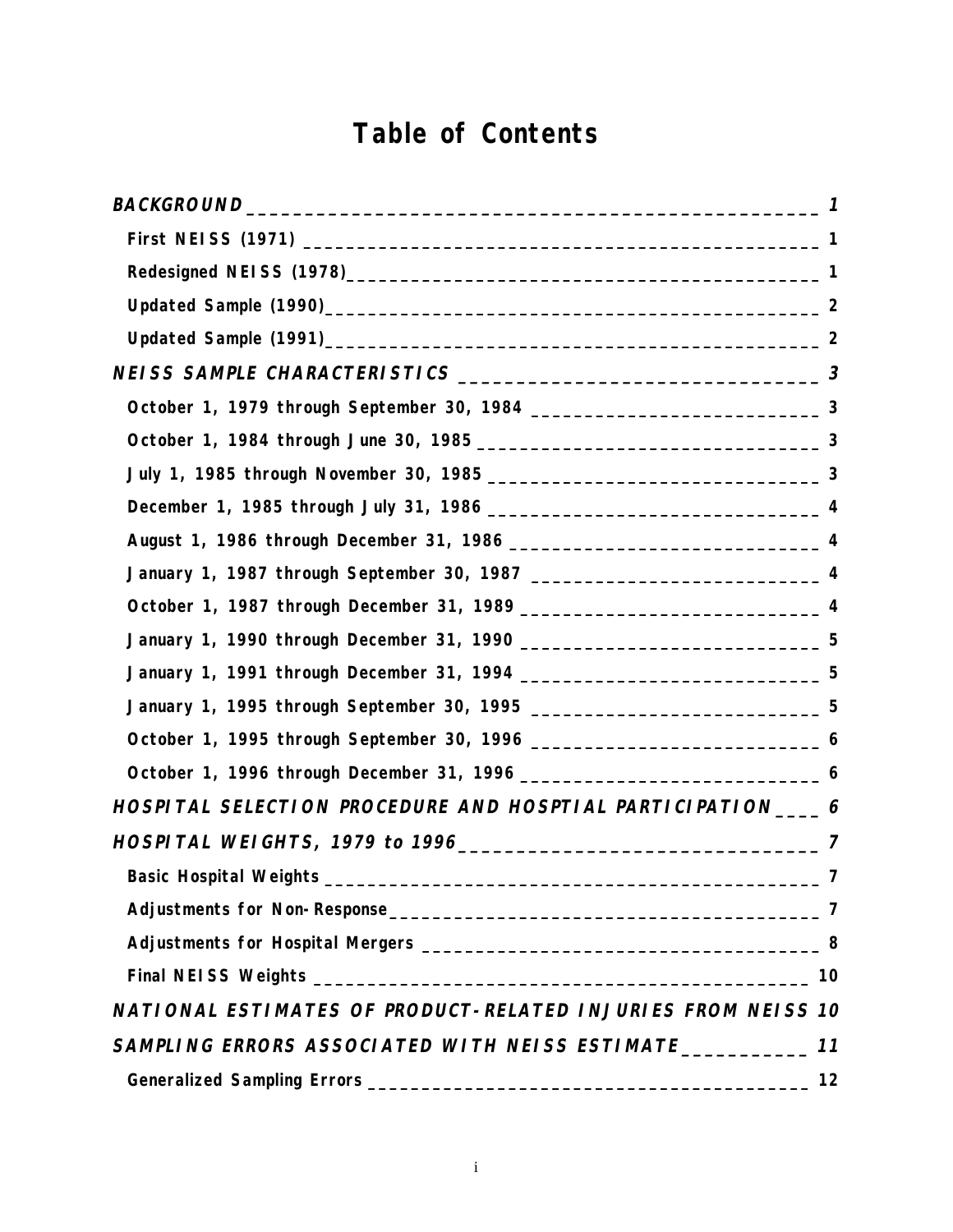| <b>APPENDIX</b>   |  |
|-------------------|--|
| <b>REFERENCES</b> |  |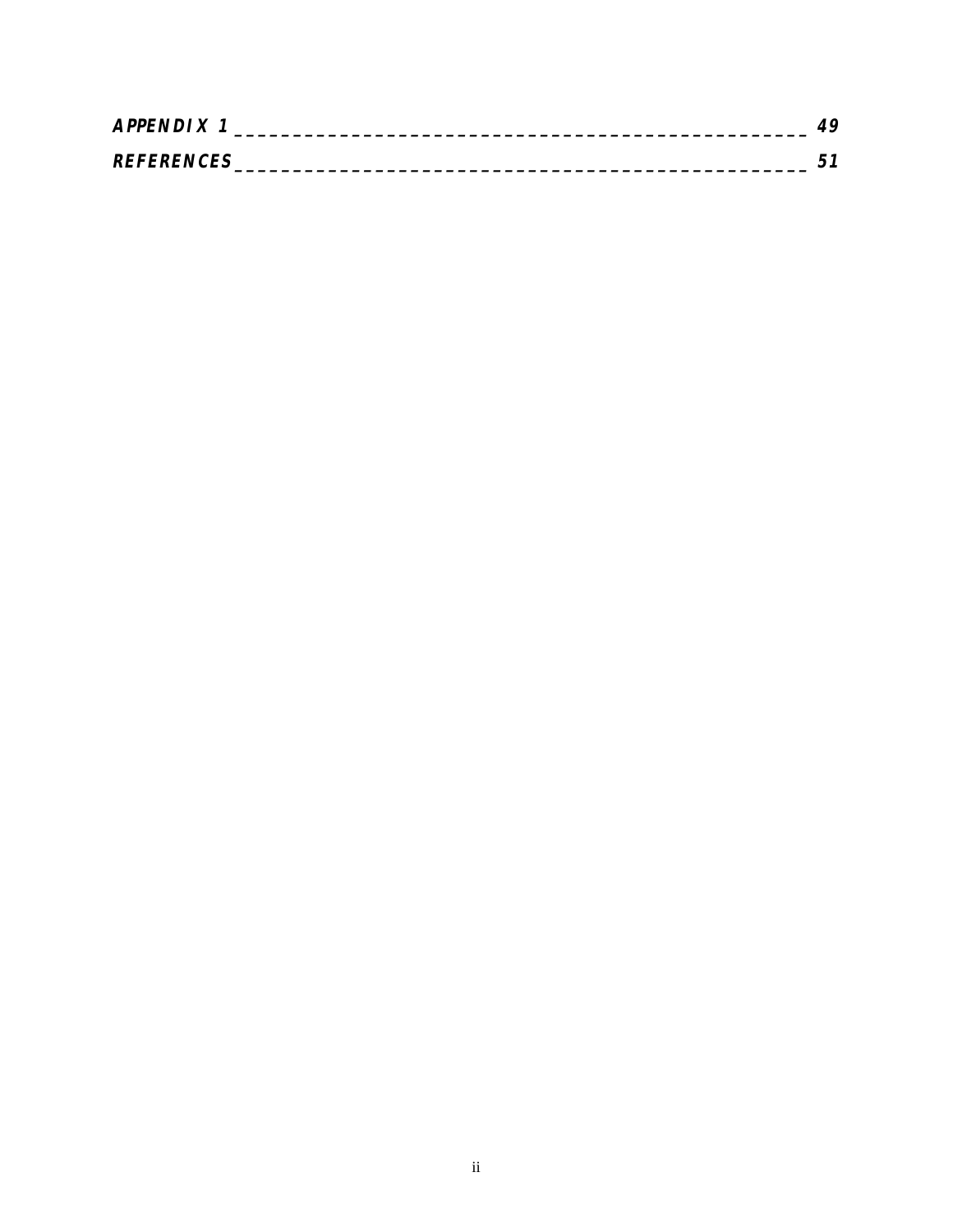## **LIST OF TABLES**

| <b>Table</b>                                                                    | Page |
|---------------------------------------------------------------------------------|------|
| Table 1: NEISS Sample Characteristics, October 1, 1978 through September 30,    | 14   |
| 1979 (Proposed)                                                                 |      |
| Table 2: NEISS Sample Characteristics, October 1, 1979 through August 31, 1981  | 15   |
| Table 3: NEISS Sample Characteristics, March 1, 1984 through September 30,      | 16   |
| 1984                                                                            |      |
| Table 4: NEISS Sample Characteristics, March 1, 1984 through September 30,      | 17   |
| 1984                                                                            |      |
| Table 5: NEISS Sample Characteristics, October 1, 1984 through June 30, 1985    | 18   |
| Table 6: NEISS Sample Characteristics, July 1, 1985 through November 30, 1985   | 19   |
| Table 7: NEISS Sample Characteristics, December 1, 1985 through July 31, 1986   | 20   |
| Table 8: NEISS Sample Characteristics, August 1, 1986 through December 31, 1986 | 21   |
| Table 9: NEISS Sample Characteristics, January 1, 1987 through September 30,    | 23   |
| 1987                                                                            |      |
| Table 10: NEISS Sample Characteristics, October 1, 1987 through December 31,    | 25   |
| 1989                                                                            |      |
| Table 11: NEISS Sample Characteristics, January 1, 1990 through December 31,    | 27   |
| 1990                                                                            |      |
| Table 12: NEISS Sample Characteristics, January 1, 1991 through December 31,    | 28   |
| 1994                                                                            |      |
| Table 13: NEISS Sample Characteristics, January 1, 1995 through September 30,   | 29   |
| 1995                                                                            |      |
| Table 14: NEISS Sample Characteristics, October 1, 1995 through September 30,   | 31   |
| 1996                                                                            |      |
| Table 15: NEISS Sample Characteristics, October 1, 1996 through December 31,    | 33   |
| 1996                                                                            |      |
| Table 16: Number of Hospitals in the NEISS Sample and Number of Participating   | 35   |
| Hospitals By Stratum For Each Month, 1979 - 1996                                |      |
| Table 17: NEISS Weights by Year, Month, and Stratum, 1979 - 1996                | 42   |
| Table 18: Generalized Relative Sampling Errors for NEISS for Estimates          | 48   |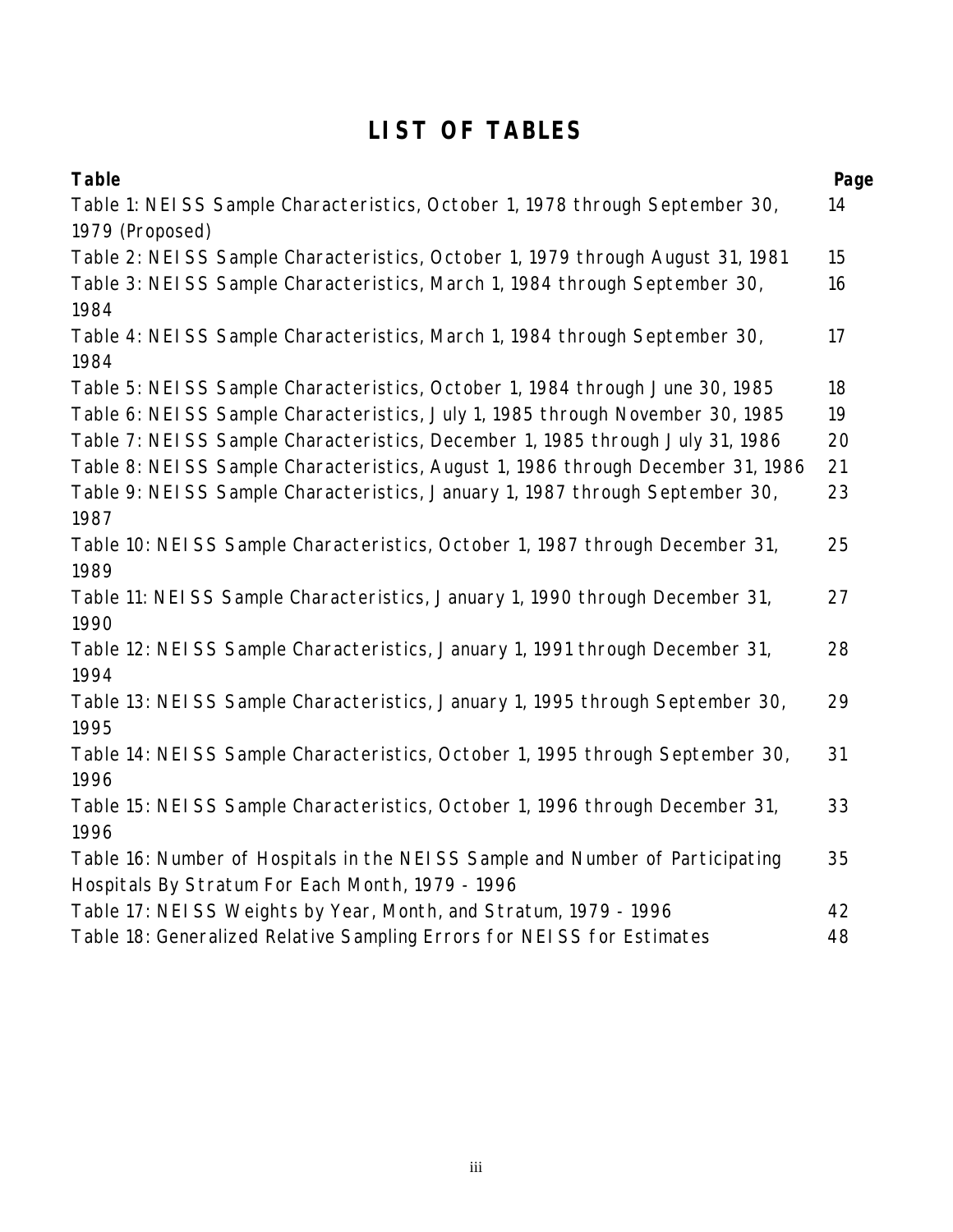## **BACKGROUND**

The National Electronic Injury Surveillance System (NEISS), a probability sample of hospital emergency departments in the United States and its territories, is used by the U. S. Consumer Product Safety Commission to measure the magnitude of the injury problem associated with consumer products and to provide a source for follow-up investigations of selected cases. The NEISS data are keyed directly into personal computers. Its roots and evolution are traced in the sections which follow.

## **First NEISS (1971)**

In the last two months of 1970, the first NEISS was designed. It was based on a 1968 inventory of U.S. hospitals and 1960 population census data. It comprised a statistically valid sample of 119 hospitals, representative of all general hospitals with emergency departments in the 48 contiguous States. The recruiting of hospitals together with training, equipping and operating the system began in May 1971 in the Bureau of Product Safety, Food, and Drug Administration. In July 1973, when the U.S. Consumer Product Safety Commission was activated, NEISS became the core of CPSC's Bureau of Epidemiology.

## **Redesigned NEISS (1978)**

In order to update and improve the initial system, on October 1, 1978 a redesigned NEISS was implemented. The sampling frame for the redesigned NEISS consisted of hospitals listed on the National Center for Health Statistics' 1975 Master Facilities Inventory hospital computer tape. The redesigned NEISS sample was a probability sample of all hospitals with emergency departments throughout the U.S. and its territories. The hospitals on the sampling frame were stratified by size (number of emergency room visits) into four groups with an additional group covering hospitals with burn care centers. The hospitals were organized geographically within strata, substrata of equal numbers of hospitals were formed, and a simple random sample of primary and alternate hospitals was selected from each stratum.

The sample of 130 hospitals actually consisted of two half samples. Due to budgetary limitations, the full sample was never implemented. While plans had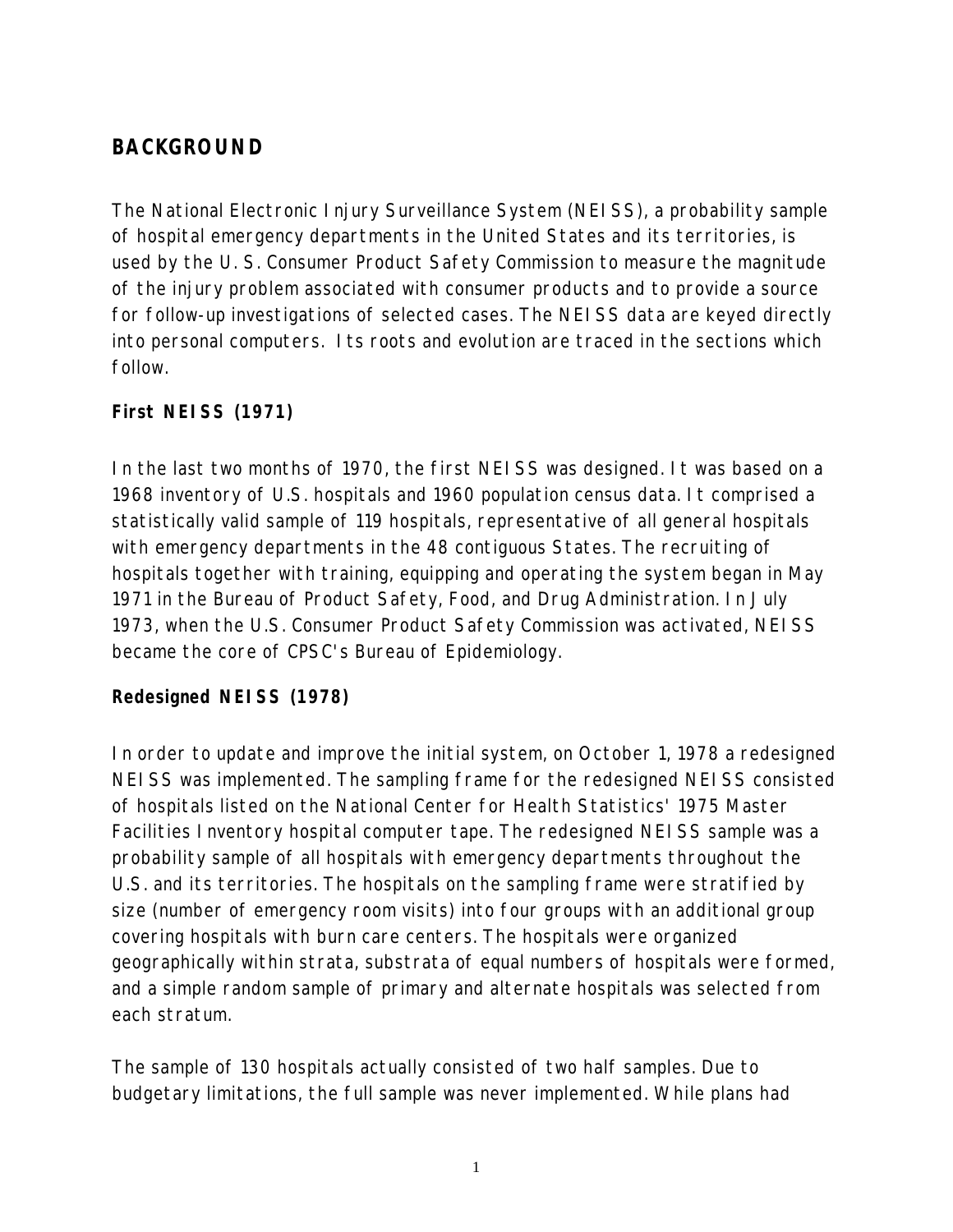called for implementing the two half samples in two phases over a two-year period, the probability sample actually implemented consisted of 74 hospitals. Further budget cutbacks in 1984 reduced the sample to 64 hospitals. Because of hospitals going out of business, by early 1989 the sample size had fallen to 62. (Waksberg and Valliant, 1977)

## **Updated Sample (1990)**

In 1989, CPSC updated the sample to reflect a more current universe of hospitals with emergency departments in the U.S. and its territories. First, a sampling frame was constructed from the most current information (1985) on hospitals with emergency departments. Then the sampling frame was divided into four size strata based on the annual number of emergency visits reported by each hospital and ordered geographically. As a result of the changes between the 1975 and the 1985 sampling frames, 10 hospitals were added, 7 were dropped, and a number of others moved from one stratum to another. As of January 1990, the sample consisted of 65 hospitals. (Marker, Waksberg, Braden, 1988)

## **Updated Sample (1991)**

In 1990, a plan was implemented to increase the size of the NEISS sample, thereby restoring many of the properties associated with the full 130-hospital redesign sample. The implementation plan called for selecting and recruiting additional hospitals in each of the three larger strata, greatly increasing the number of reports to be collected and reducing the time for the completion of follow-back studies. Twenty-eight hospitals were selected, of which two were no longer in business. With the addition of 26 hospitals, the size of the NEISS sample increased to 91 in January 1991. This sample of 91 hospitals, a probability sample of hospitals with emergency departments in the U.S. and its territories, provided approximately 290,000 product-related injury reports each year. This sample design was maintained until December 1996.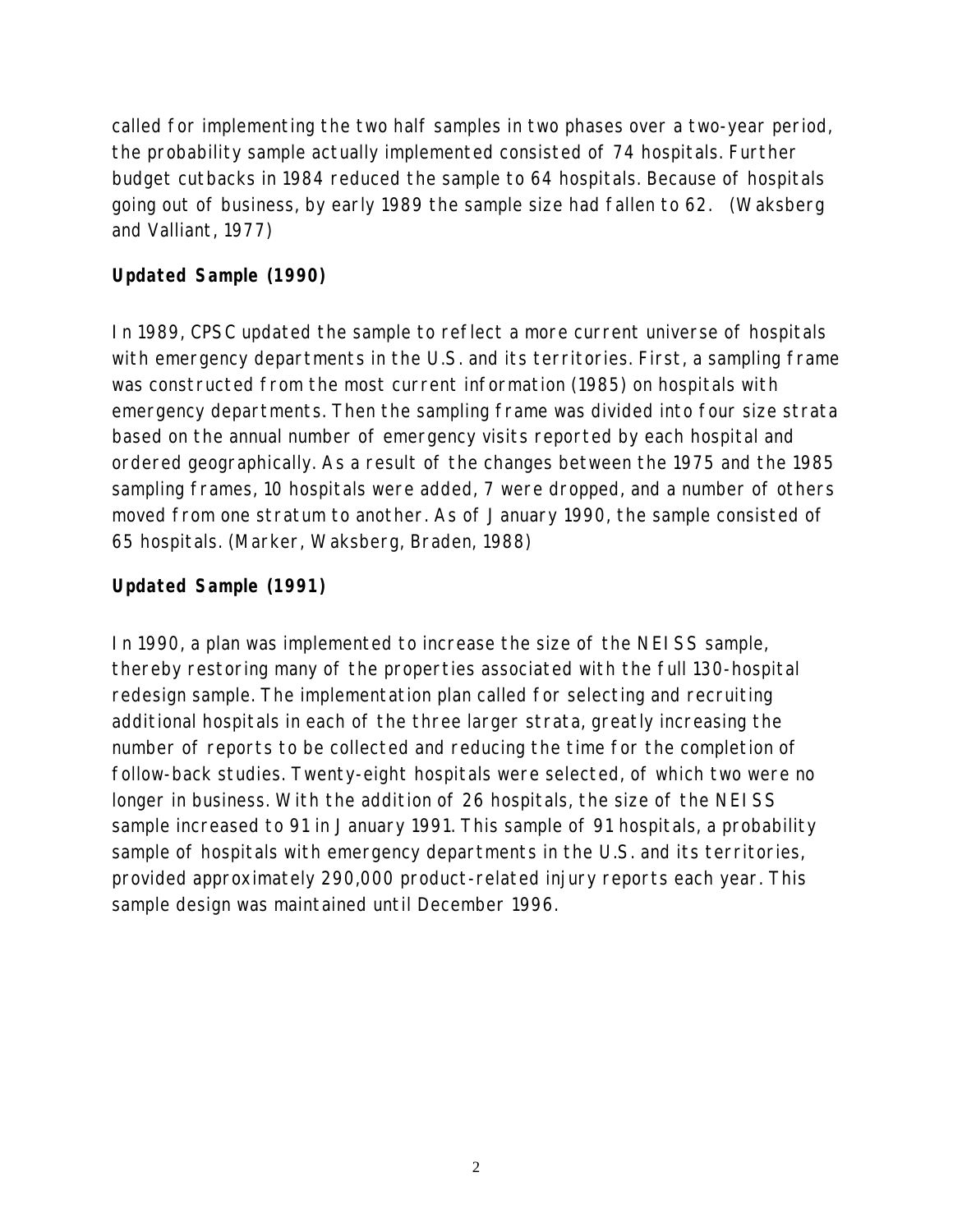## **NEISS SAMPLE CHARACTERISTICS**

## **October 1, 1979 through September 30, 1984**

Because of budgetary restrictions, the Commission decided against implementing the full sample of 130 hospitals (See Table 1). Phase I consisted of a sample of 70 hospitals from the 130 hospital sample. When the decision was made not to implement phase II of the sample redesign, a second decision was made to augment the phase I sample in order to assure a sufficient pool of cases for follow-back investigative studies. The augmented sample was to include the remainder of the 12 hospitals from stratum 4 and the remainder of the eight hospitals from the burn stratum of the originally planned NEISS redesign sample.

This augmented phase I sample, then, consisted of the 70 hospitals from phase I and additional hospitals from phase II. The in-scope sample was comprised of 74 hospitals, as presented in Table 2. Tables 3 and 4 present changes in the number of in-scope hospitals which have occurred over the period of time that this augmented phase I sample was in place.

## **October 1, 1984 through June 30, 1985**

Additional cutbacks to the NEISS sample were necessary beginning with Fiscal Year 1985. A decision was made to return to the Phase I sample of 70 hospitals, eliminating the nine additional hospitals from stratum 4 and the burn stratum which had augmented the Phase I sample but which were actually selected as part of the planned Phase II sample. Table 5 presents the characteristics of this Phase I sample, which was in effect from October 1, 1984 through June 30, 1985.

## **July 1, 1985 through November 30, 1985**

Hospital attrition and hospital mergers are reflected in the present NEISS sample. Any hospital going out of business is not replaced; it is presumed to represent other hospitals in the sampling frame, which have gone out of business. Hospital mergers are reflected in the history of the NEISS and are presented in Table 17. However, hospitals which have come into existence or emergency departments that have come into existence since the redesign sampling frame was constructed are not reflected in the ongoing NEISS. This situation requires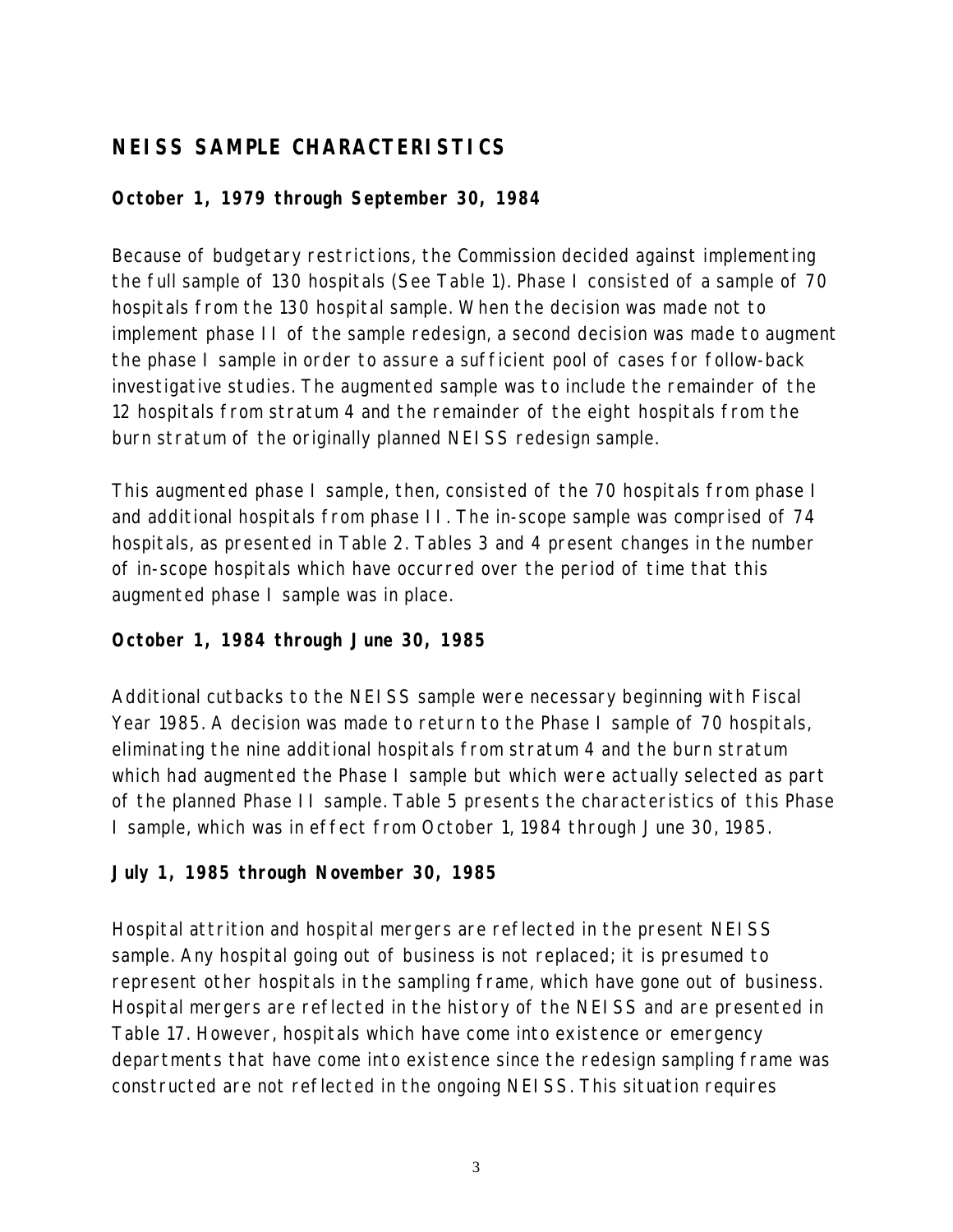periodic updates of the sampling frame with subsequent selection of hospitals to be added to the NEISS sample. The Westat redesign of the NEISS included the provision for updating the sample when a sufficient number of new hospital emergency departments had come into existence.

The sample was updated July 1, 1985, with the selection of two hospitals and the addition of one in-scope hospital from an update stratum. Thus, the NEISS sample after this update consisted of 72 hospitals, of which 65 were in scope. Table 6 presents the characteristics of the sample from July 1, 1985 through November 30, 1985.

## **December 1, 1985 through July 31, 1986**

With one hospital going out of business as of December 1985, the number of inscope hospitals in the NEISS sample changed again. The NEISS sample characteristics from December 1, 1985 through July 31, 1986 are presented below in Table 7.

## **August 1, 1986 through December 31, 1986**

With one hospital going out of business as of December 1986, the number of inscope hospitals in the NEISS sample changed again. The NEISS sample characteristics from August 1, 1986, through December 31, 1986 are shown below in Table 8.

## **January 1, 1987 through September 30, 1987**

Another hospital from stratum 1 ceased doing business as of January 1, 1987. The composition of the NEISS sample by stratum for the given time period is presented below in Table 9.

## **October 1, 1987 through December 31, 1989**

During this period two of the sample hospitals merged with other hospitals, affecting their sample weights. The NEISS sample by stratum for this period is presented below in Table 10.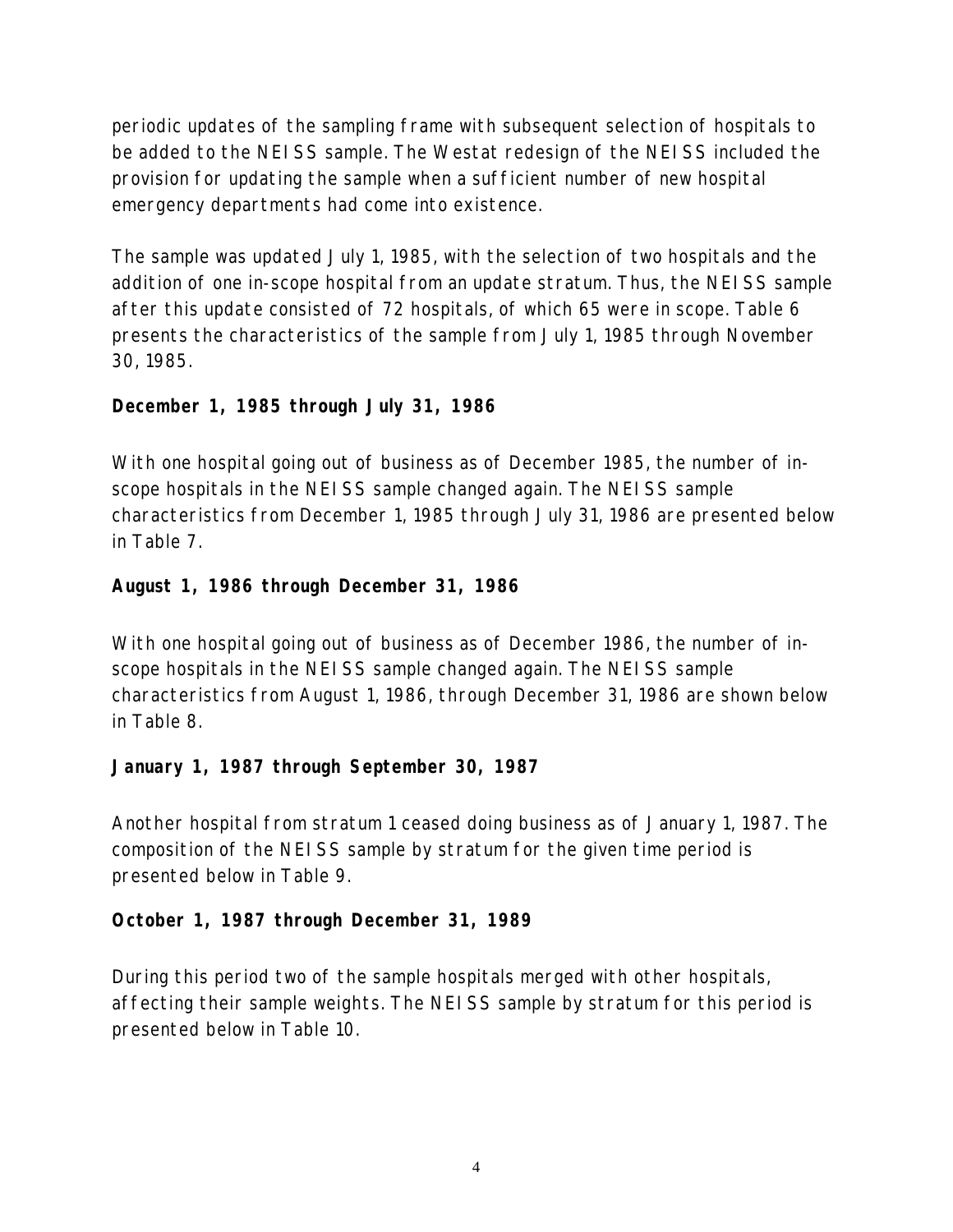## **January 1, 1990 through December 31, 1990**

During 1988, under contract with Westat, Inc., the NEISS sample design was updated to reflect changes in the universe of hospitals since the 1978 redesign of the NEISS. As part of the update, a new sampling frame was constructed based on the most currently available (1985) listing of hospitals and emergency room visits. Funds became available in 1989 for implementing the update of the system. By December 31, 1989, the update was fully implemented.

The hospital size strata were reconfigured as shown below in Table 11. Both the burn and the update strata were eliminated. The hospitals in the former design were reallocated to the new strata according to the more current ERVs. In order to retain the original chances of selection while using more up-to-date information, seven hospitals were dropped, 10 were added, and several others moved between strata.

## **January 1, 1991 through December 31, 1994**

In January, 1991, the NEISS sample size was increased to 91 hospitals by doubling the sample size in strata 2, 3 and 4, the three largest strata as shown in Table 12. It was estimated that this would increase the number of cases by about 60 percent, greatly reducing the amount of time required to complete special telephone and on-site follow-back investigations of selected injuries.

## **January 1, 1995 through September 30, 1995**

In late 1994, CPSC decided to supplement the NEISS probability sample with a special stratum of children's hospitals. These hospitals would provide a large number of additional cases available for case-finding purposes and would be available for follow-back investigations to determine the causes of the accident. At this time, however, the cases from these have a statistical weight of zero.

Of the total NEISS sample size of 100, 91 hospitals are part of the probability sample, used to produce national estimates (with sampling errors) of productrelated injuries in the U.S. and its territories. (Note that the probability sample of 91 hospitals contains two children's hospitals.) Nine additional children's hospitals were randomly selected from the 42 children's hospitals with emergency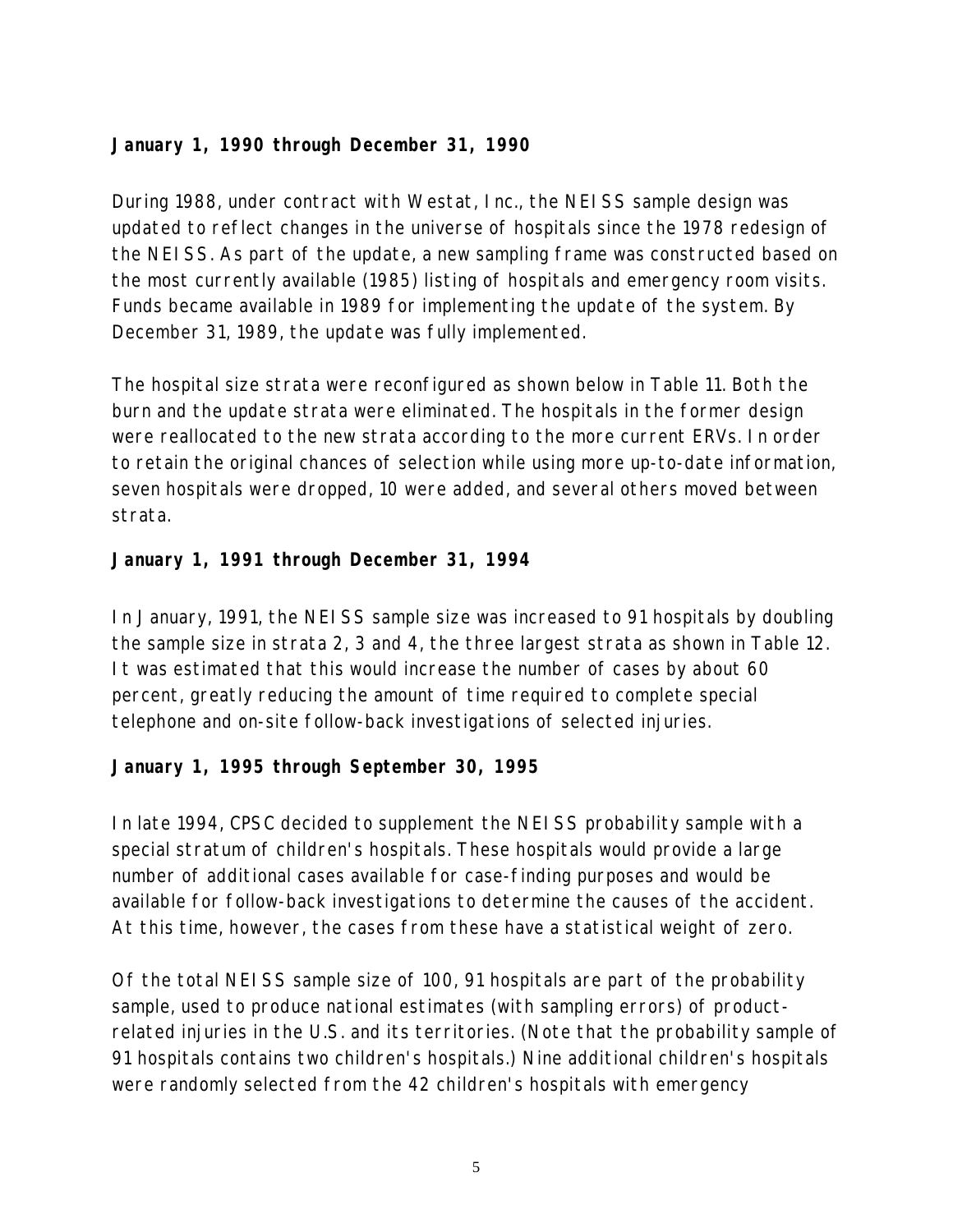departments listed on the same sampling frame that was used for the probability sample. Recruitment of these additional children's hospitals began in late 1994 and was completed in the summer of 1995. (See Table 13.)

## **October 1, 1995 through September 30, 1996**

In October 1995, one NEISS hospital ceased doing business while a new hospital was built. During this period the hospital was (temporarily) out of scope, reducing the in scope probability sample from 91 to 90. (See Table 14.)

### **October 1, 1996 through December 31, 1996**

The temporarily out of scope hospital was rebuilt and reopened. As of October 1, 1996, it is considered part of the NEISS statistical sample. The in scope probability sample size returned to 91 hospitals. (See Table 15.)

## **HOSPITAL SELECTION PROCEDURE AND HOSPTIAL PARTICIPATION**

Westat, the contractor for the NEISS sample redesigns, provided CPSC with the sampling frame, a set of primary hospital sample selections and procedures for selecting alternate hospitals to be used as substitutes for hospitals unwilling to participate. In each recruitment process, CPSC recruiters make repeated and intensive efforts to obtain the participation of every primary sample hospital selected. Only when all approaches to obtain cooperation from a primary hospital fail do the recruiters turn to a replacement hospital.

If the hospital being replaced is the primary selection, CPSC selects the alternate (replacement) hospital according to the procedures established by Westat. If the first alternate hospital refuses to participate, the second alternate is selected, etc., until cooperation is obtained with a replacement hospital. If the hospital to be replaced is not a primary selection, we use the opportunity to try again to recruit that hospital which is the primary sample selection. This has enabled us to obtain the cooperation of some primary hospitals, which initially had refused to participate. Over time, whenever hospitals remain in business but elect to drop out of the system, CPSC attempts returns to the original recruitment order: primary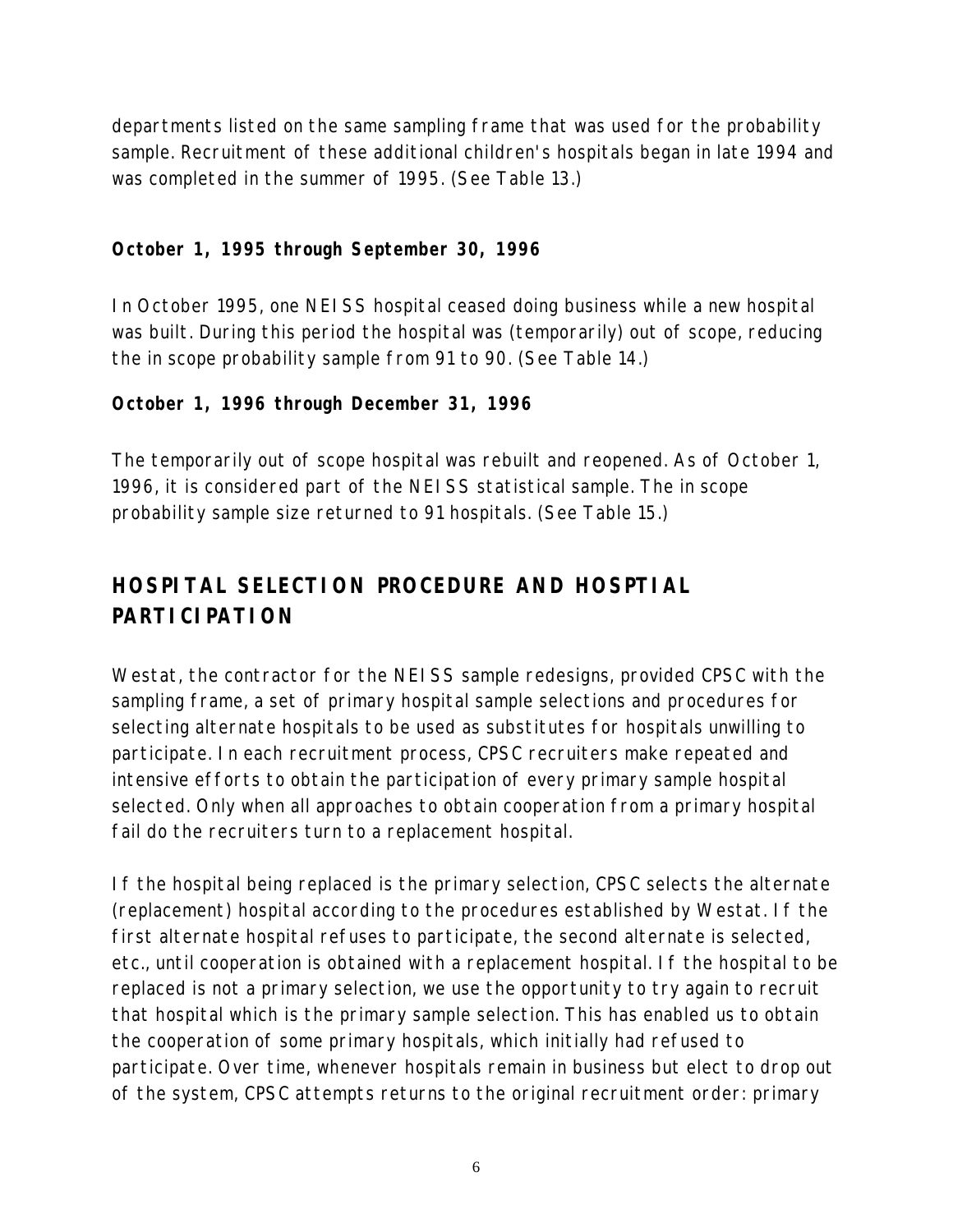hospital, first alternate hospital, etc. Since the replacement hospitals have the same probabilities of selection as the primary hospitals with which they are associated, they also have the same statistical weights. All hospitals on the system at the time of one of the updates of the NEISS are considered primary hospital selections as of that time.

## **HOSPITAL WEIGHTS, 1979 to 1996**

### **Basic Hospital Weights**

The "basic" hospital weights used by NEISS are equal to the inverse of the probability of selection for the hospitals in each stratum. The inverse of the probability of selection is simply the total number of hospitals on the sampling frame divided by the total number of hospitals in the NEISS sample calculated at the stratum level. Adjustments to these basic weights are made for non-response and hospital mergers. Annual estimates of injuries are derived by summing the monthly estimates for all months of the year.

#### **Adjustments for Non-Response**

When a hospital in a given stratum does not report cases for a particular month, the basic hospital weight is adjusted for this lack of participation. If all hospitals in the stratum participate during the given month, the non-response adjustment factor is one. Non-response adjustment factors can be computed for each month and stratum since October 1979 by using Table 16. For a given month and stratum, the nonresponse adjustment factor is obtained by dividing the number in the column labeled "SAMPLE" by the number in the column labeled "PARTICIPANTS."

For example, the non-response adjustment factor for small stratum for October 1979 was 38/25 or 1.52. When the monthly non-response adjustment factor is multiplied by the basic hospital weight, the result is the adjusted basic NEISS weight for the small stratum for October 1979. The basic weight for the small stratum in October 1979 was 4290/42 or 102.14. Therefore, the adjusted basic NEISS weight for October 1979 is 1.52 x 102.14, or 155.2571. (See Table 17.)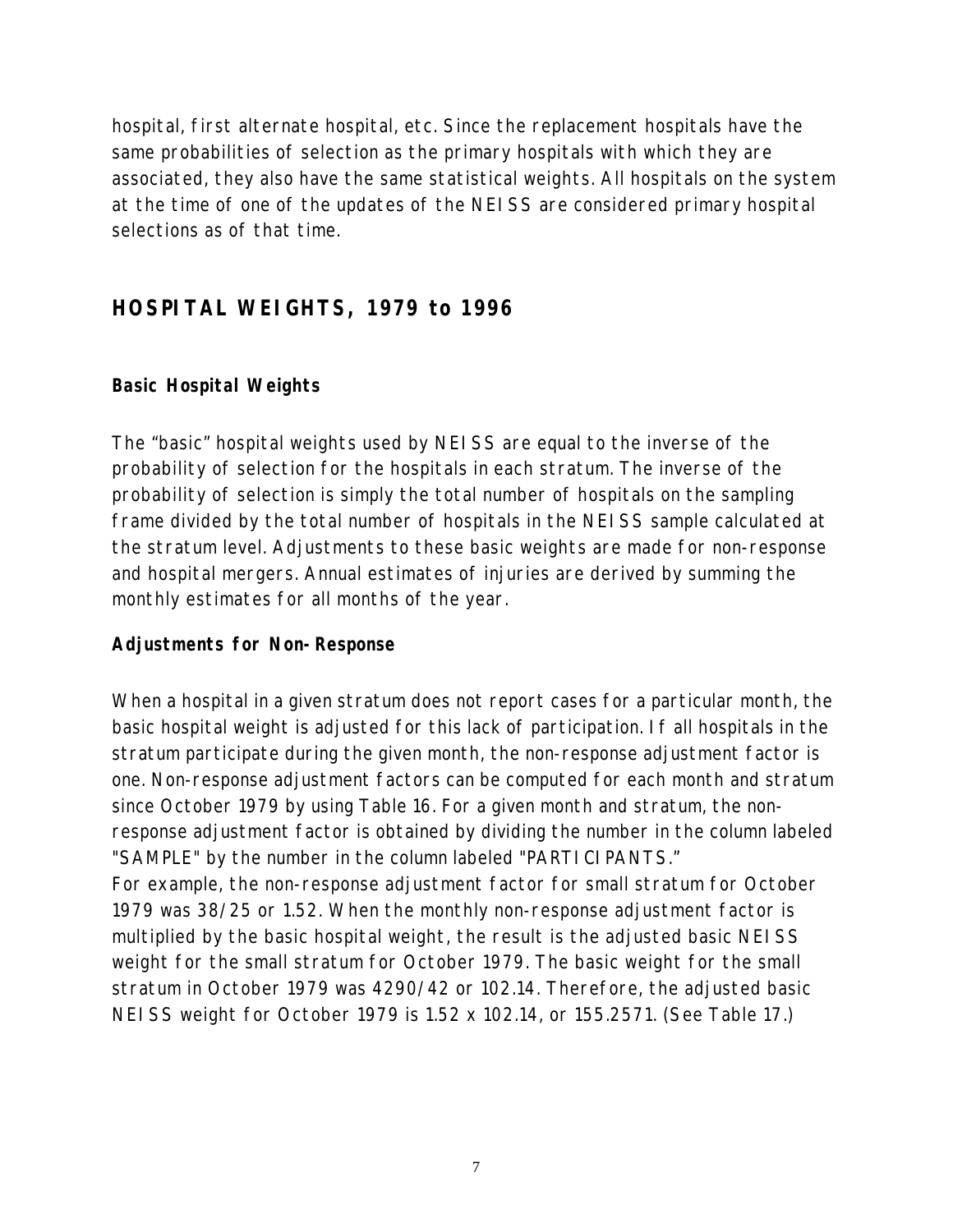## **Adjustments for Hospital Mergers**

When two hospitals merge and are in different size classes, the probability of selection of the merged hospitals is found by the formula for the union of two events:

$$
P = P_1 + P_2 - P_1 P_2
$$

where  $P_i$  = probability of selection of hospital i; i = 1, 2

Taking into account any non-response adjustment, the basic merged weight of hospital i is computed as:

$$
Wgt_{hi} = \frac{1}{\left(\frac{n_{h1}}{N_{h1}}\frac{r_{h1}}{n_{h1}'}\right) + \left(\frac{n_{h2}}{N_{h2}}\frac{r_{h2}}{n_{h2}'}\right) - \left(\frac{n_{h1}}{N_{h1}}\frac{r_{h1}}{n_{h1}'}\right)\left(\frac{n_{h2}}{N_{h2}}\frac{r_{h2}}{n_{h2}'}\right)}
$$

where:

- $N_{h1(2)}$  Mumber of hospitals in the NEISS sampling frame for stratum h1(2)
- $n_{h1(2)}$  Mumber of hospitals selected for the NEISS sample for stratum h1(2)
- $r<sub>h1(2)</sub>$  Number of hospitals participating in the NEISS sample for stratum h1(2)for the time period
- $n'_{h1(2)}$  = Number of in-scope hospitals in the NEISS sample for stratum h1(2)

When two hospitals merge and are in the same size class, the situation is more complex because the sampling in a size class is done without replacement. The sample size in a particular size class was a fixed number n, and the total number of hospitals in the size class was N for the original sample and frame. If S denotes the sample,  $H_1$  and  $H_2$  the hospitals, the three possibilities that lead to the retention of the merged hospital in the sample are:

| A. $H_1 \in S$ , $H_2 \not\subset S$ Hospital 1 is in the original sample, hospital 2 is not |
|----------------------------------------------------------------------------------------------|
| B. $H_1 \not\subset S$ , $H_2 \in S$ Hospital 2 is in the original sample, hospital 1 is not |
| C. $H_1 \in S$ , $H_2 \in S$ Both hospitals are in the original sample                       |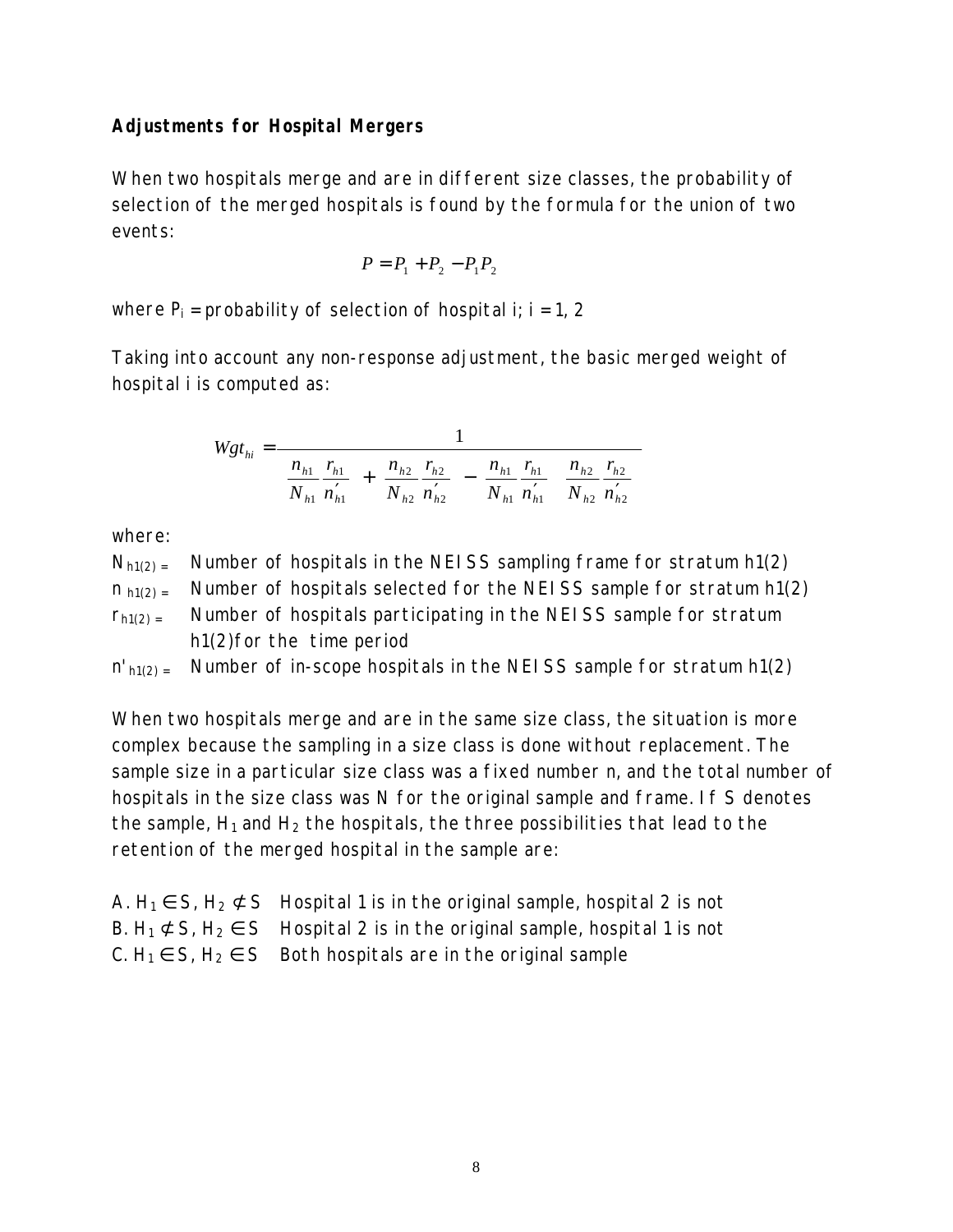The probability of event A is:

 $P(A) = P(H_1)$  is selected on the first draw and H2 is not selected on any draw)

$$
= n \frac{1}{N} \frac{N-2}{N-1} \frac{N-3}{N-2} \dots \frac{N-n+1}{N-n+2} \frac{N-n}{N-n+1} = \frac{n}{N} \frac{N-n}{N-1}
$$

The leading multiplier n accounts for the possibility that H1 may be selected on any of the n draws. The probability of event  $B$ ,  $P(B)$ , is the same as  $P(A)$  from symmetry.

The probability of event C is:

$$
P(C) = 2\binom{n}{2} P(H_1 \text{ is selected in the first draw and } H_2 \text{ is selected on the 2nd})
$$

$$
= 2\binom{n}{2} \frac{1}{N} \frac{1}{N-1}
$$

The probability of inclusion of the merged hospital is then:

$$
P(A) + P(B) + P(C) = \frac{n(2N - n - 1)}{N(N - 1)} = \frac{2n}{N} - \frac{n(n - 1)}{N(N - 1)}
$$

Taking into account any non-response adjustment, the basic merged weight of hospital i is computed as:

$$
Wgt_{hi} = \frac{1}{\frac{2n_h}{N_h} - \frac{n_h(n_h - 1)}{N_h(N_h - 1)}} \left(\frac{n'_h}{r_h}\right)
$$

where:

- $N_h$  = Number of hospitals in the NEISS sampling frame for stratum h
- $n_h$  = Number of hospitals selected from the NEISS sample for stratum h
- $r_h$  = Number of hospitals participating in the NEISS sample for stratum h for the time period
- $n'_h$  = Number of in-scope hospitals in the NEISS sample for stratum h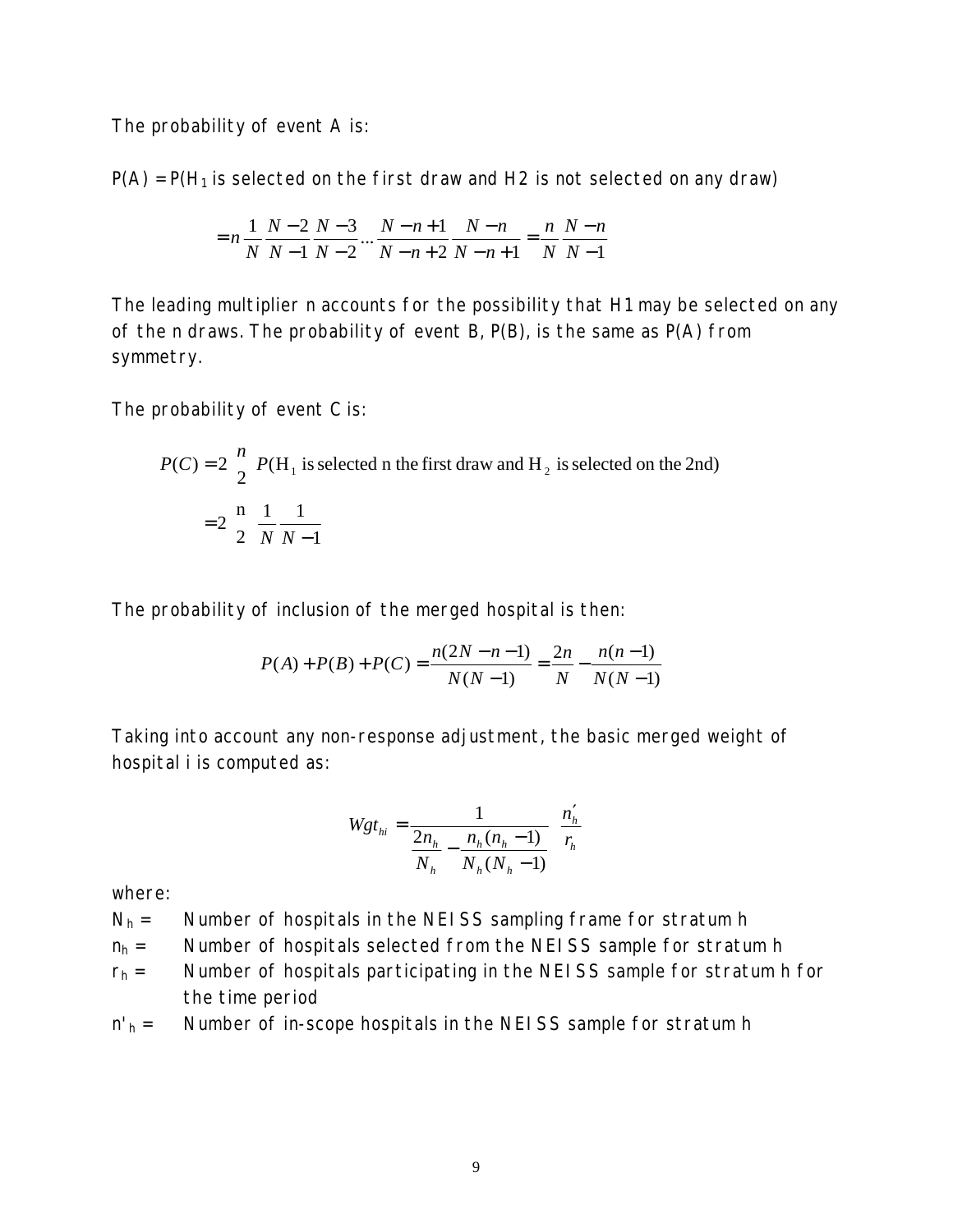## **Final NEISS Weights**

The final NEISS weight calculated each month and used for national estimates can consist of the following parts: basic weights, adjustments for non-response, and adjustments for merged hospitals. The final weight (for all non-merged hospitals) can be written as:

$$
NEISS_{wt} = \frac{(N_h * n'_h)}{(n_h * r_h)}
$$

where:

 $N_h$  = Number of hospitals in the sampling frame for stratum h  $n_h$  = Number of hospitals selected for the NEISS sample for stratum h  $n'_h$  = Number of in-scope hospitals in the NEISS sample for stratum h  $r_h$  = Number of NEISS hospitals participating in stratum h for the given month

Table 17 shows the final NEISS weights from October 1979 to December 1996.

## **NATIONAL ESTIMATES OF PRODUCT-RELATED INJURIES FROM NEISS**

National estimates for a given month of NEISS are calculated using the following formula :

$$
Estimate = \sum_{i} wgt_i x_i
$$

where:

 $wgt_i =$  Weight of hospital i for the month

 $x_i$  = Number of cases for a specified product or type of injury reported by hospital i for the given month

Except for the unique weights of merged hospitals, the weights of the hospitals are the same within a stratum and equation 3 can be written as:

*Estimate* = 
$$
\sum_{h=1}^{m} \sum_{i=1}^{r_h} \left( \frac{N_h}{n_h} \frac{n'_h}{r_h} \right) x_{hi}
$$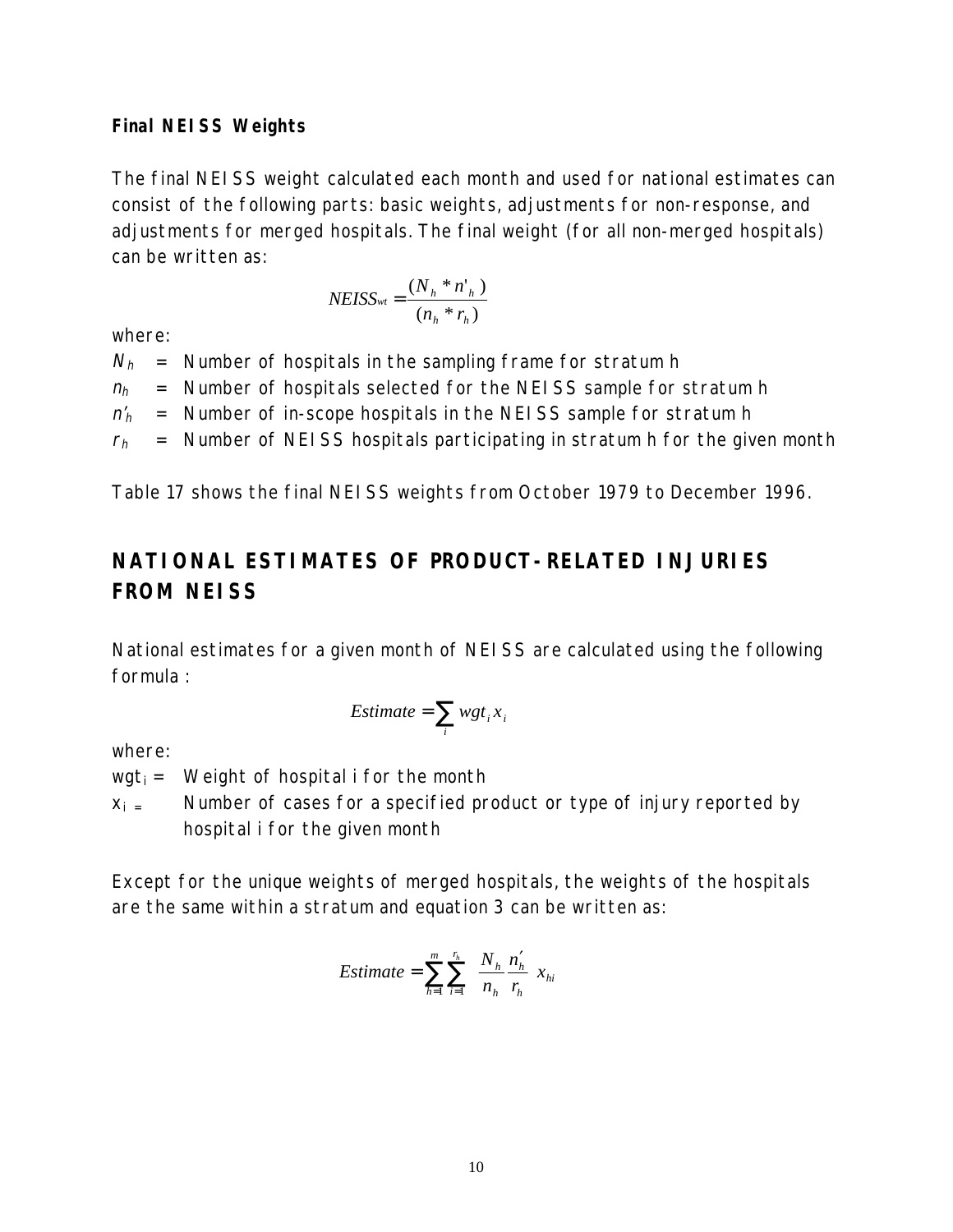where:

- m = Number of strata in the NEISS sample during the given time period
- $N_h$  = Number of hospitals in the NEISS sampling frame for stratum h
- $n_h$  = Number of hospitals selected for the NEISS sample for stratum h
- $n'_h$  = Number of in-scope hospitals in the NEISS sample for stratum h
- $r_h$  = Number of NEISS hospitals participating for stratum h for the given month
- $x<sub>hi</sub>$  = Number of cases for a specified product or type of injury reported by hospital i in stratum h for the given month

Note that  $N_h/n_h$ , is the basic weight associated with each hospital in stratum h and the factor  $n'_h/r_h$  is the adjustment for non-response.

## **SAMPLING ERRORS ASSOCIATED WITH NEISS ESTIMATE**

Because NEISS estimates are based on a sample of hospital emergency rooms rather than on a census of all hospital emergency rooms, they may differ somewhat from the figures that would have been obtained if product-related injuries had been obtained from all hospital emergency rooms in the U.S. Standard (or sampling) errors are measures of the sampling variability, that is, of the variations in the estimates that occur by chance because a sample rather than the entire set of emergency rooms is surveyed. Measures of sampling variation are frequently expressed as coefficients of variation (c.v.'s). The coefficients of variation are the standard errors divided by the estimates. The c.v. is a measure of the proportionate error due to sampling and the standard error is a measure of the absolute error.

The square of the standard error is referred to as the sampling variance. The variance of an estimate based on a sample can be calculated from the sample data, and this has been done for NEISS.

The estimates of variances for NEISS take into account the probabilities of selection, stratification, and weighting. The variance estimating formula currently used is:

$$
\sigma_x^2 = \sum_{h=1}^m \frac{r_h}{r_h - 1} \sum_{i=1}^{r_h} \left( \frac{N_h}{n_h} \frac{n'_h}{r_h} \right)^2 (x_{hi} - \overline{x}_h)^2 = \sum_{h=1}^m \frac{r_h}{r_h - 1} \sum_{i=1}^{r_h} (wgt_{hi} x_{hi} - wgt\overline{x}_{hi})^2
$$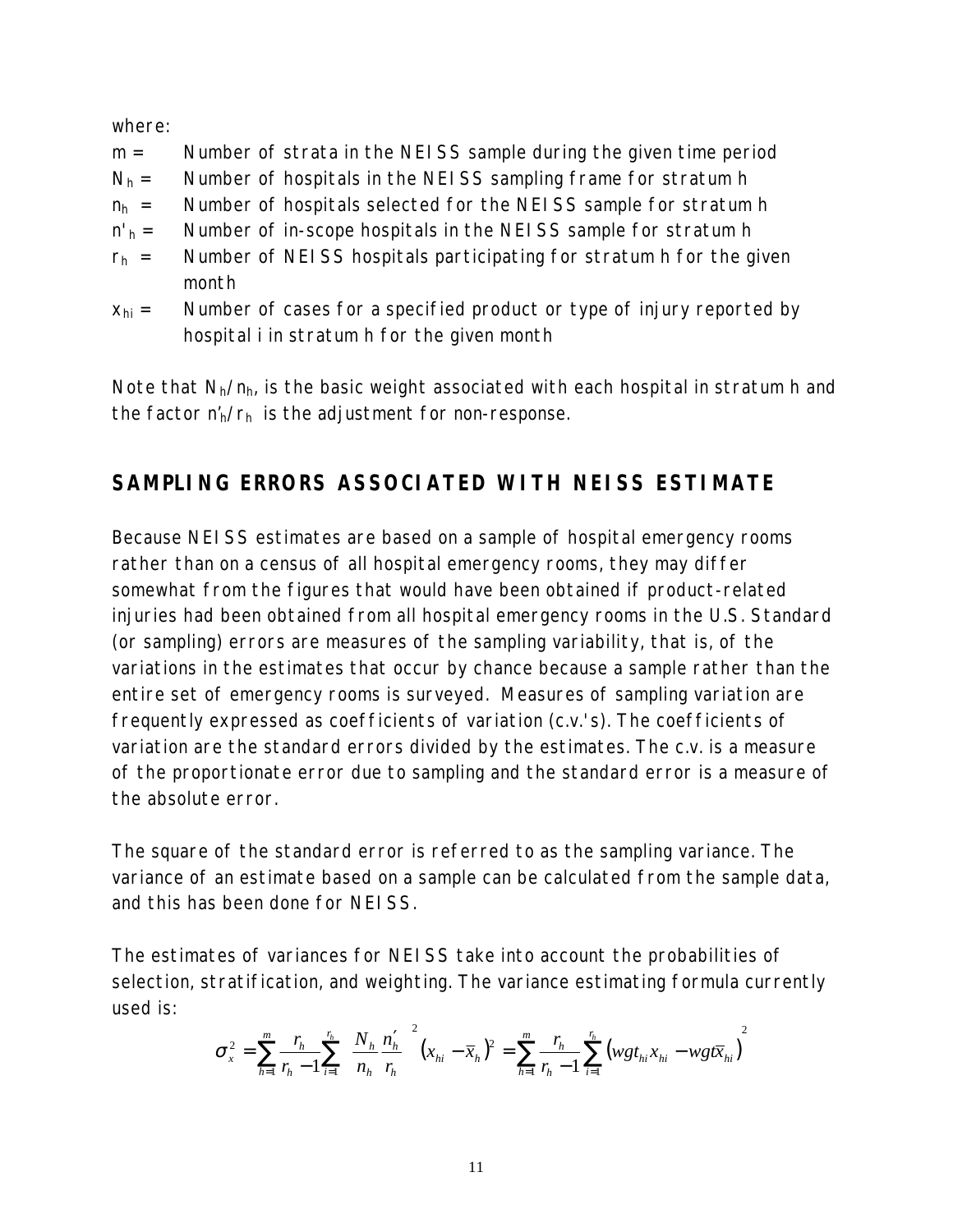### where:

| M              | $=$      | Number of strata in the sample for the time period                                                                                                                                                                                                                                                                                                                                                                           |
|----------------|----------|------------------------------------------------------------------------------------------------------------------------------------------------------------------------------------------------------------------------------------------------------------------------------------------------------------------------------------------------------------------------------------------------------------------------------|
| r <sub>h</sub> | $=$      | the number of hospitals participating in stratum h for the time period                                                                                                                                                                                                                                                                                                                                                       |
| N <sub>h</sub> | $=$      | Number of hospitals in the NEISS sampling frame for stratum h                                                                                                                                                                                                                                                                                                                                                                |
| $n_h$          | $=$      | Number of hospitals selected for the (current) sample for stratum h                                                                                                                                                                                                                                                                                                                                                          |
| $n_{h}$        | $=$      | Number of in-scope hospitals in the (current) sample or stratum h                                                                                                                                                                                                                                                                                                                                                            |
| $X_{hi}$       | $=$ $\,$ | the number of injuries reported for the time period in the i-th hospital                                                                                                                                                                                                                                                                                                                                                     |
|                |          | in stratum h                                                                                                                                                                                                                                                                                                                                                                                                                 |
| $\cdots$       |          | $\mathbf{H} = \mathbf{H} + \mathbf{H} + \mathbf{H} + \mathbf{H} + \mathbf{H} + \mathbf{H} + \mathbf{H} + \mathbf{H} + \mathbf{H} + \mathbf{H} + \mathbf{H} + \mathbf{H} + \mathbf{H} + \mathbf{H} + \mathbf{H} + \mathbf{H} + \mathbf{H} + \mathbf{H} + \mathbf{H} + \mathbf{H} + \mathbf{H} + \mathbf{H} + \mathbf{H} + \mathbf{H} + \mathbf{H} + \mathbf{H} + \mathbf{H} + \mathbf{H} + \mathbf{H} + \mathbf{H} + \mathbf$ |

Wgt<sub>hi</sub>  $=$  the weight of hospital i in stratum h for the time period

$$
\bar{x}_h = \sum_{i=1}^{r_h} \frac{x_{hi}}{r_h} \qquad \text{and} \qquad \quad \text{wgt}_{h} = \sum_{i=1}^{r_h} \frac{\text{wgt}_{hi} x_{hi}}{r_h}
$$

The variance equation above applies to estimates of injuries during any time period -- monthly, quarterly, annually, etc. -- with  $x_{hi}$  interpreted as the number of injuries during that period. For periods greater than one month, the formula assumes that the sample size is constant over the period. When there have been variations in sample size, rh is defined as the number of hospitals reporting during all, or the majority of the months in the period.

This formula actually slightly overstates the true sampling variance, because it does not take into account the effect of the secondary stratification factor, geography. Test calculations indicate that there are only slight differences between calculations using the formula above, and ones that consider the geographic substratification.

Appendix 1 contains sample SAS code for calculating variances associated with a particular NEISS estimate.

## **Generalized Sampling Errors**

"Generalized sampling errors" are also produced for NEISS estimates. These smoothed values are derived from fitting a curve to all calculated sampling errors for a defined set. Generalized sampling errors are commonly used by U.S. Government statistical agencies such as the Bureau of the Census, the Bureau of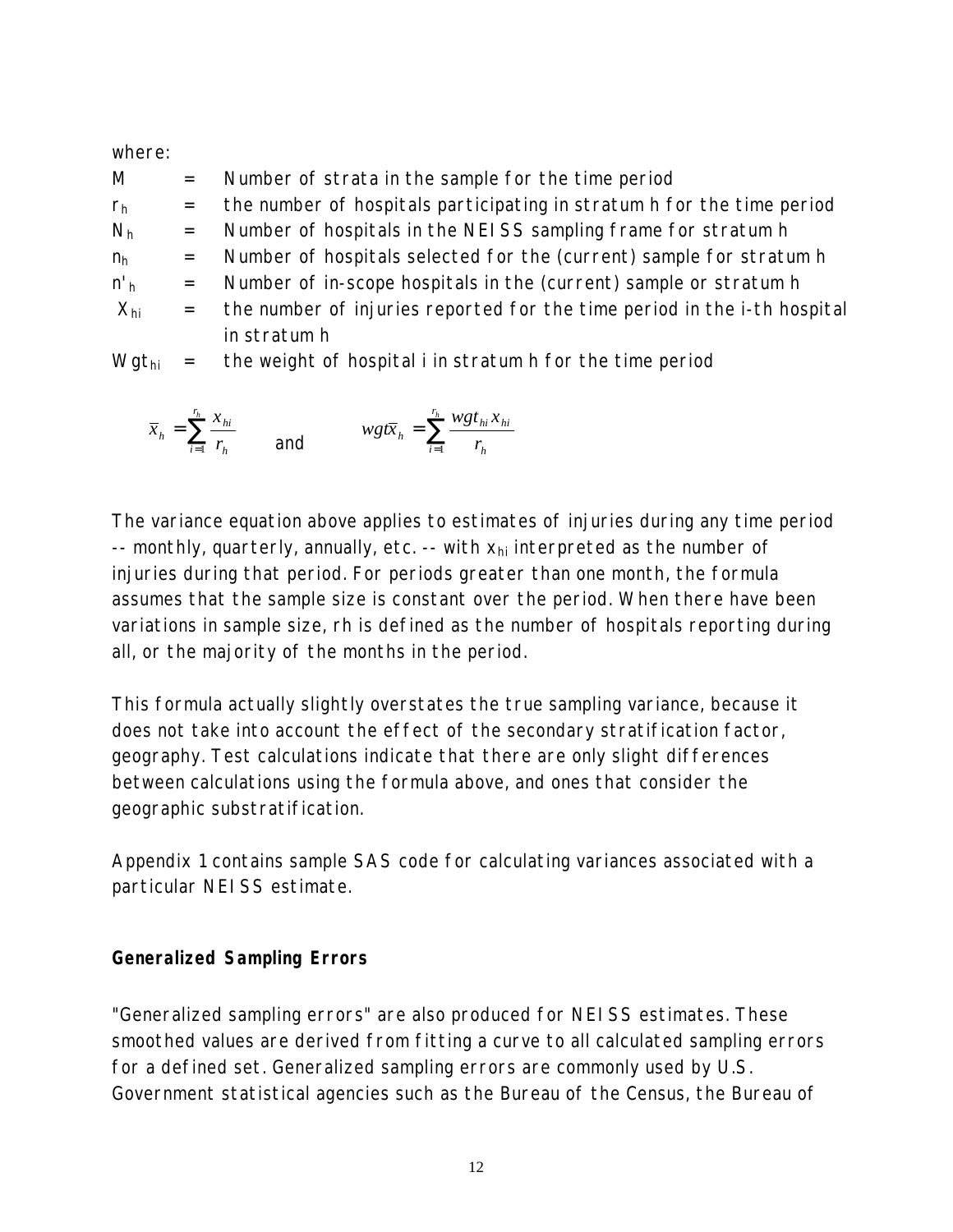Labor Statistics, and the National Center for Health Statistics to convey to the public information about the precision of their estimates. One reason for their use is to reduce the cost of computing and presenting the large number of variances which would be required if each required a separate computation. Another reason is to produce more stable estimates of variances. Sampling errors, when estimated from sample data, have variances of their own; fitting a curve frequently reduces these errors.

To fit curves for generalized sampling errors, the relationship between the size of the estimate  ${\mathsf x}_{{\mathsf k}}$  for the k-th product group and the variance of that estimate,  ${\sigma}^2_{\mathsf x {{\mathsf k}}}$ is expressed by the formula:

$$
\frac{\sigma_{x_k}}{x_k} = C.V._{x_k} = \frac{1}{a + (b * LN(x_k))}
$$

where C.V. is the coefficient of variation, "a" and "b" are estimated by an iterative procedure. The iterative procedure produces estimates of "a" and "b" which minimize the expression:

$$
\sum_{k} x_k \left( C.V._{x_k} - \frac{1}{a + (b * LN(x_k))} \right)^2
$$

The standard errors derived from NEISS can be used in the following way: The sample estimate and its standard error enable one to construct confidence intervals, ranges that would include the average results of all possible samples with a known probability. For example, if all possible samples were selected and surveyed, and an estimate and its standard error calculated from each, then:

- Approximately 95 percent of the time the interval from two standard errors below the estimate to two standard errors above the estimate would include the average result of all possible samples.
- About 90 percent of similar confidence intervals using 1.6 standard errors would include the average results of all samples.
- About 68 percent of confidence intervals using one standard error would include the average results of all possible samples.

Table 18 present generalized sampling errors for NEISS estimates for the years 1990 through 1997 for various size estimates.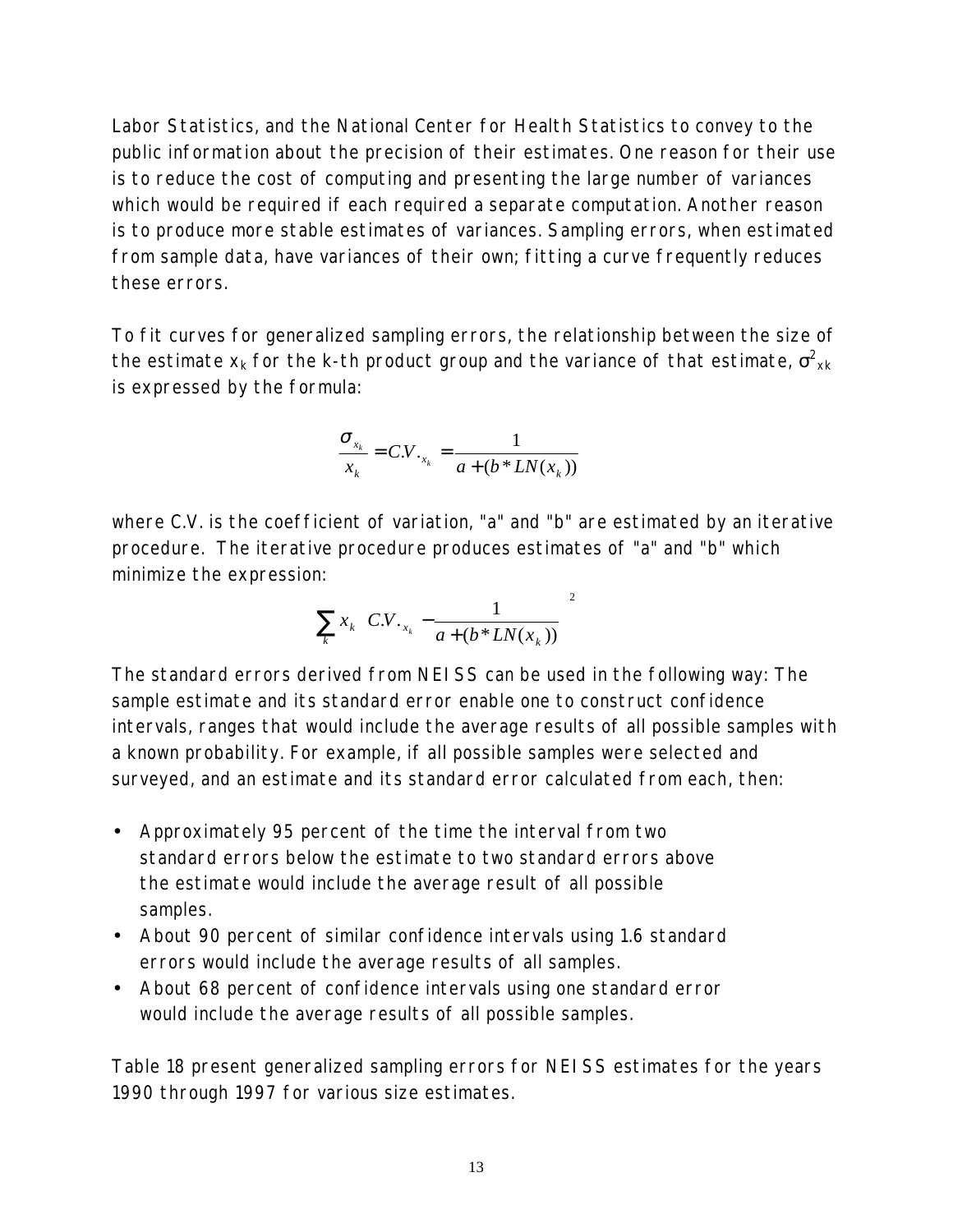#### **NEISS Sample Characteristics**

**October 1, 1978 through September 30, 1979 (Proposed)**

**(Full complement of 130 hospitals planned, but never implemented)**

| <b>Stratum</b> | Range of Total<br><b>ERVs</b> | Number of<br>Hospitals in<br><b>Universe</b> | Total<br>Sample | Weight | Out of<br>Scope /1 | In Scope<br>Sample |
|----------------|-------------------------------|----------------------------------------------|-----------------|--------|--------------------|--------------------|
|                | $1 - 14,770$                  | 4,290                                        | 78              | 55.00  | 8                  | 70                 |
| 2              | 14,771 - 24,315               | 729                                          | 16              | 45.56  |                    | 16                 |
| 3              | $24,316 - 39,717$             | 549                                          | 16              | 34.31  |                    | 16                 |
| $\overline{4}$ | $39,718+$                     | 268                                          | 12 <sub>1</sub> | 22.33  |                    | 12 <sup>12</sup>   |
| <b>Burn</b>    |                               | 181                                          | 8 <sup>1</sup>  | 22.63  |                    | 71                 |
| <b>Total</b>   |                               | 6,017                                        | 130             |        |                    | 121                |

1/ Out of scope hospitals included hospitals no longer in existence, hospitals without emergency departments, or hospital emergency departments no longer in business.

a) Hospitals no longer in existence at time of recruitment:

One hospital selected for stratum 1

b) Hospitals without emergency department at the time of the recruitment:

Seven hospitals selected for stratum 1

One hospital selected for the burn stratum

14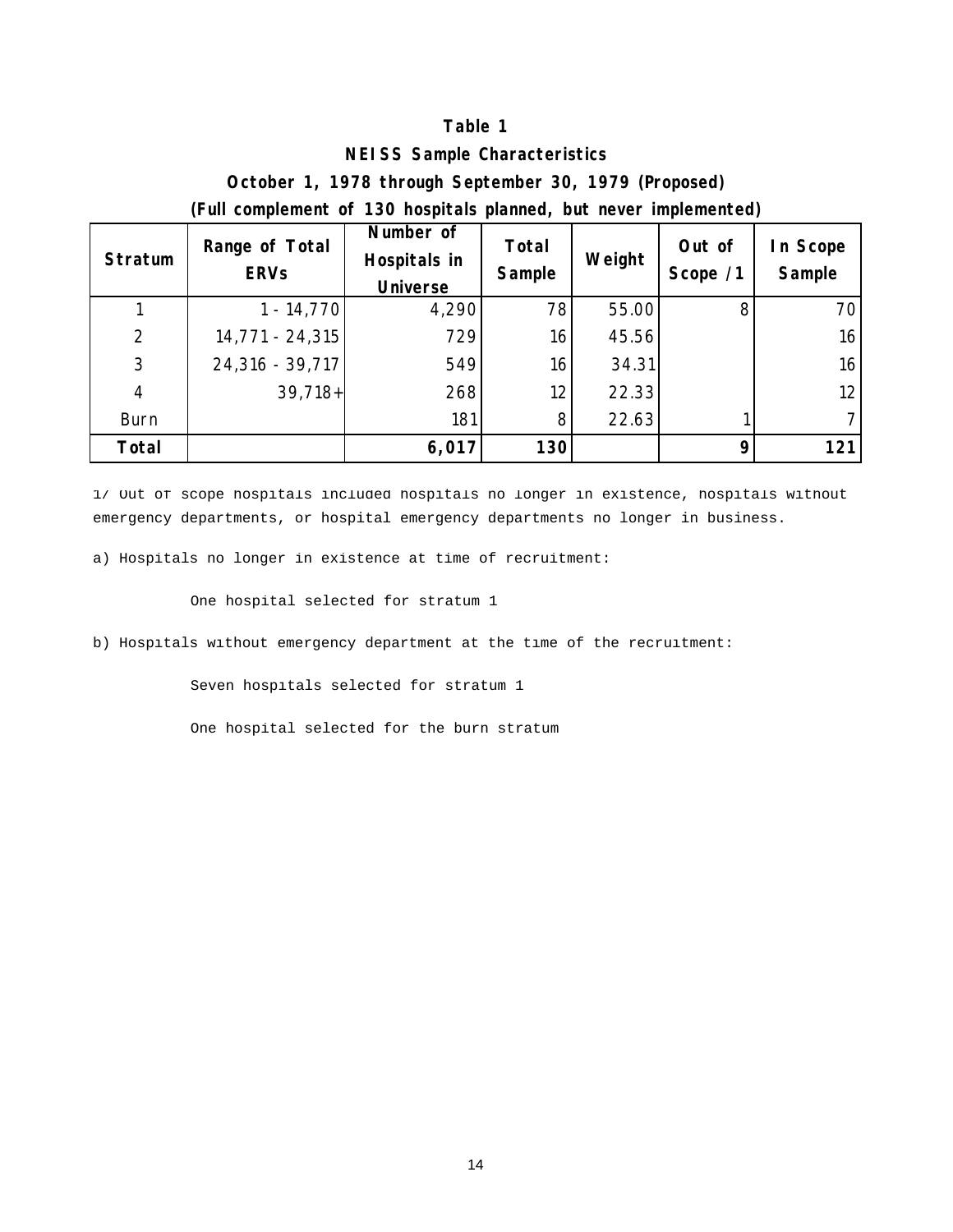**NEISS Sample Characteristics October 1, 1979 through August 31, 1981**

| Stratum        | Range of Total<br><b>ERVs</b> | Number of<br>Hospitals in<br><b>Universe</b> | Total<br>Sample | Weight | Out of<br>Scope /1 | In Scope<br>Sample |
|----------------|-------------------------------|----------------------------------------------|-----------------|--------|--------------------|--------------------|
|                | $1 - 14,770$                  | 4,290                                        | 42              | 102.14 |                    | 38                 |
| 2              | 14,771 - 24,315               | 729                                          | 9               | 81.00  |                    | 9                  |
| 3              | $24,316 - 39,717$             | 549                                          | 8               | 68.63  |                    | 8                  |
| $\overline{4}$ | $39,718+$                     | 268                                          | 12              | 22.33  |                    | 12 <sup>2</sup>    |
| <b>Burn</b>    |                               | 181                                          | 8               | 22.63  |                    |                    |
| <b>Total</b>   |                               | 6,017                                        | 79              |        | 5                  | 74                 |

1/ Out of scope hospitals included hospitals no longer in existence, hospitals without emergency departments, or hospital emergency departments no longer in business.

a) Hospitals without emergency department at the time of the recruitment:

Four hospitals selected for stratum 1

One hospital selected for the burn stratum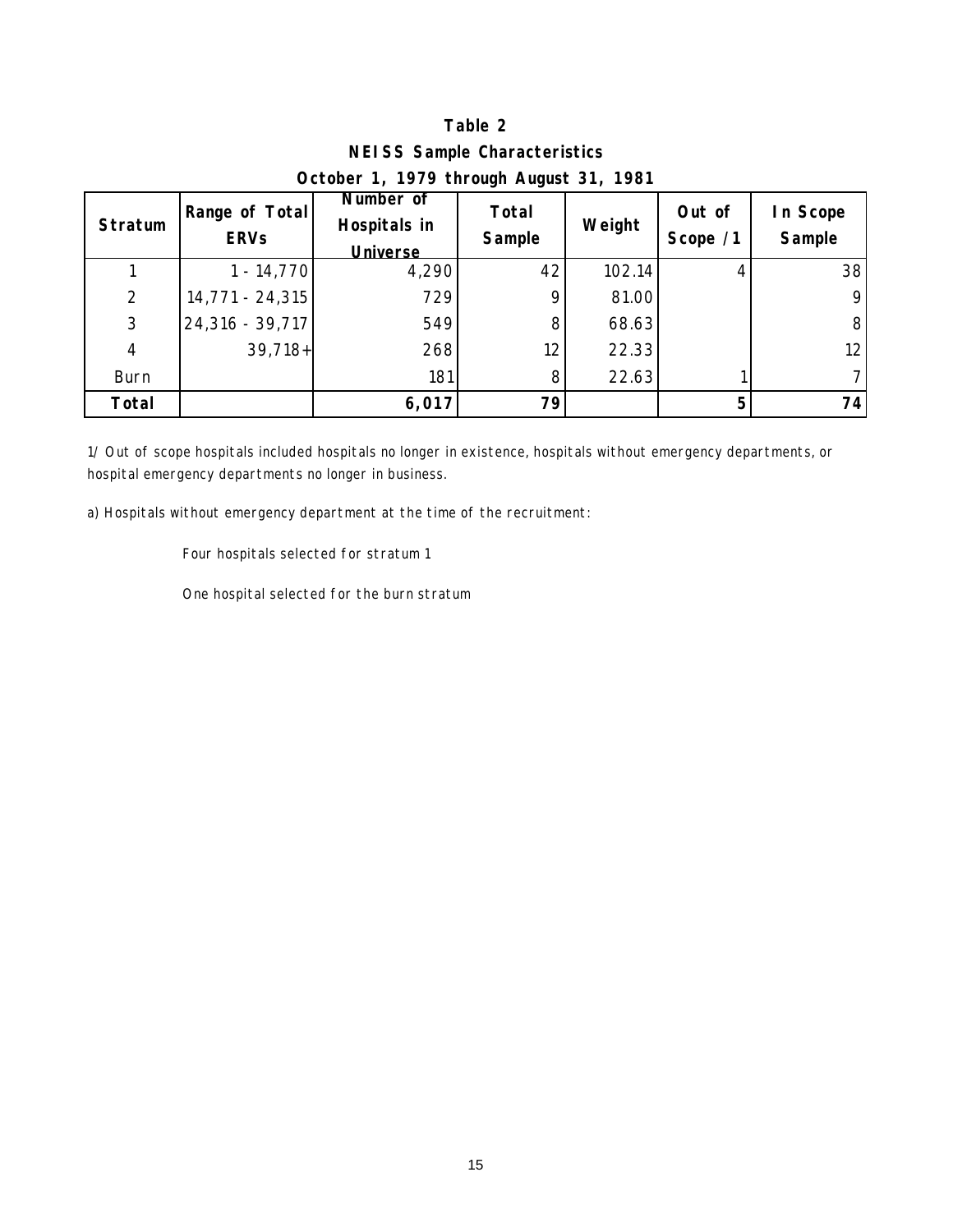## **Table 3 NEISS Sample Characteristics September 1, 1981 through February 29, 1984**

| <b>Stratum</b> | Range of Total<br><b>ERVs</b> | Number of<br>Hospitals in<br><b>Universe</b> | Total<br>Sample | Weight | Out of<br>Scope /1 | In Scope<br>Sample |
|----------------|-------------------------------|----------------------------------------------|-----------------|--------|--------------------|--------------------|
|                | $1 - 14,770$                  | 4,290                                        | 42              | 102.14 | 5                  | 37                 |
| $\overline{2}$ | 14,771 - 24,315               | 729                                          | Q               | 81.00  |                    | 9                  |
| 3              | $24,316 - 39,717$             | 549                                          | 8               | 68.63  |                    | 8 <sup>1</sup>     |
| $\overline{4}$ | $39,718+$                     | 268                                          | 12              | 22.33  |                    | 12                 |
| <b>Burn</b>    |                               | 181                                          | 8 <sup>1</sup>  | 22.63  |                    | 71                 |
| Total          |                               | 6,017                                        | 79              |        |                    | 73                 |

1/ Out of scope hospitals included hospitals no longer in existence, hospitals without emergency departments, or hospital emergency departments no longer in business.

a) Hospitals no longer in existence:

One hospital in stratum 1 participated in the sample through August 31, 1981 when the hospital ceased doing business

b) Hospitals without emergency department at the time of the recruitment:

Four hospitals selected for stratum 1

One hospital selected for the burn stratum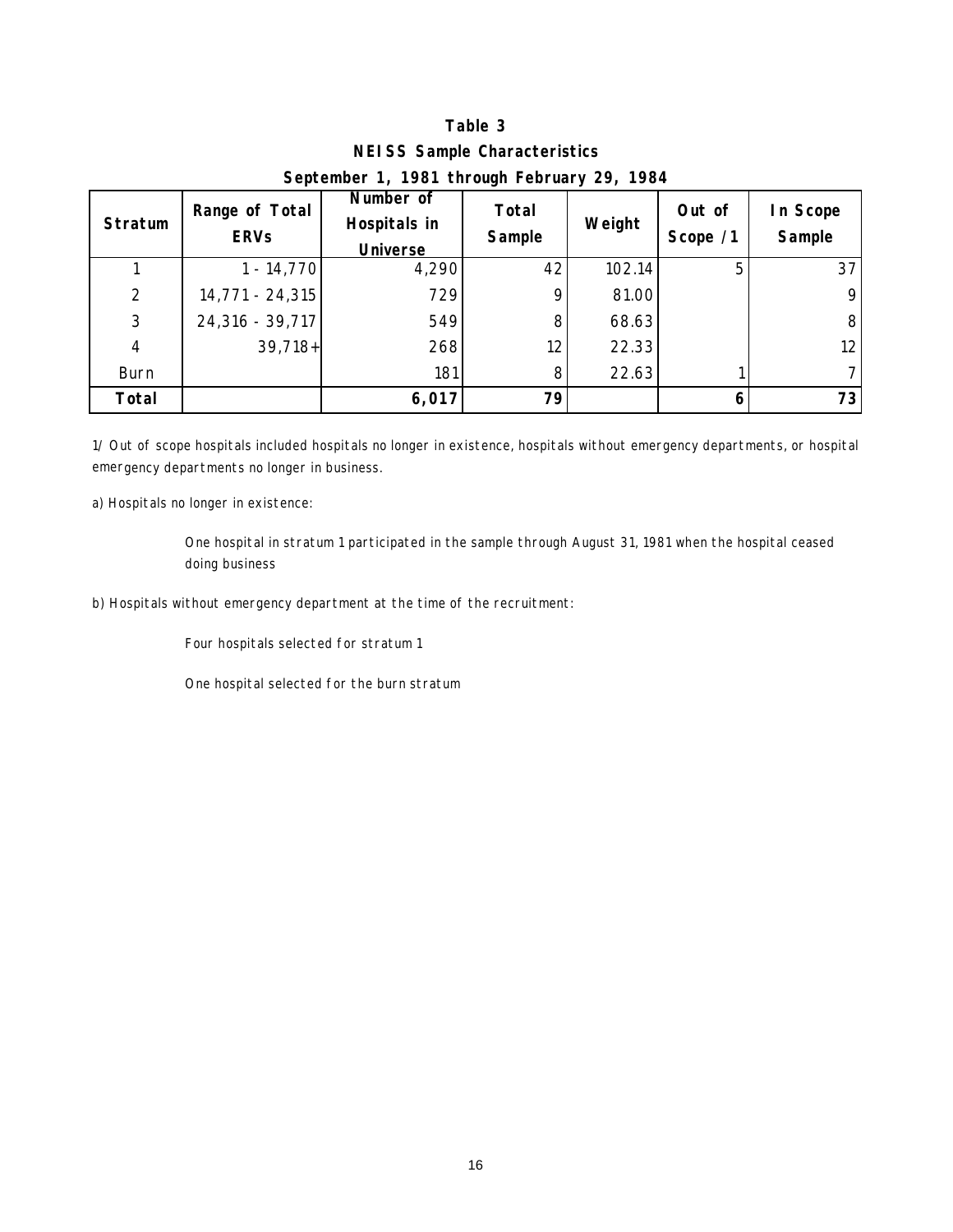## **Table 4 NEISS Sample Characteristics March 1, 1984 through September 30, 1984**

| Stratum        | Range of Total<br><b>ERVs</b> | Number of<br>Hospitals in<br><b>Universe</b> | <b>Total</b><br>Sample | Weight | Out of<br>Scope /1 | In Scope<br>Sample |
|----------------|-------------------------------|----------------------------------------------|------------------------|--------|--------------------|--------------------|
|                | $1 - 14,770$                  | 4,290                                        | 42                     | 102.14 |                    | 36                 |
| $\overline{2}$ | 14,771 - 24,315               | 729                                          | 9                      | 81.00  |                    | 9                  |
| 3              | $24,316 - 39,717$             | 549                                          | 8                      | 68.63  |                    | 8 <sup>1</sup>     |
| $\overline{4}$ | $39,718+$                     | 268                                          | 12 <sub>1</sub>        | 22.33  |                    | 12                 |
| <b>Burn</b>    |                               | 181                                          | 8 <sub>l</sub>         | 22.63  |                    | 71                 |
| <b>Total</b>   |                               | 6,017                                        | 79                     |        |                    | 72 <sub>l</sub>    |

1/ Out of scope hospitals included hospitals no longer in existence, hospitals without emergency departments, or hospital emergency departments no longer in business.

a) Hospitals no longer in existence:

One hospital in stratum 1 participated in the sample through August 31, 1981 when the hospital ceased doing business

b) Hospitals without emergency department at the time of the recruitment:

Four hospitals selected for stratum 1

One hospital selected for the burn stratum

c) Hospital emergency department no longer in business at the time of the recruitment:

One hospital in stratum 1 participated in the sample through February 29, 1984 when the hospital emergency department ceased doing business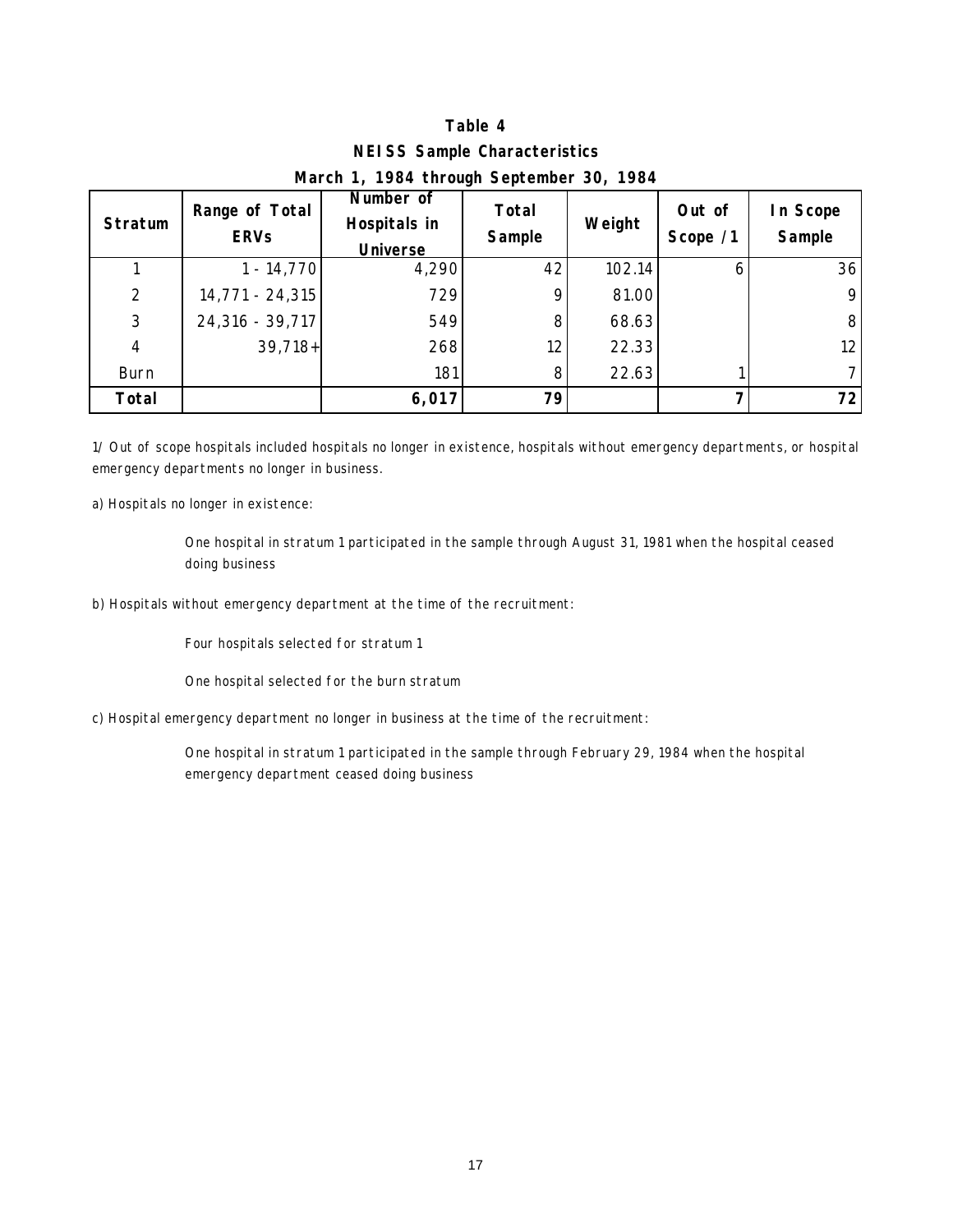|                                       | <b>NEISS Sample Characteristics</b> |  |  |
|---------------------------------------|-------------------------------------|--|--|
| October 1, 1984 through June 30, 1985 |                                     |  |  |

| Stratum        | Range of Total<br><b>ERVs</b> | Number of<br>Hospitals in<br><b>Universe</b> | Total<br>Sample | Weight /1 | Out of<br>Scope /2 | In Scope<br>Sample |
|----------------|-------------------------------|----------------------------------------------|-----------------|-----------|--------------------|--------------------|
|                | $1 - 14,770$                  | 4,290                                        | 42              | 102.14    |                    | 36                 |
| 2              | 14,771 - 24,315               | 729                                          | Q               | 81.00     |                    | 9                  |
| 3              | 24,316 - 39,717               | 549                                          | 8               | 68.63     |                    | 8                  |
| $\overline{4}$ | $39,718+$                     | 268                                          |                 | 38.29     |                    |                    |
| <b>Burn</b>    |                               | 181                                          | 4               | 45.25     |                    | 4                  |
| Total          |                               | 6,017                                        | 70              |           |                    | 64                 |

1/ During this period, two hospital mergers resulted in unique weights for two hospitals.

One hospital selected for NEISS in stratum 1 merged with another hospital not selected for NEISS from stratum 1. The two hospitals are considered in the statistical sample as one hospital beginning October 1, 1984, with a weight of 51.3047

One hospital selected for NEISS in the Burn stratum merged another hospital not selected for NEISS from stratum 3. The two hospitals are considered in the statistical sample as one hospital beginning May 1, 1985, with a weight of 27.5108

2/ Out of scope hospitals included hospitals no longer in existence, hospitals without emergency departments, or hospital emergency departments no longer in business.

a) Hospitals no longer in existence:

One hospital in stratum 1 participated in the sample through August 31, 1981 when the hospital ceased doing business

b) Hospitals without emergency department at the time of the recruitment:

Four hospitals selected for stratum 1

c) Hospital emergency department no longer in business at the time of the recruitment:

One hospital in stratum 1 participated in the sample through February 29, 1984 when the hospital emergency department ceased doing business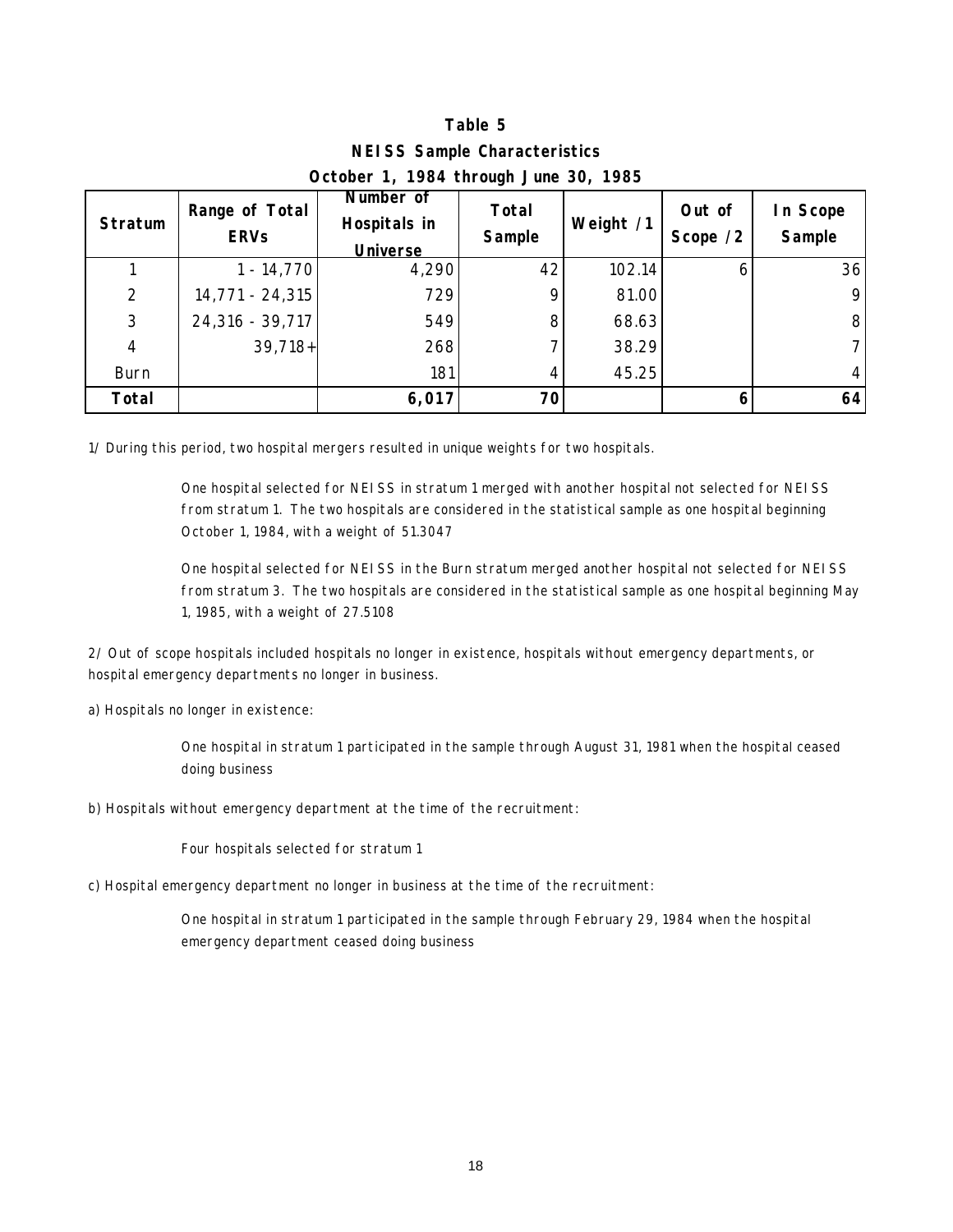## **Table 6 NEISS Sample Characteristics July 1, 1985 through November 30, 1985**

| <b>Stratum</b> | Range of Total<br><b>ERVs</b> | Number of<br>Hospitals in<br><b>Universe</b> | Total<br>Sample | Weight /1 | Out of<br>Scope /2 | In Scope<br>Sample |
|----------------|-------------------------------|----------------------------------------------|-----------------|-----------|--------------------|--------------------|
|                | $1 - 14,770$                  | 4,290                                        | 42              | 102.14    |                    | 36                 |
| 2              | 14,771 - 24,315               | 729                                          | 9               | 81.00     |                    | 9                  |
| 3              | 24,316 - 39,717               | 549                                          | 8               | 68.63     |                    | 8                  |
| $\overline{4}$ | $39,718+$                     | 268                                          |                 | 38.29     |                    |                    |
| <b>Burn</b>    |                               | 181                                          |                 | 45.25     |                    | 4                  |
| Update         |                               | 375                                          |                 | 187.50    |                    |                    |
| Total          |                               | 6,392                                        | 72              |           |                    | 65                 |

1/ Prior to this period, two hospital mergers resulted in unique weights for two hospitals.

One hospital selected for NEISS in stratum 1 merged with another hospital not selected for NEISS from stratum 1. The two hospitals are considered in the statistical sample as one hospital beginning October 1, 1984, with a weight of 51.3047

One hospital selected for NEISS in the Burn stratum merged another hospital not selected for NEISS from stratum 3. The two hospitals are considered in the statistical sample as one hospital beginning May 1, 1985, with a weight of 27.5108

2/ Out of scope hospitals included hospitals no longer in existence, hospitals without emergency departments, or hospital emergency departments no longer in business.

a) Hospitals no longer in existence:

One hospital in stratum 1 participated in the sample through August 31, 1981 when the hospital ceased doing business

b) Hospitals without emergency department at the time of the recruitment:

Four hospitals selected for stratum 1

One hospital selected for the update stratum did not have an emergency department at the time of recruitment

c) Hospital emergency departments no longer in business at the time of the recruitment:

One hospital in stratum 1 participated in the sample through February 29, 1984 when the hospital emergency department ceased doing business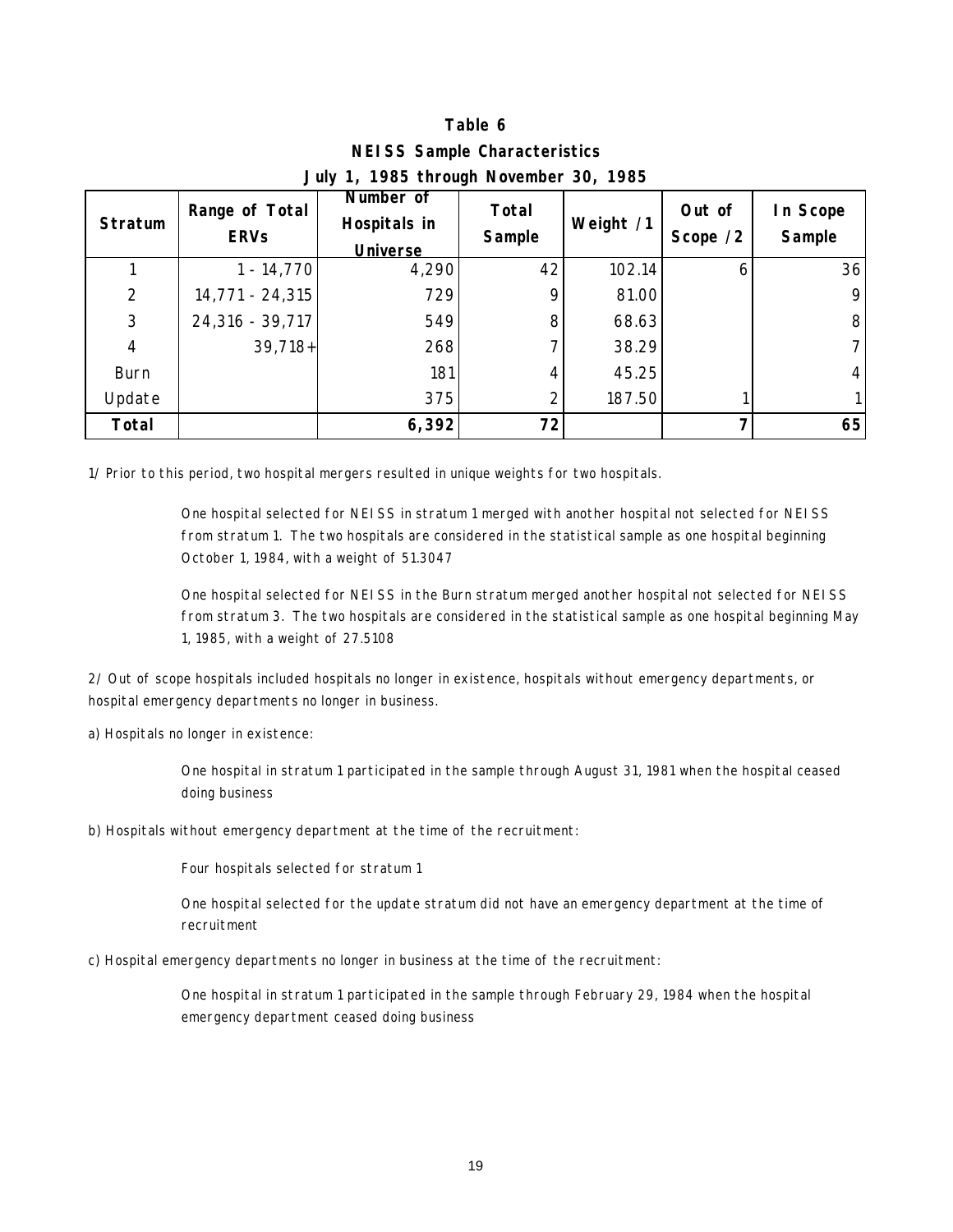## **Table 7 NEISS Sample Characteristics December 1, 1985 through July 31, 1986**

| Stratum        | Range of Total<br><b>ERVs</b> | Number of<br>Hospitals in<br><b>Universe</b> | <b>Total</b><br>Sample | Weight /1 | Out of<br>Scope /2 | In Scope<br>Sample |
|----------------|-------------------------------|----------------------------------------------|------------------------|-----------|--------------------|--------------------|
|                | $1 - 14,770$                  | 4,290                                        | 42                     | 102.14    |                    | 35                 |
| 2              | 14,771 - 24,315               | 729                                          | 9                      | 81.00     |                    | 9                  |
| 3              | 24,316 - 39,717               | 549                                          | 8                      | 68.63     |                    | 8                  |
| $\overline{4}$ | $39,718+$                     | 268                                          |                        | 38.29     |                    |                    |
| <b>Burn</b>    |                               | 181                                          |                        | 45.25     |                    | 4                  |
| Update         |                               | 375                                          |                        | 187.50    |                    |                    |
| Total          |                               | 6,392                                        | 72                     |           |                    | 64                 |

1/ Prior to this period, two hospital mergers resulted in unique weights for two hospitals.

One hospital selected for NEISS in stratum 1 merged with another hospital not selected for NEISS from stratum 1. The two hospitals are considered in the statistical sample as one hospital beginning October 1, 1984, with a weight of 51.3047

One hospital selected for NEISS in the Burn stratum merged another hospital not selected for NEISS from stratum 3. The two hospitals are considered in the statistical sample as one hospital beginning May 1, 1985, with a weight of 27.5108

2/ Out of scope hospitals included hospitals no longer in existence, hospitals without emergency departments, or hospital emergency departments no longer in business.

a) Hospitals no longer in existence:

One hospital in stratum 1 participated in the sample through August 31, 1981 when the hospital ceased doing business

One hospital in stratum 1 participated in the sample through November 30, 1985, when it ceased doing business as a hospital

b) Hospitals without emergency department at the time of the recruitment:

Four hospitals selected for stratum 1

One hospital selected for the update stratum did not have an emergency department at the time of recruitment

c) Hospital emergency departments no longer in business at the time of the recruitment:

One hospital in stratum 1 participated in the sample through February 29, 1984 when the hospital emergency department ceased doing business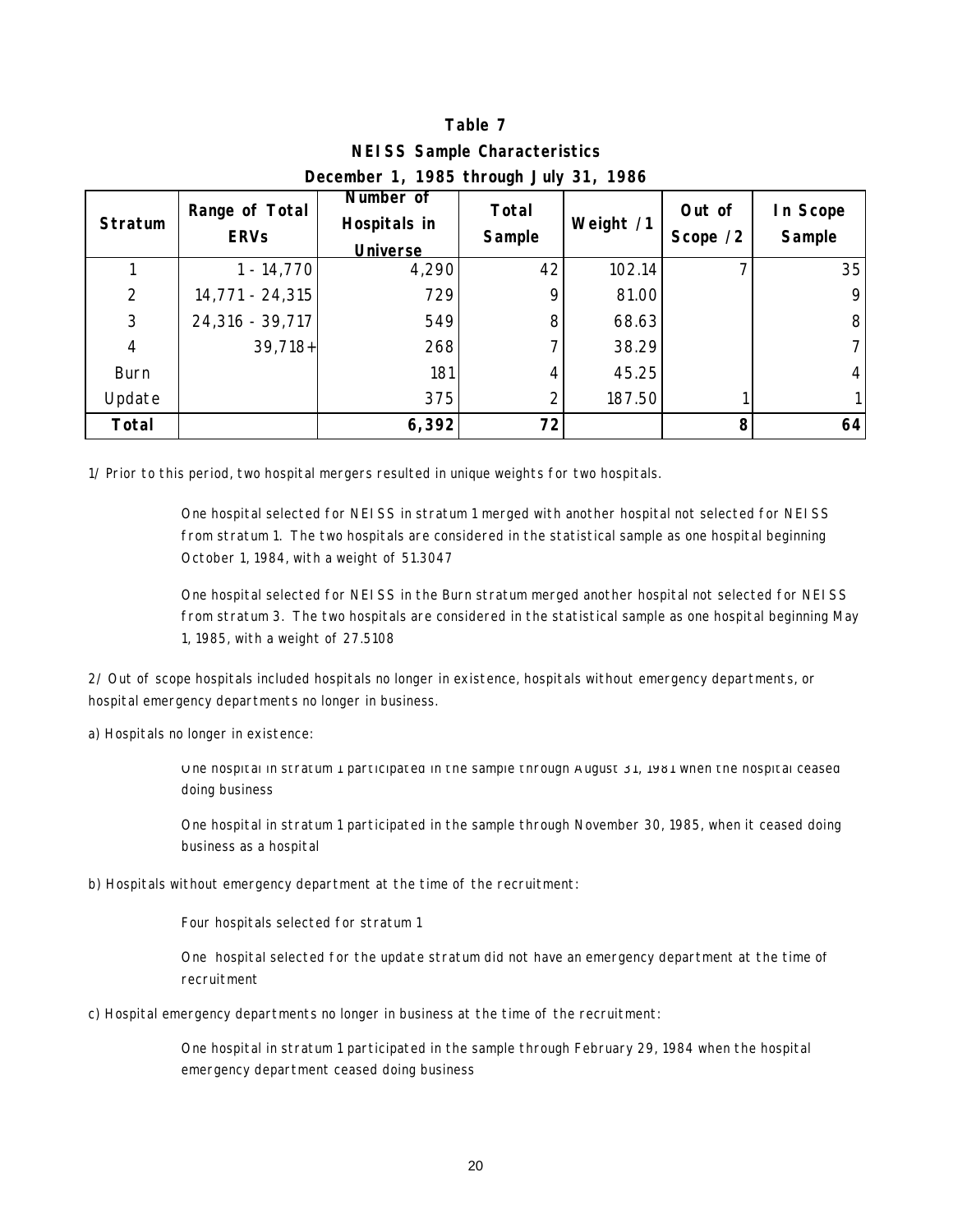| <b>NEISS Sample Characteristics</b> |                |
|-------------------------------------|----------------|
| L 4 400/ thus  December 04          | $\overline{a}$ |

| <b>Stratum</b> | Range of Total<br><b>ERVs</b> | Number of<br>Hospitals in<br><b>Universe</b> | <b>Total</b><br>Sample | Weight /1 | Out of<br>Scope /2 | In Scope<br>Sample |
|----------------|-------------------------------|----------------------------------------------|------------------------|-----------|--------------------|--------------------|
|                | $1 - 14,770$                  | 4,290                                        | 42                     | 102.14    |                    | 35                 |
| $\overline{2}$ | 14,771 - 24,315               | 729                                          | 9                      | 81.00     |                    | 9                  |
| 3              | 24,316 - 39,717               | 549                                          | 8                      | 68.63     |                    | 8                  |
| $\overline{4}$ | $39,718+$                     | 268                                          |                        | 38.29     |                    | 6                  |
| <b>Burn</b>    |                               | 181                                          | 4                      | 45.25     |                    | $\overline{4}$     |
| Update         |                               | 375                                          |                        | 187.50    |                    |                    |
| <b>Total</b>   |                               | 6,392                                        | 72                     |           |                    | 63                 |

#### **August 1, 1986 through December 31, 1986**

1/ Prior to this period, two hospital mergers resulted in unique weights for two hospitals.

One hospital selected for NEISS in stratum 1 merged with another hospital not selected for NEISS from stratum 1. The two hospitals are considered in the statistical sample as one hospital beginning October 1, 1984, with a weight of 51.3047

One hospital selected for NEISS in the Burn stratum merged another hospital not selected for NEISS from stratum 3. The two hospitals are considered in the statistical sample as one hospital beginning May 1, 1985, with a weight of 27.5108

2/ Out of scope hospitals included hospitals no longer in existence, hospitals without emergency departments, or hospital emergency departments no longer in business.

a) Hospitals no longer in existence:

One hospital in stratum 1 participated in the sample through August 31, 1981 when the hospital ceased doing business

One hospital in stratum 1 participated in the sample through November 30, 1985, when it ceased doing business as a hospital

b) Hospitals without emergency department at the time of the recruitment:

Four hospitals selected for stratum 1

One hospital selected for the update stratum did not have an emergency department at the time of recruitment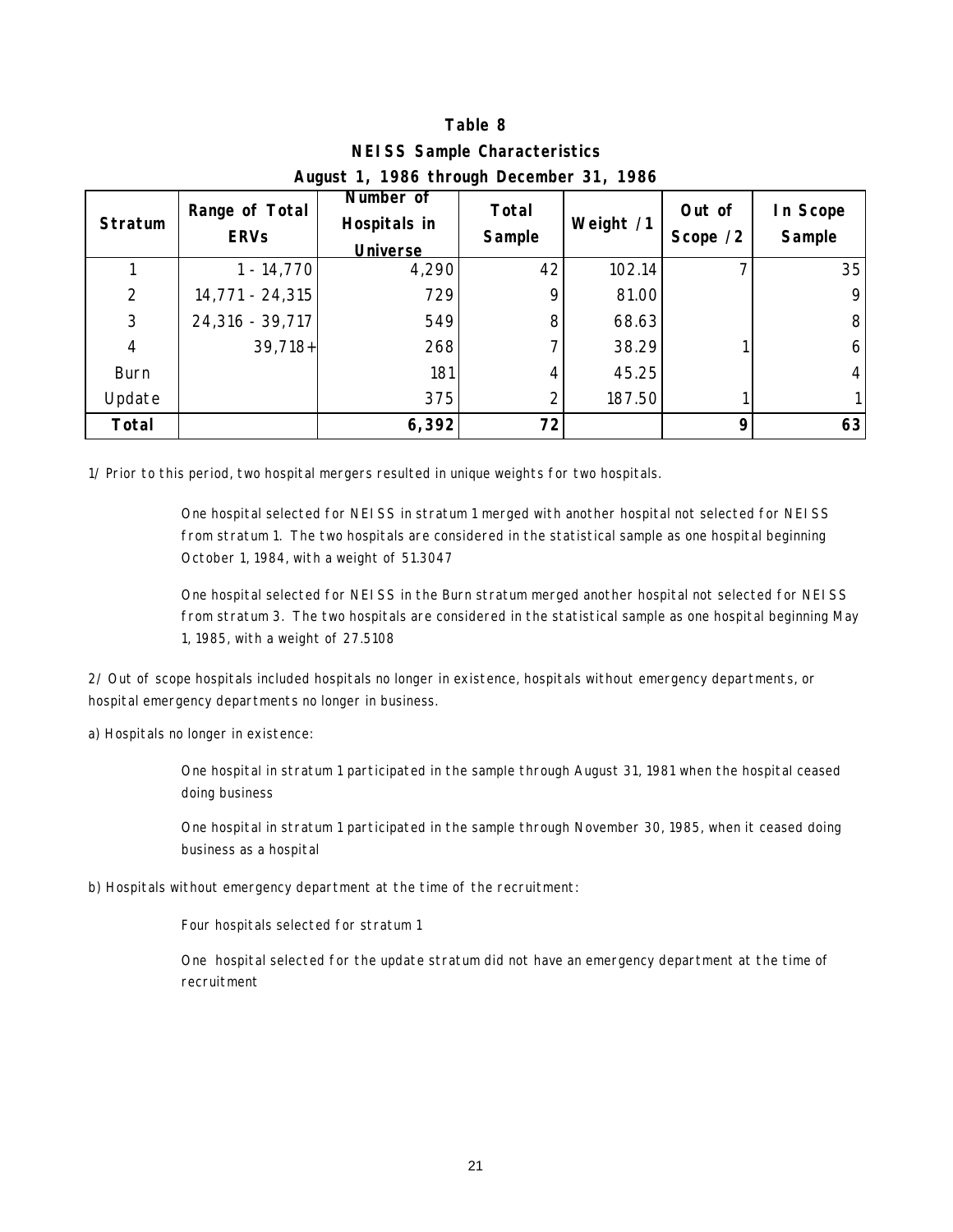#### c) Hospital emergency departments no longer in business at the time of the recruitment:

One hospital in stratum 1 participated in the sample through February 29, 1984 when the hospital emergency department ceased doing business

One hospital in stratum 4 participated in the sample through July 31, 1986, when the hospital's emergency department ceased doing business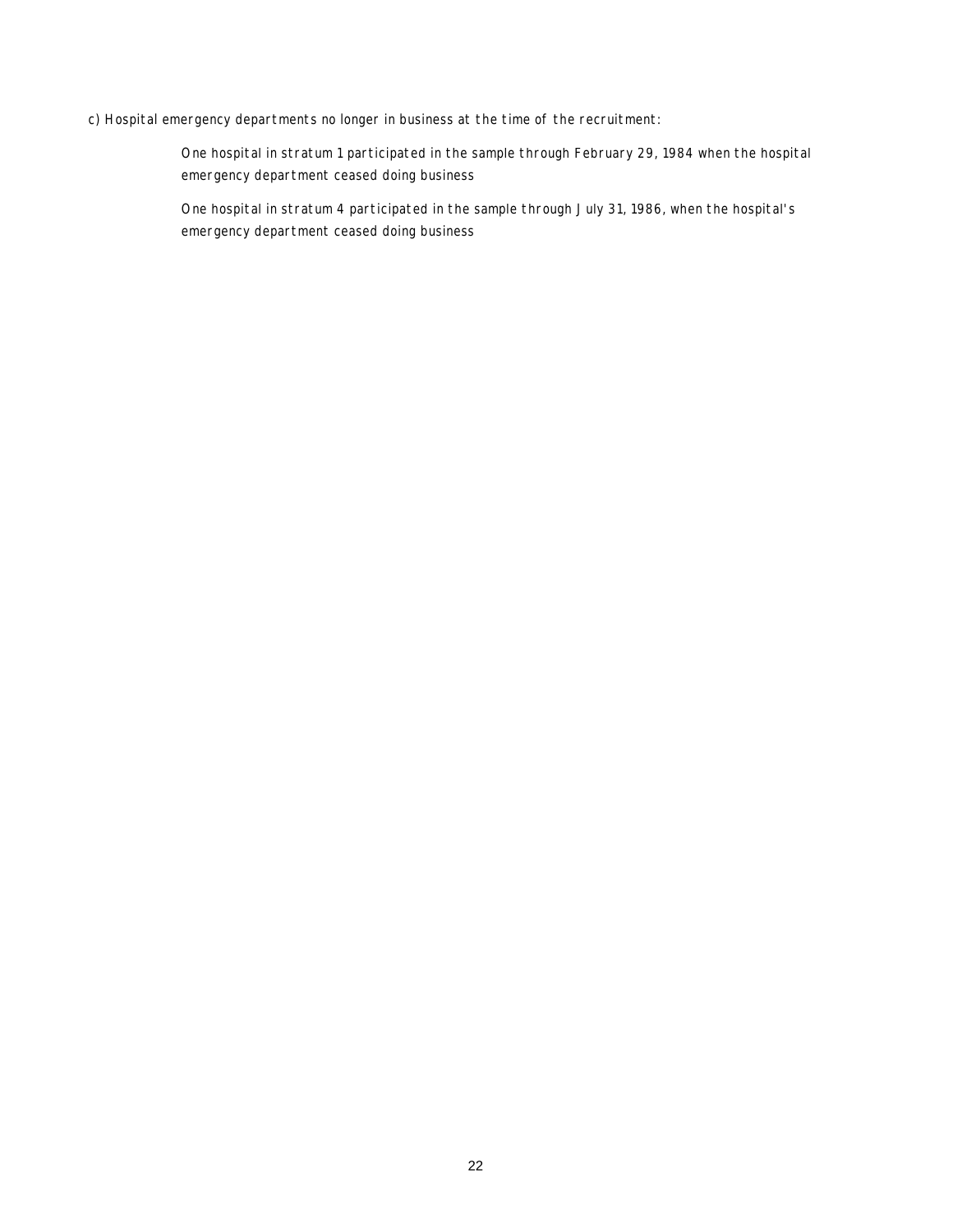| <b>NEISS Sample Characteristics</b>              |                |
|--------------------------------------------------|----------------|
| $1007$ $\mu$ $\sim$ $\mu$ $\sim$ $\mu$ $\sim$ 00 | $\overline{a}$ |

| <b>Stratum</b> | Number of<br>Range of Total<br>Hospitals in<br><b>ERVs</b><br><b>Universe</b> |       | <b>Total</b><br>Sample | Weight /1 | Out of<br>Scope /2 | In Scope<br>Sample |
|----------------|-------------------------------------------------------------------------------|-------|------------------------|-----------|--------------------|--------------------|
|                | $1 - 14,770$                                                                  | 4,290 | 42                     | 102.14    |                    | 34                 |
| 2              | 14,771 - 24,315                                                               | 729   | 9                      | 81.00     |                    | 9                  |
| 3              | 24,316 - 39,717                                                               | 549   | 8                      | 68.63     |                    | 8                  |
| $\overline{4}$ | $39,718+$                                                                     | 268   |                        | 38.29     |                    | 6                  |
| <b>Burn</b>    |                                                                               | 181   |                        | 45.25     |                    | 4                  |
| Update         |                                                                               | 375   |                        | 187.50    |                    |                    |
| <b>Total</b>   |                                                                               | 6,392 | 72                     |           | 10                 | 62                 |

### **January 1, 1987 through September 30, 1987**

1/ Prior to this period, two hospital mergers resulted in unique weights for two hospitals.

One hospital selected for NEISS in stratum 1 merged with another hospital not selected for NEISS from stratum 1. The two hospitals are considered in the statistical sample as one hospital beginning October 1, 1984, with a weight of 51.3047

One hospital selected for NEISS in the Burn stratum merged another hospital not selected for NEISS from stratum 3. The two hospitals are considered in the statistical sample as one hospital beginning May 1, 1985, with a weight of 27.5108

2/ Out of scope hospitals included hospitals no longer in existence, hospitals without emergency departments, or hospital emergency departments no longer in business.

a) Hospitals no longer in existence:

One hospital in stratum 1 participated in the sample through August 31, 1981 when the hospital ceased doing business

One hospital in stratum 1 participated in the sample through November 30, 1985, when it ceased doing business as a hospital

One hospital in stratum 1 participated in the sample through December 31, 1986, when it ceased doing business as a hospital

b) Hospitals without emergency department at the time of the recruitment:

Four hospitals selected for stratum 1

One hospital selected for the update stratum did not have an emergency department at the time of recruitment

c) Hospital emergency departments no longer in business at the time of the recruitment: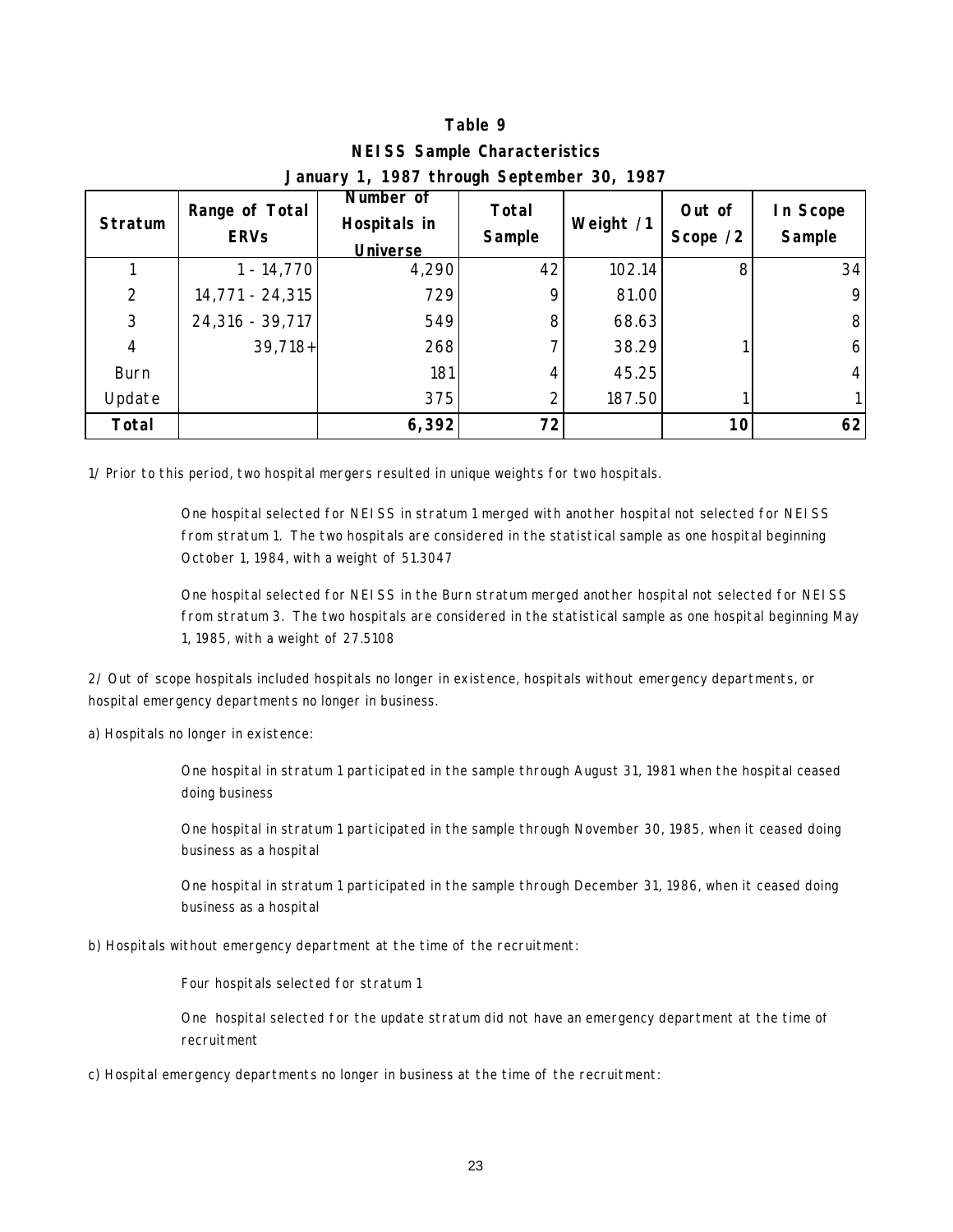One hospital in stratum 1 participated in the sample through February 29, 1984 when the hospital emergency department ceased doing business

One hospital in stratum 4 participated in the sample through July 31, 1986, when the hospital's emergency department ceased doing business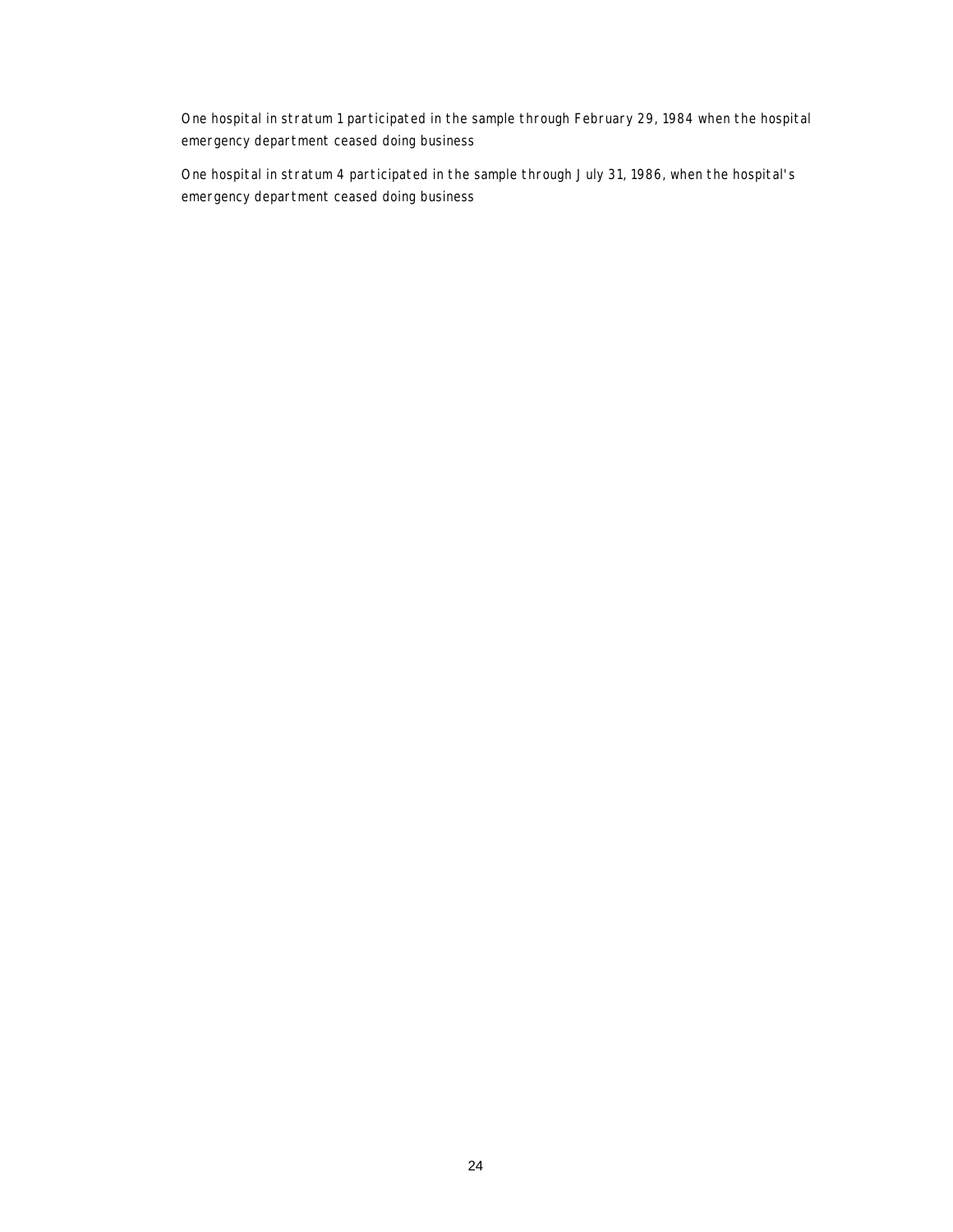| OCTODEL 1, 1707 THEORGE DECEMBER 31, 1707 |                                                                                                  |       |           |                    |                    |                |  |  |  |  |
|-------------------------------------------|--------------------------------------------------------------------------------------------------|-------|-----------|--------------------|--------------------|----------------|--|--|--|--|
| Stratum                                   | Number of<br>Range of Total<br>Total<br>Hospitals in<br><b>ERVs</b><br>Sample<br><b>Universe</b> |       | Weight /1 | Out of<br>Scope /2 | In Scope<br>Sample |                |  |  |  |  |
|                                           | $1 - 14,770$                                                                                     | 4,290 | 42        | 102.14             | 8                  | 34             |  |  |  |  |
| $\overline{2}$                            | 14,771 - 24,315                                                                                  | 729   |           | 81.00              |                    | 9              |  |  |  |  |
| 3                                         | 24,316 - 39,717                                                                                  | 549   | 8         | 68.63              |                    | 8 <sup>1</sup> |  |  |  |  |
| $\overline{4}$                            | $39,718+$                                                                                        | 268   |           | 38.29              |                    | $6 \mid$       |  |  |  |  |
| <b>Burn</b>                               |                                                                                                  | 181   |           | 45.25              |                    | 4 <sup>1</sup> |  |  |  |  |
| Update                                    |                                                                                                  | 375   |           | 187.50             |                    |                |  |  |  |  |
| Total                                     |                                                                                                  | 6,392 | 72        |                    | 10                 | 62             |  |  |  |  |

#### **NEISS Sample Characteristics October 1, 1987 through December 31, 1989**

1/ Prior to this period, two hospital mergers resulted in unique weights for two hospitals.

One hospital selected for NEISS in stratum 1 merged with another hospital not selected for NEISS from stratum 1. The two hospitals are considered in the statistical sample as one hospital beginning October 1, 1984, with a weight of 51.3047

One hospital selected for NEISS in the Burn stratum merged another hospital not selected for NEISS from stratum 3. The two hospitals are considered in the statistical sample as one hospital beginning May 1, 1985, with a weight of 27.5108

One hospital selected for NEISS in stratum 2 merged with another hospital not selected for NEISS from stratum 1. The two hospitals are considered in the statistical sample as one hospital beginning October 1, 1987, with a weight of 45.4236

One hospital selected for NEISS in stratum 1 merged with another hospital not selected for NEISS from stratum 1. The two hospitals are considered in the statistical sample as one hospital beginning May 1, 1988, with a weight of 51.3047

2/ Out of scope hospitals included hospitals no longer in existence, hospitals without emergency departments, or hospital emergency departments no longer in business.

a) Hospitals no longer in existence:

One hospital in stratum 1 participated in the sample through August 31, 1981 when the hospital ceased doing business.

One hospital in stratum 1 participated in the sample through November 30, 1985, when it ceased doing business as a hospital

One hospital in stratum 1 participated in the sample through December 31, 1986, when it ceased doing business as a hospital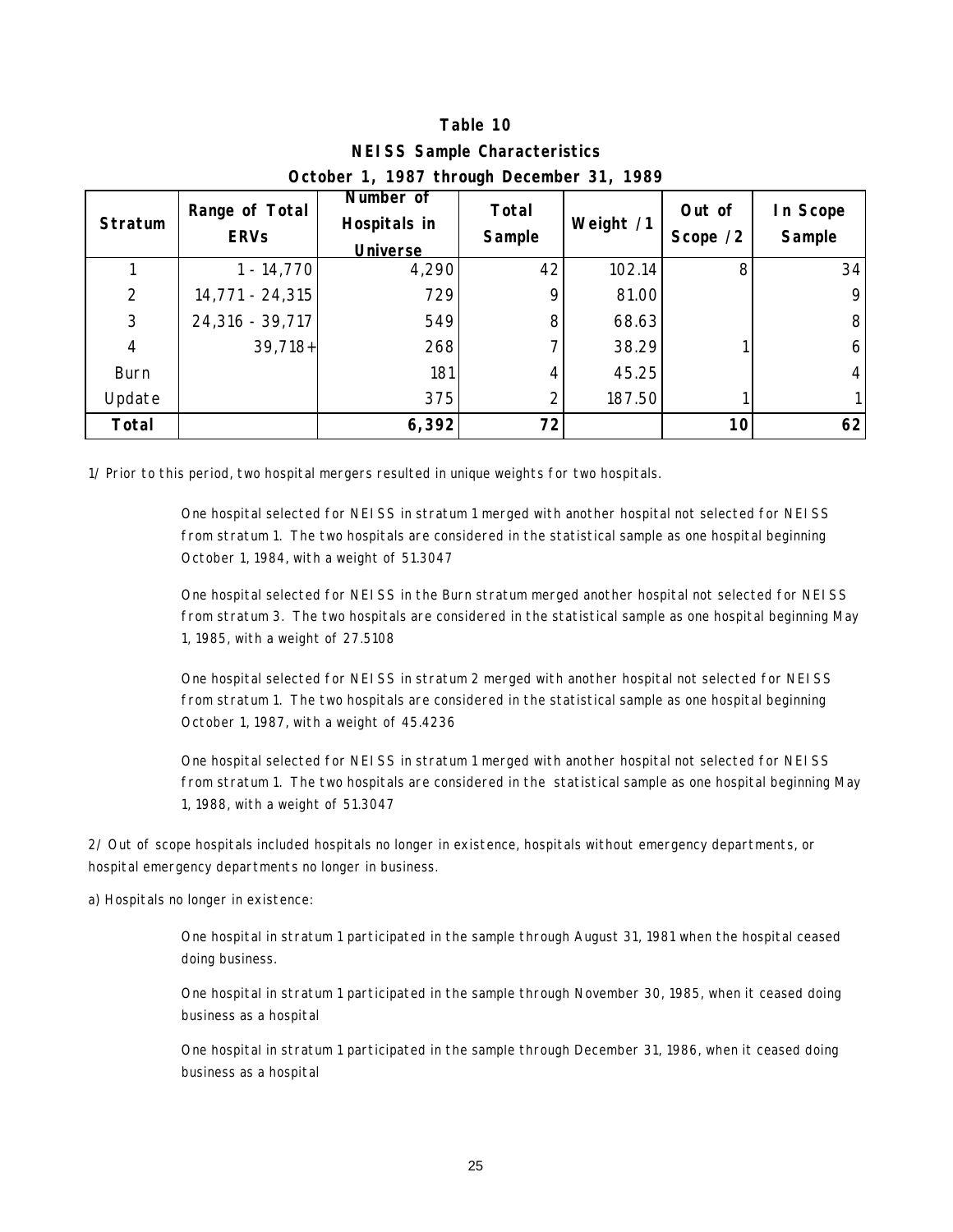b) Hospitals without emergency department at the time of the recruitment:

Four hospitals selected for stratum 1

One hospital selected for the update stratum did not have an emergency department at the time of recruitment

c) Hospital emergency departments no longer in business at the time of the recruitment:

One hospital in stratum 1 participated in the sample through February 29, 1984 when the hospital emergency department ceased doing business

One hospital in stratum 4 participated in the sample through July 31, 1986, when the hospital's emergency department ceased doing business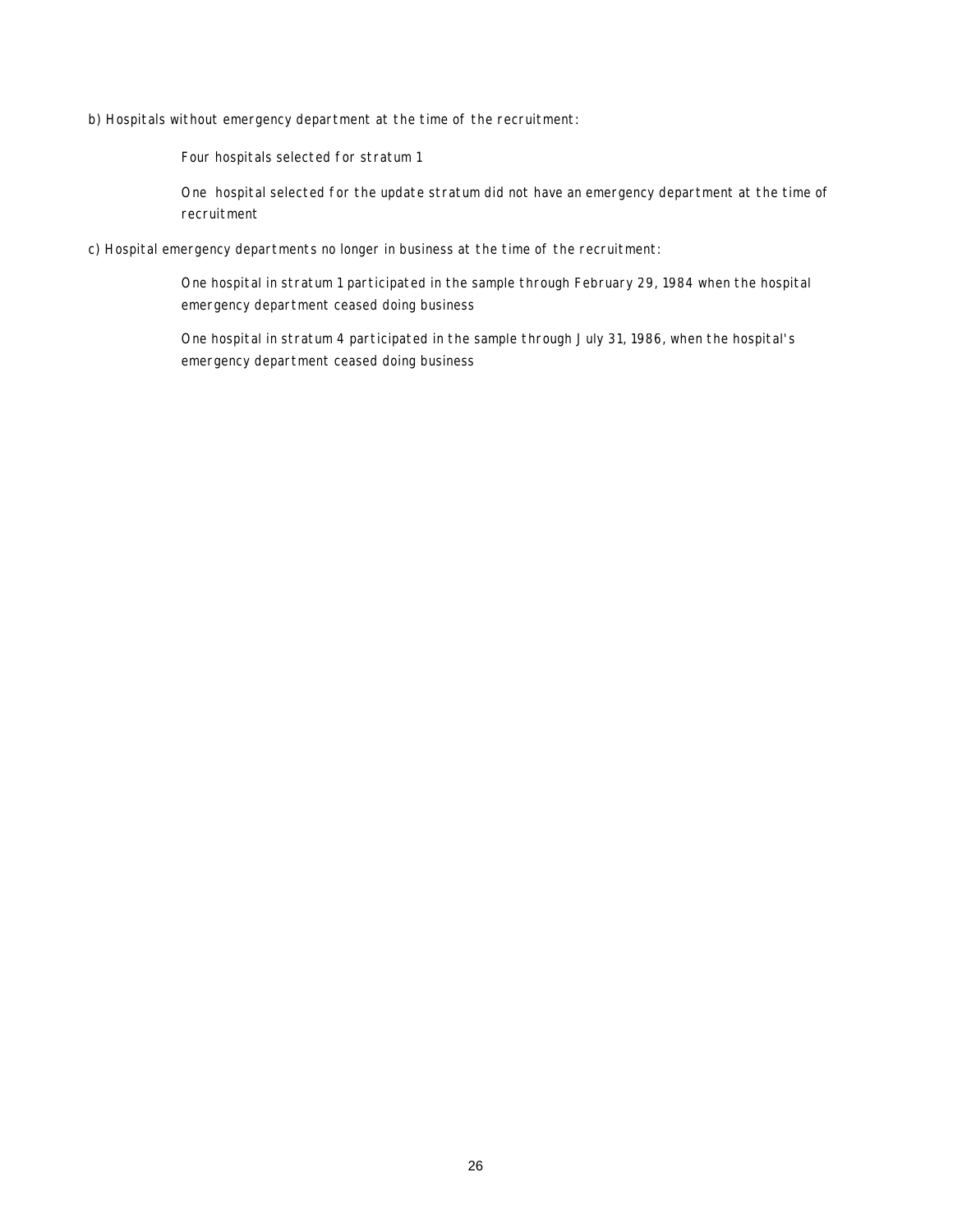| January 1, 1770 trirough December 31, 1770 |                               |                                              |                 |           |                    |                    |  |  |  |  |  |
|--------------------------------------------|-------------------------------|----------------------------------------------|-----------------|-----------|--------------------|--------------------|--|--|--|--|--|
| Stratum                                    | Range of Total<br><b>ERVs</b> | Number of<br>Hospitals in<br><b>Universe</b> | Total<br>Sample | Weight /1 | Out of<br>Scope /2 | In Scope<br>Sample |  |  |  |  |  |
|                                            | $1 - 15,730$                  | 4,262                                        | 38              | 112.16    |                    | 37                 |  |  |  |  |  |
| 2                                          | 15,731 - 25895                | 943                                          | 11              | 85.73     |                    | 11 <sup>1</sup>    |  |  |  |  |  |
| 3                                          | 25,896 - 42,298               | 685                                          | 10 <sub>1</sub> | 68.50     |                    | 10 <sup>1</sup>    |  |  |  |  |  |
| 4                                          | 42,229+                       | 237                                          |                 | 33.86     |                    |                    |  |  |  |  |  |
| Total                                      |                               | 6,127                                        | 66              |           |                    | 65                 |  |  |  |  |  |

### **NEISS Sample Characteristics January 1, 1990 through December 31, 1990**

1/ One hospital has a unique weight because the hospital merged with another hospital after the update sampling frame

One hospital selected for NEISS in stratum 1 merged with another hospital not selected for NEISS in stratum 1. The two hospitals are considered in the statistical sample as one hospital beginning May 1, 1988, with a weight of 56.3235

2/ Out of scope hospitals included hospitals no longer in existence, hospitals without emergency departments, or hospital emergency departments no longer in business.

a) Hospitals no longer in existence:

One hospital selected in stratum 1 as part of the update sample was no longer in business as a hospital when the recruitment began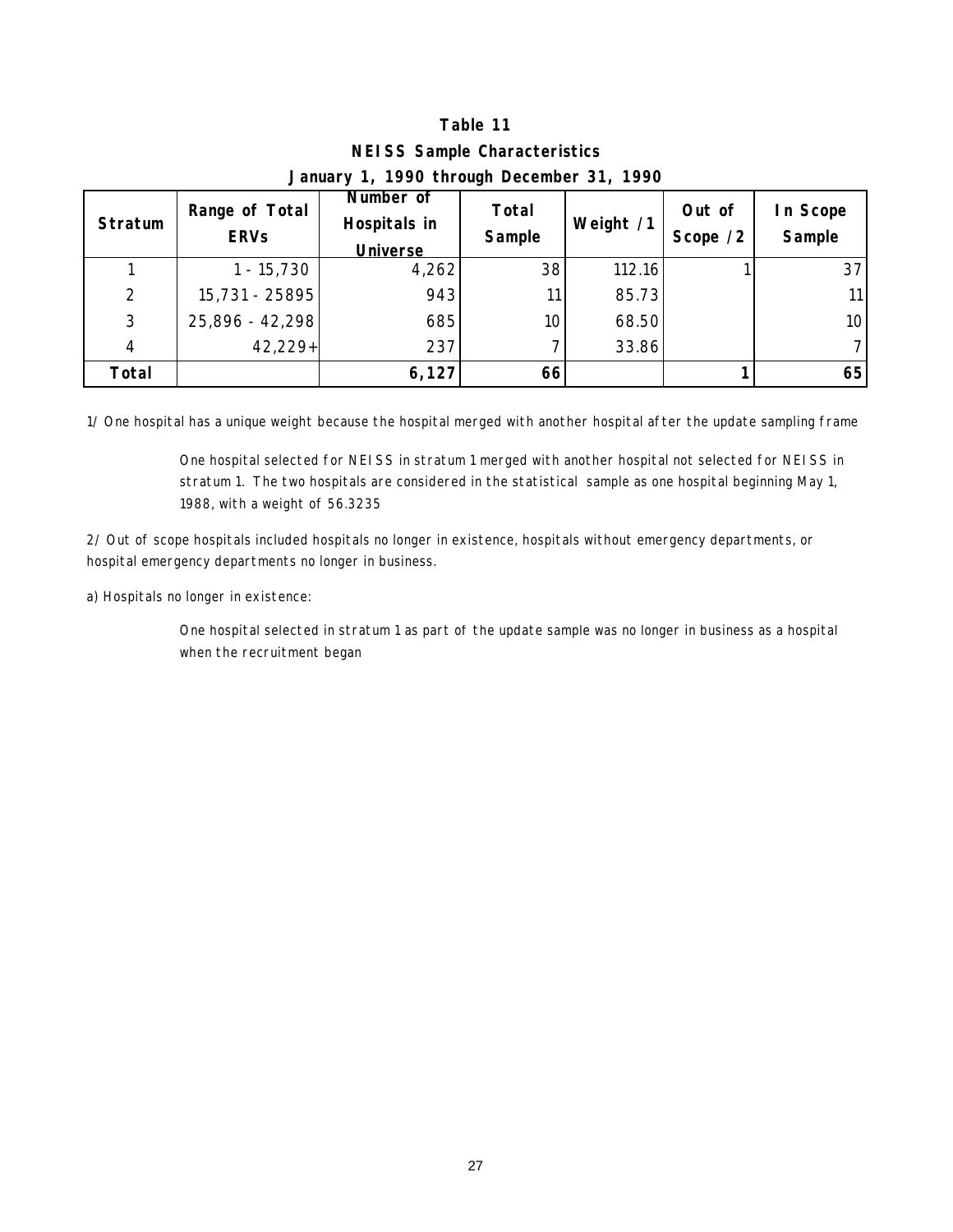| $J$ and $J$ is the control of $J$ is the control of $J$ is the control of $J$ is the control of $J$ is the control of $J$ is the control of $J$ is the control of $J$ is the control of $J$ is the control of $J$ is the cont |                               |                                              |                 |           |                    |                   |  |  |  |  |  |
|-------------------------------------------------------------------------------------------------------------------------------------------------------------------------------------------------------------------------------|-------------------------------|----------------------------------------------|-----------------|-----------|--------------------|-------------------|--|--|--|--|--|
| Stratum                                                                                                                                                                                                                       | Range of Total<br><b>ERVs</b> | Number of<br>Hospitals in<br><b>Universe</b> | Total<br>Sample | Weight /1 | Out of<br>Scope /2 | n Scope<br>Sample |  |  |  |  |  |
|                                                                                                                                                                                                                               | $1 - 15,730$                  | 4,262                                        | 38              | 112.16    |                    | 37                |  |  |  |  |  |
| 2                                                                                                                                                                                                                             | 15,731 - 25895                | 943                                          | 22              | 42.86     |                    | 20                |  |  |  |  |  |
| 3                                                                                                                                                                                                                             | 25,896 - 42,298               | 685                                          | 20              | 34.25     |                    | 20                |  |  |  |  |  |
| $\overline{4}$                                                                                                                                                                                                                | $42,229+$                     | 237                                          | 14              | 16.93     |                    | 14                |  |  |  |  |  |
| Total                                                                                                                                                                                                                         |                               | 6,127                                        | 94              |           |                    | 91                |  |  |  |  |  |

### **NEISS Sample Characteristics January 1, 1991 through December 31, 1994**

1/ Four hospitals have unique weights because the hospital merged with another hospital after the update sampling

One hospital selected for NEISS in stratum 1 merged with another hospital not selected for NEISS from stratum 1. The two hospitals are considered in the statistical sample as one hospital beginning May 1, 1988, with a weight of 56.3235

One hospital selected for NEISS in stratum 2 merged with another hospital not selected for NEISS from stratum 1. The merged hospital is considered in the statistical sample as one hospital beginning January 1, 1991, with a weight of 31.2131

One hospital selected for NEISS in stratum 3 merged with another hospital not selected for NEISS from stratum 2. The merged hospital is considered in the statistical sample as one hospital beginning August 1, 1991, with a weight of 19.2880

One hospital selected for NEISS in stratum 3 merged with another hospital not selected for NEISS from stratum 2. The two hospitals are considered as one hospital in the statistical sample beginning June 1, 1994, with a weight of 19.2880

2/ Out of scope hospitals included hospitals no longer in existence, hospitals without emergency departments, or hospital emergency departments no longer in business.

a) Hospitals no longer in existence:

One hospital selected in stratum 1 as part of the update sample was no longer in business as a hospital when the recruitment began

Two hospitals selected in stratum 2 as part of the January 1, 1991, modification were no longer in business as hospitals with emergency departments when the recruitment began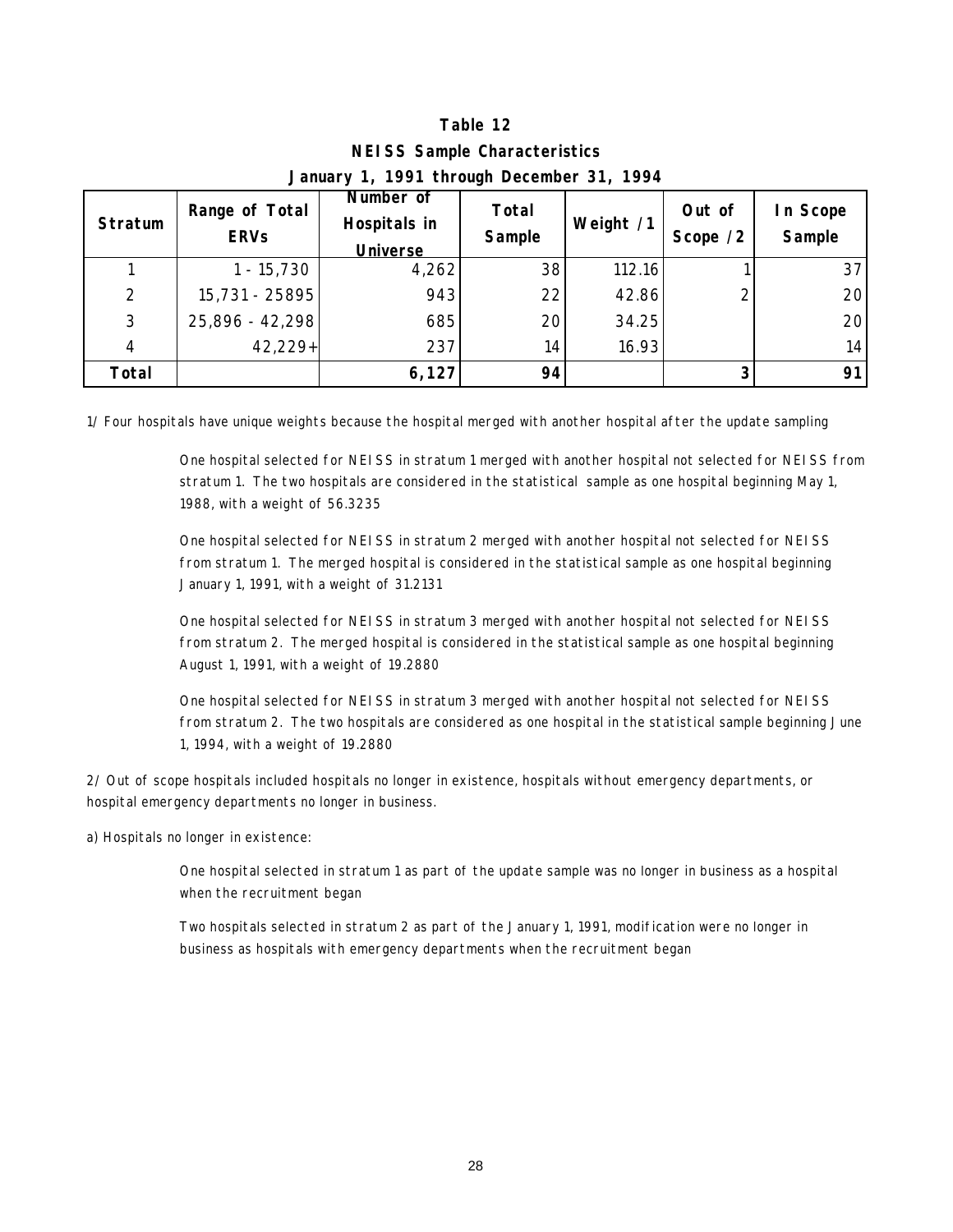#### **NEISS Sample Characteristics**

#### **January 1, 1995 through September 30, 1995**

#### **Supplemented with a Group of Children's Hospitals**

#### **Total Combined (Probability and Non-probability) Sample**

| <b>Stratum</b> | Range of Total<br><b>ERVs</b> | Number of<br>Total<br>Hospitals in<br>Sample<br><b>Universe</b> |     | Weight /1 | Out of<br>Scope /2 | In Scope<br>Sample |  |  |  |  |  |  |
|----------------|-------------------------------|-----------------------------------------------------------------|-----|-----------|--------------------|--------------------|--|--|--|--|--|--|
| All            | Various                       | 6,127                                                           | 104 | Various   |                    | 100                |  |  |  |  |  |  |
|                | Probability Sample            |                                                                 |     |           |                    |                    |  |  |  |  |  |  |
|                | $1 - 15,730$                  | 4,262                                                           | 38  | 112.16    |                    | 37                 |  |  |  |  |  |  |
| $\overline{2}$ | 15,731 - 25895                | 943                                                             | 22  | 42.86     |                    | 20                 |  |  |  |  |  |  |
| 3              | 25,896 - 42,298               | 685                                                             | 20  | 34.25     |                    | 20 <sup>1</sup>    |  |  |  |  |  |  |
| 4              | $42,229+$                     | 237                                                             | 14  | 16.93     |                    | 14                 |  |  |  |  |  |  |
| Total          |                               | 6,127                                                           | 94  |           | 3                  | 91                 |  |  |  |  |  |  |
|                | Non-probability Sample        |                                                                 |     |           |                    |                    |  |  |  |  |  |  |
| Children's     | Various                       | 42                                                              | 10  | 0.00      |                    | 9                  |  |  |  |  |  |  |

1/ Five hospitals have unique weights because the hospital merged with another hospital after the update sampling

One hospital selected for NEISS in stratum 1 merged with another hospital not selected for NEISS from stratum 1. The two hospitals are considered in the statistical sample as one hospital beginning May 1, 1988, with a weight of 56.3235

One hospital selected for NEISS in stratum 2 merged with another hospital not selected for NEISS from stratum 1. The merged hospital is considered in the statistical sample as one hospital beginning January 1, 1991, with a weight of 31.2131

One hospital selected for NEISS in stratum 3 merged with another hospital not selected for NEISS from stratum 2. The merged hospital is considered in the statistical sample as one hospital beginning August 1, 1991, with a weight of 19.2880

One hospital selected for NEISS in stratum 3 merged with another hospital not selected for NEISS from stratum 2. The two hospitals are considered as one hospital in the statistical sample beginning June 1, 1994, with a weight of 19.2880

One hospital selected for NEISS in stratum 2 merged with another hospital not selected for NEISS from stratum 2. The merged hospital is considered in the statistical sample as one hospital beginning August 1, 1995, with a statistical weight of 21.6734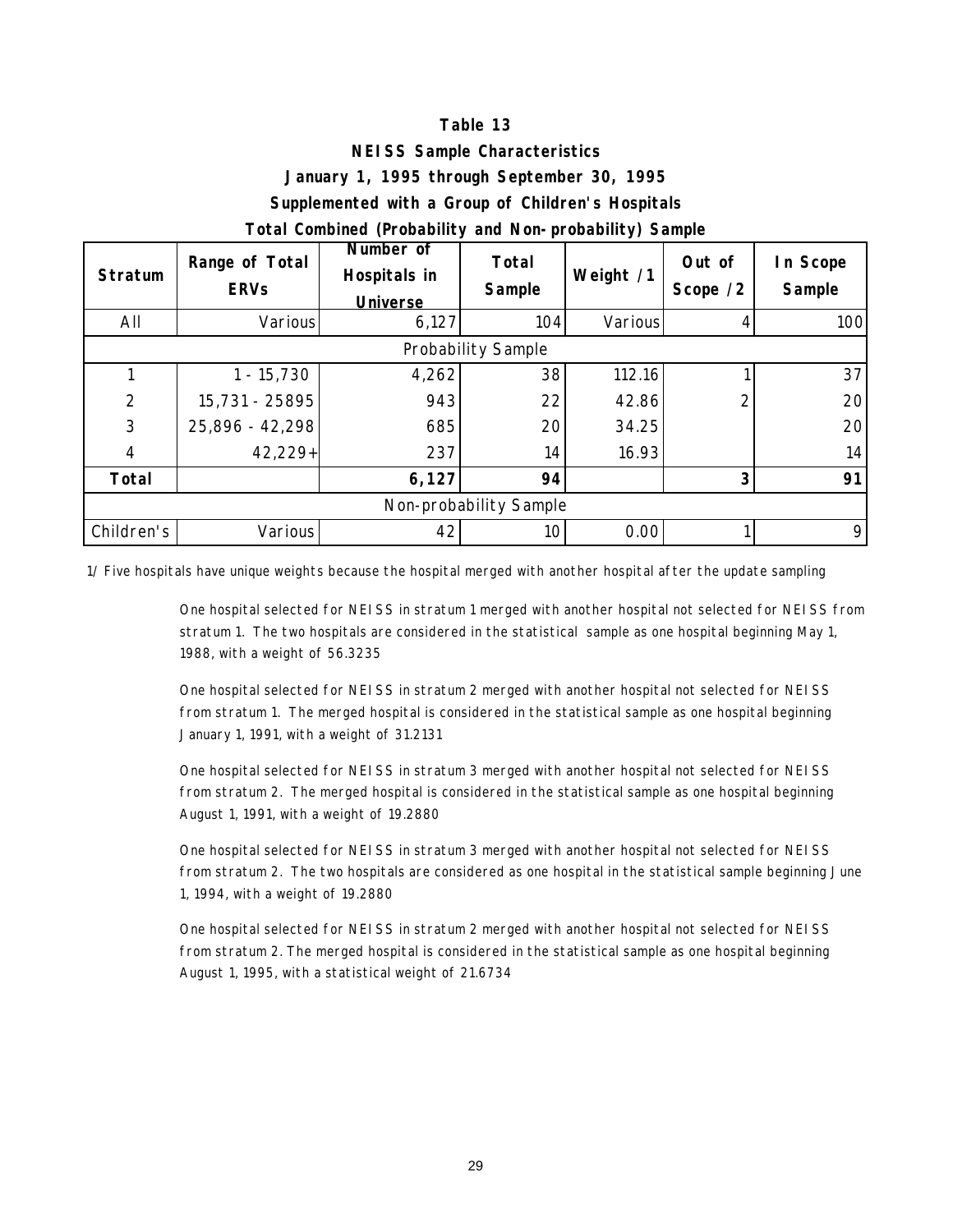2/ Out of scope hospitals included hospitals no longer in existence, hospitals without emergency departments, or hospital emergency departments no longer in business.

a) Hospitals no longer in existence:

One hospital selected in stratum 1 as part of the update sample was no longer in business as a hospital when the recruitment began

Two hospitals selected in stratum 2 as part of the January 1, 1991, modification were no longer in business as hospitals with emergency departments when the recruitment began

One hospital selected from the children's stratum was no longer eligible for participation in NEISS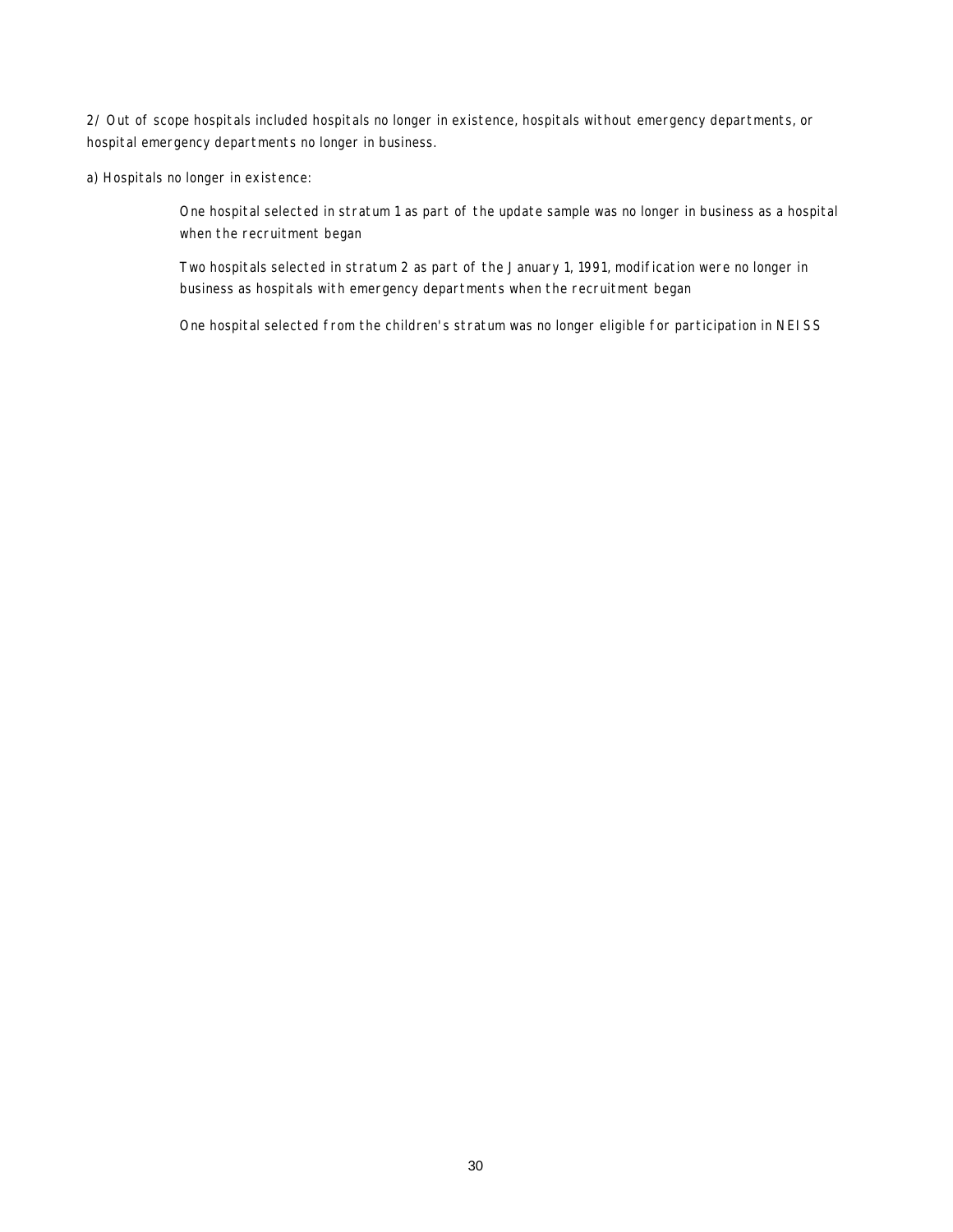#### **NEISS Sample Characteristics**

#### **October 1, 1995 through September 30, 1996**

#### **Supplemented with a Group of Children's Hospitals**

#### **Total Combined (Probability and Non-probability) Sample**

| <b>Stratum</b> | Range of Total<br><b>ERVs</b> | Number of<br>Hospitals in<br><b>Universe</b> | <b>Total</b><br>Sample | Weight /1 | Out of<br>Scope /2 | In Scope<br>Sample |  |  |  |  |  |  |
|----------------|-------------------------------|----------------------------------------------|------------------------|-----------|--------------------|--------------------|--|--|--|--|--|--|
| All            | Various                       | 6,127                                        | 104                    | Various   |                    | 100                |  |  |  |  |  |  |
|                | Probability Sample            |                                              |                        |           |                    |                    |  |  |  |  |  |  |
|                | $1 - 15,730$                  | 4,262                                        | 38                     | 112.16    |                    | 37                 |  |  |  |  |  |  |
| $\overline{2}$ | 15,731 - 25895                | 943                                          | 22                     | 42.86     | 3                  | 19                 |  |  |  |  |  |  |
| 3              | 25,896 - 42,298               | 685                                          | 20                     | 34.25     |                    | 20 <sup>1</sup>    |  |  |  |  |  |  |
| $\overline{4}$ | 42,229+                       | 237                                          | 14                     | 16.93     |                    | 14                 |  |  |  |  |  |  |
| Total          |                               | 6,127                                        | 94                     |           |                    | 90                 |  |  |  |  |  |  |
|                | Non-probability Sample        |                                              |                        |           |                    |                    |  |  |  |  |  |  |
| Children's     | Various                       | 42                                           | 10                     | 0.00      |                    | 9                  |  |  |  |  |  |  |

1/ Five hospitals have unique weights because the hospital merged with another hospital after the update sampling

One hospital selected for NEISS in stratum 1 merged with another hospital not selected for NEISS from stratum 1. The two hospitals are considered in the statistical sample as one hospital beginning May 1, 1988, with a weight of 56.3235

One hospital selected for NEISS in stratum 2 merged with another hospital not selected for NEISS from stratum 1. The merged hospital is considered in the statistical sample as one hospital beginning January 1, 1991, with a weight of 31.2131

One hospital selected for NEISS in stratum 3 merged with another hospital not selected for NEISS from stratum 2. The merged hospital is considered in the statistical sample as one hospital beginning August 1, 1991, with a weight of 19.2880

One hospital selected for NEISS in stratum 3 merged with another hospital not selected for NEISS from stratum 2. The two hospitals are considered as one hospital in the statistical sample beginning June 1, 1994, with a weight of 19.2880

One hospital selected for NEISS in stratum 2 merged with another hospital not selected for NEISS from stratum 2. The merged hospital is considered in the statistical sample as one hospital beginning August 1, 1995, with a statistical weight of 21.6734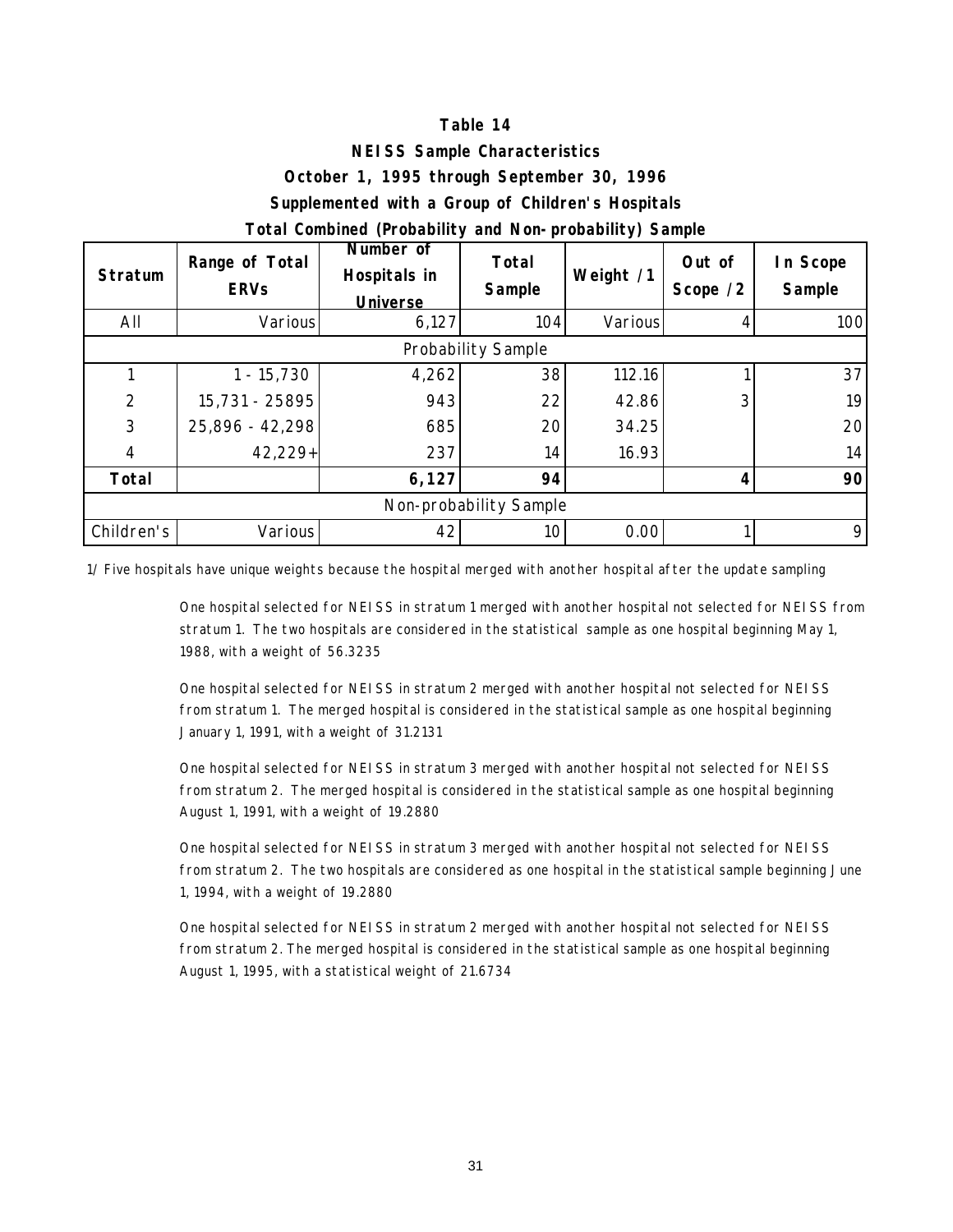2/ Out of scope hospitals included hospitals no longer in existence, hospitals without emergency departments, or hospital emergency departments no longer in business.

a) Hospitals no longer in existence:

One hospital selected in stratum 1 as part of the update sample was no longer in business as a hospital when the recruitment began

Two hospitals selected in stratum 2 as part of the January 1, 1991, modification were no longer in business as hospitals with emergency departments when the recruitment began

One hospital in stratum 2 was not in business from October 1, 1995 through September 30, 1995, while a new building was being constructed.

One hospital selected from the children's stratum was no longer eligible for participation in NEISS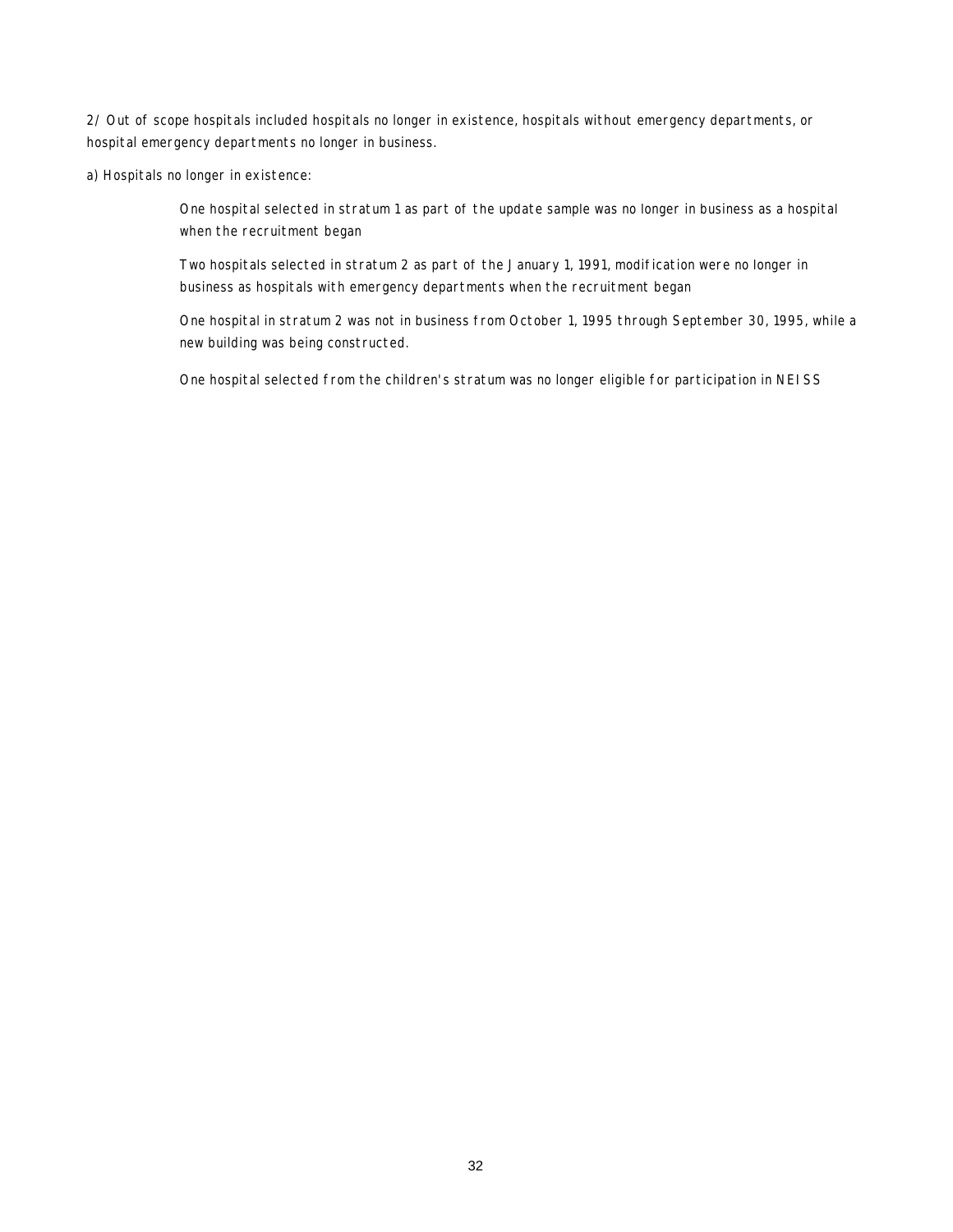#### **NEISS Sample Characteristics**

#### **October 1, 1996 through December 31, 1996**

#### **Supplemented with a Group of Children's Hospitals**

#### **Total Combined (Probability and Non-probability) Sample**

| Range of Total<br><b>Stratum</b><br><b>ERVs</b> |                 | Number of<br>Hospitals in<br><b>Universe</b> | <b>Total</b><br>Sample | Weight /1 | Out of<br>Scope /2 | In Scope<br>Sample |  |  |  |  |  |
|-------------------------------------------------|-----------------|----------------------------------------------|------------------------|-----------|--------------------|--------------------|--|--|--|--|--|
| All                                             | Various         | 6,127                                        | 104                    | Various   |                    | 100                |  |  |  |  |  |
| Probability Sample                              |                 |                                              |                        |           |                    |                    |  |  |  |  |  |
|                                                 | $1 - 15,730$    | 4,262                                        | 38                     | 112.16    |                    | 37                 |  |  |  |  |  |
| $\overline{2}$                                  | 15,731 - 25895  | 943                                          | 22                     | 42.86     |                    | 20 <sup>1</sup>    |  |  |  |  |  |
| 3                                               | 25,896 - 42,298 | 685                                          | 20                     | 34.25     |                    | 20 <sup>1</sup>    |  |  |  |  |  |
| $\overline{4}$                                  | 42,229+         | 237                                          | 14                     | 16.93     |                    | 14                 |  |  |  |  |  |
| Total                                           |                 | 6,127                                        | 94                     |           | 3                  | 91                 |  |  |  |  |  |
| Non-probability Sample                          |                 |                                              |                        |           |                    |                    |  |  |  |  |  |
| Children's                                      | Various         | 42                                           | 10                     | 0.00      |                    | 9                  |  |  |  |  |  |

1/ Five hospitals have unique weights because the hospital merged with another hospital after the update sampling

One hospital selected for NEISS in stratum 1 merged with another hospital not selected for NEISS from stratum 1. The two hospitals are considered in the statistical sample as one hospital beginning May 1, 1988, with a weight of 56.3235

One hospital selected for NEISS in stratum 2 merged with another hospital not selected for NEISS from stratum 1. The merged hospital is considered in the statistical sample as one hospital beginning January 1, 1991, with a weight of 31.2131

One hospital selected for NEISS in stratum 3 merged with another hospital not selected for NEISS from stratum 2. The merged hospital is considered in the statistical sample as one hospital beginning August 1, 1991, with a weight of 19.2880

One hospital selected for NEISS in stratum 3 merged with another hospital not selected for NEISS from stratum 2. The two hospitals are considered as one hospital in the statistical sample beginning June 1, 1994, with a weight of 19.2880

One hospital selected for NEISS in stratum 2 merged with another hospital not selected for NEISS from stratum 2. The merged hospital is considered in the statistical sample as one hospital beginning August 1, 1995, with a statistical weight of 21.6734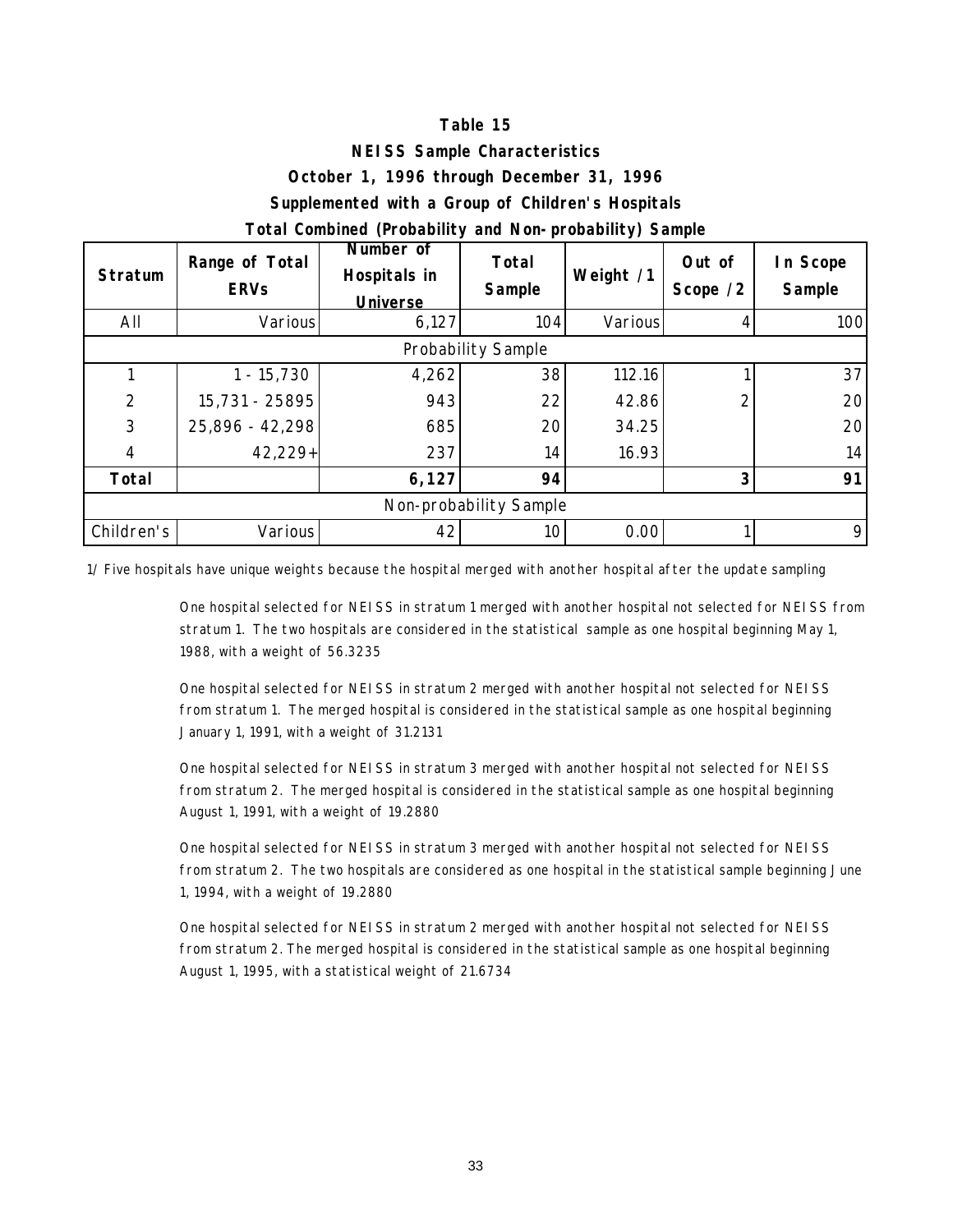2/ Out of scope hospitals included hospitals no longer in existence, hospitals without emergency departments, or hospital emergency departments no longer in business.

a) Hospitals no longer in existence:

One hospital selected in stratum 1 as part of the update sample was no longer in business as a hospital when the recruitment began

Two hospitals selected in stratum 2 as part of the January 1, 1991, modification were no longer in business as hospitals with emergency departments when the recruitment began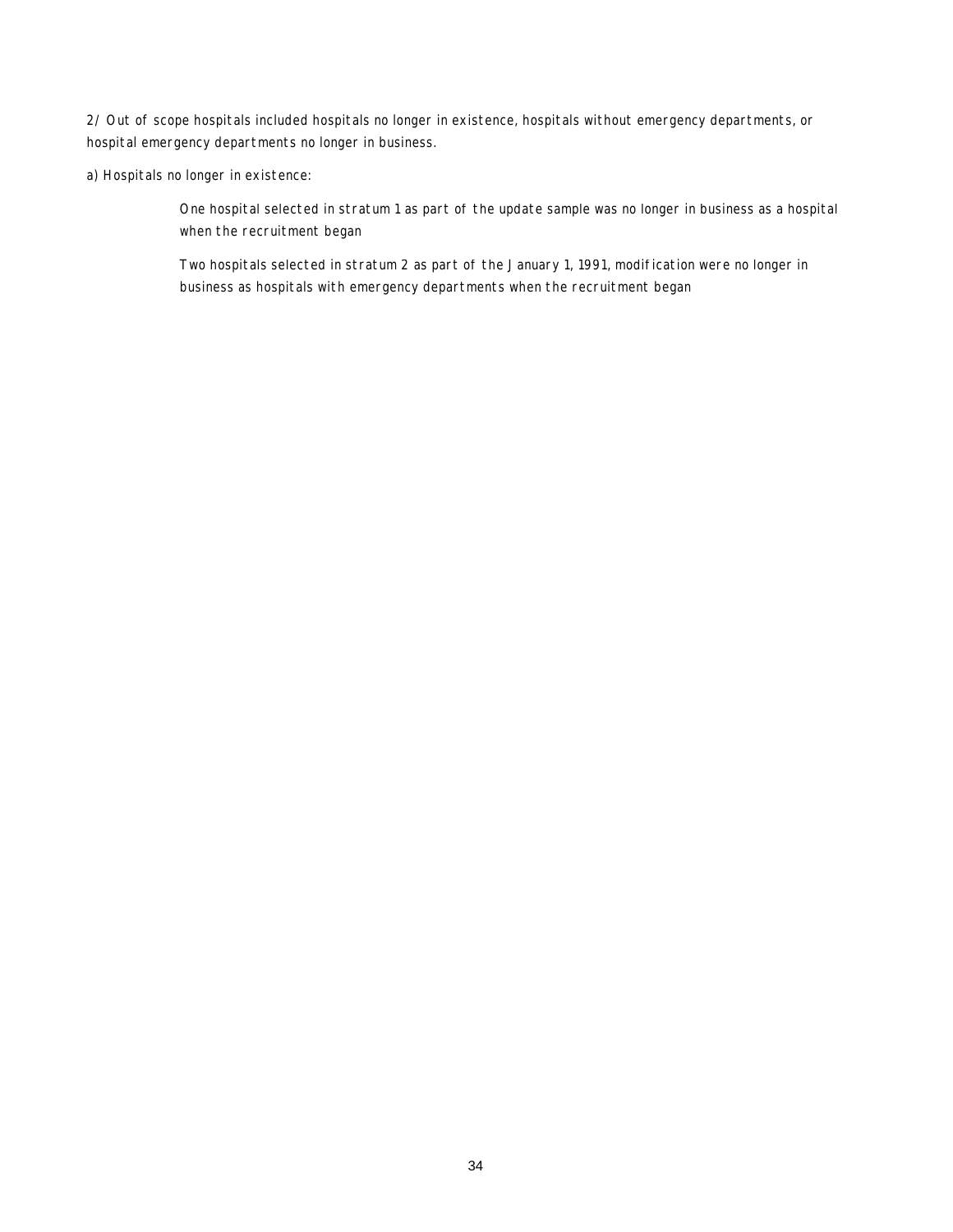|      |                |                 | Stratum 1                        |                | Stratum 2      |   | Stratum 3      |                   | ้ง<br>. <b>.</b><br>Stratum 4                 |                | Burn/Children       |                | <b>Update Stratum</b> |        | Total        |
|------|----------------|-----------------|----------------------------------|----------------|----------------|---|----------------|-------------------|-----------------------------------------------|----------------|---------------------|----------------|-----------------------|--------|--------------|
|      |                |                 |                                  |                |                |   |                |                   |                                               |                |                     |                |                       | Total  | Total        |
| Year | Month          | Sample          | Participants Sample Participants |                |                |   |                |                   | Sample   Participants   Sample   Participants | Sample         | Participants Sample |                | Participants          | Sample | Participants |
| 79   | 10             | 38              | $\overline{25}$                  | 9              | 5              | 8 | $\overline{7}$ | 12                | $\overline{7}$                                | $\overline{7}$ | 3                   | $\mathbf 0$    | $\mathbf{0}$          | 74     | 47           |
| 79   | 11             | 38              | 29                               | 9              | 6              | 8 | $\overline{7}$ | 12                | $\overline{7}$                                | $\overline{7}$ | 3                   | $\mathbf 0$    | 0                     | 74     | 52           |
| 79   | 12             | 38              | 29                               | 9              | $\overline{7}$ | 8 | $\overline{7}$ | 12                | $\overline{7}$                                | $\overline{7}$ | 3                   | $\mathbf 0$    | $\mathbf 0$           | 74     | 53           |
| 80   | $\mathbf{1}$   | 38              | 29                               | 9              | $\overline{7}$ | 8 | $\overline{7}$ | 12                | 6                                             | $\overline{7}$ | 3                   | $\mathbf 0$    | $\mathbf 0$           | 74     | 52           |
| 80   | 2              | 38              | 30                               | 9              | $\overline{7}$ | 8 | $\overline{7}$ | 12                | 6                                             | $\overline{7}$ | $\overline{4}$      | $\mathbf{O}$   | $\Omega$              | 74     | 54           |
| 80   | 3              | 38              | 32                               | 9              | $\overline{7}$ | 8 | 7              | 12                | $\overline{7}$                                | $\overline{7}$ | 5                   | 0              | $\mathbf 0$           | 74     | 58           |
| 80   | $\overline{4}$ | 38              | 32                               | 9              | $\overline{7}$ | 8 | $\overline{7}$ | 12                | $\overline{7}$                                | $\overline{7}$ | 5                   | 0              | $\Omega$              | 74     | 58           |
| 80   | 5              | 38              | 32                               | 9              | $\overline{7}$ | 8 | 7              | 12                | $\overline{7}$                                | $\overline{7}$ | 5                   | 0              | $\mathbf 0$           | 74     | 58           |
| 80   | 6              | 38              | 33                               | 9              | 8              | 8 | $\overline{7}$ | 12                | $\overline{7}$                                | $\overline{7}$ | 5                   | 0              | $\Omega$              | 74     | 60           |
| 80   | $\overline{7}$ | 38              | 33                               | 9              | 8              | 8 | $\overline{7}$ | 12                | $\overline{7}$                                | $\overline{7}$ | 5                   | 0              | $\mathbf 0$           | 74     | 60           |
| 80   | 8              | 38              | 33                               | 9              | 8              | 8 | $\overline{7}$ | 12                | $\overline{7}$                                | $\overline{7}$ | 5                   | 0              | $\Omega$              | 74     | 60           |
| 80   | 9              | 38              | 34                               | 9              | 9              | 8 | $\overline{7}$ | 12                | 6                                             | $\overline{7}$ | 5                   | 0              | $\Omega$              | 74     | 61           |
| 80   | 10             | 38              | 34                               | 9              | 8              | 8 | $\overline{7}$ | 12                | 5                                             | $\overline{7}$ | 5                   | 0              | $\mathbf 0$           | 74     | 59           |
| 80   | 11             | 38              | 34                               | 9              | 8              | 8 | $\overline{7}$ | 12                | 5                                             | $\overline{7}$ | 6                   | 0              | 0                     | 74     | 60           |
| 80   | 12             | 38              | 35                               | 9              | 8              | 8 | $\overline{7}$ | 12                | 6                                             | $\overline{7}$ | $\overline{7}$      | 0              | $\mathbf 0$           | 74     | 63           |
| 81   | $\mathbf{1}$   | 38              | 34                               | 9              | 8              | 8 | $\overline{7}$ | 12                | 6                                             | $\overline{7}$ | $\overline{7}$      | $\mathbf 0$    | $\Omega$              | 74     | 62           |
| 81   | $\overline{2}$ | 38              | 35                               | 9              | 9              | 8 | $\overline{7}$ | $12 \overline{ }$ | 7                                             | $\overline{7}$ | $\overline{7}$      | 0              | $\mathbf 0$           | 74     | 65           |
| 81   | 3              | 38              | 35                               | 9              | 9              | 8 | $\overline{7}$ | 12                | $\overline{7}$                                | $\overline{7}$ | $\overline{7}$      | 0              | $\Omega$              | 74     | 65           |
| 81   | $\overline{4}$ | 38              | 37                               | 9              | 9              | 8 | $\overline{7}$ | 12                | 9                                             | $\overline{7}$ | $\overline{7}$      | 0              | $\mathbf 0$           | 74     | 69           |
| 81   | 5              | 38              | 36                               | 9              | 9              | 8 | 8              | 12                | 9                                             | $\overline{7}$ | $\overline{7}$      | $\mathbf 0$    | $\Omega$              | 74     | 69           |
| 81   | 6              | 38              | 37                               | 9              | 9              | 8 | 8              | 12                | 11                                            | $\overline{7}$ | $\overline{7}$      | 0              | $\mathbf 0$           | 74     | 72           |
| 81   | $\overline{7}$ | 38              | 37                               | 9              | 9              | 8 | 8              | 12                | 11                                            | $\overline{7}$ | $\overline{7}$      | $\mathbf 0$    | $\mathbf 0$           | 74     | 72           |
| 81   | 8              | 38              | 36                               | 9              | 9              | 8 | 8              | 12                | 11                                            | $\overline{7}$ | $\overline{7}$      | 0              | $\mathbf 0$           | 74     | 71           |
| 81   | 9              | 37              | 35                               | 9              | 9              | 8 | 8              | 12                | 11                                            | $\overline{7}$ | $\overline{7}$      | $\overline{0}$ | $\overline{0}$        | 73     | 70           |
| 81   | 10             | 37              | 32                               | 9              | 8              | 8 | 8              | 12                | $10$                                          | 7              | $\overline{7}$      | 0              | $\mathbf 0$           | 73     | 65           |
| 81   | 11             | 37              | 31                               | 9              | 8              | 8 | 8              | 12                | 9                                             | $\overline{7}$ | $\overline{7}$      | $\mathbf 0$    | $\mathbf 0$           | 73     | 63           |
| 81   | 12             | 37              | 32                               | 9              | 8              | 8 | 8              | 12                | 10                                            | $\overline{7}$ | $\overline{7}$      | $\mathbf 0$    | $\Omega$              | 73     | 65           |
| 82   | $\mathbf{1}$   | 37              | 32                               | 9              | 8              | 8 | $\overline{7}$ | 12                | 10                                            | $\overline{7}$ | $\overline{7}$      | 0              | $\mathbf 0$           | 73     | 64           |
| 82   | 2              | 37              | 34                               | 9              | 8              | 8 | $\overline{7}$ | 12                | 10                                            | $\overline{7}$ | $\overline{7}$      | $\mathbf 0$    | $\Omega$              | 73     | 66           |
| 82   | 3              | 37              | 35                               | 9              | 8              | 8 | $\overline{7}$ | 12                | 10                                            | $\overline{7}$ | $\overline{7}$      | $\mathbf 0$    | $\mathbf 0$           | 73     | 67           |
| 82   | $\overline{4}$ | 37              | 36                               | 9              | 8              | 8 | $\overline{7}$ | 12                | 12                                            | $\overline{7}$ | $\overline{7}$      | $\mathbf 0$    | $\Omega$              | 73     | 70           |
| 82   | 5              | $\overline{37}$ | 37                               | $\overline{9}$ | 8              | 8 | 8              | $\overline{12}$   | 12                                            | $\overline{7}$ | $\overline{7}$      | $\mathbf 0$    | $\mathbf 0$           | 73     | 72           |
| 82   | 6              | 37              | 37                               | 9              | 9              | 8 | 8              | 12                | 12                                            | 7              | 7                   | 0              | $\mathbf 0$           | 73     | 73           |
| 82   | $\overline{7}$ | 37              | 37                               | 9              | 9              | 8 | 8              | 12                | 11                                            | $\overline{7}$ | $\overline{7}$      | 0              | $\mathbf 0$           | 73     | 72           |

**Number of Hospitals in the NEISS Sample and Number of Participating Hospitals By Stratum For Each Month, 1979 - 1996**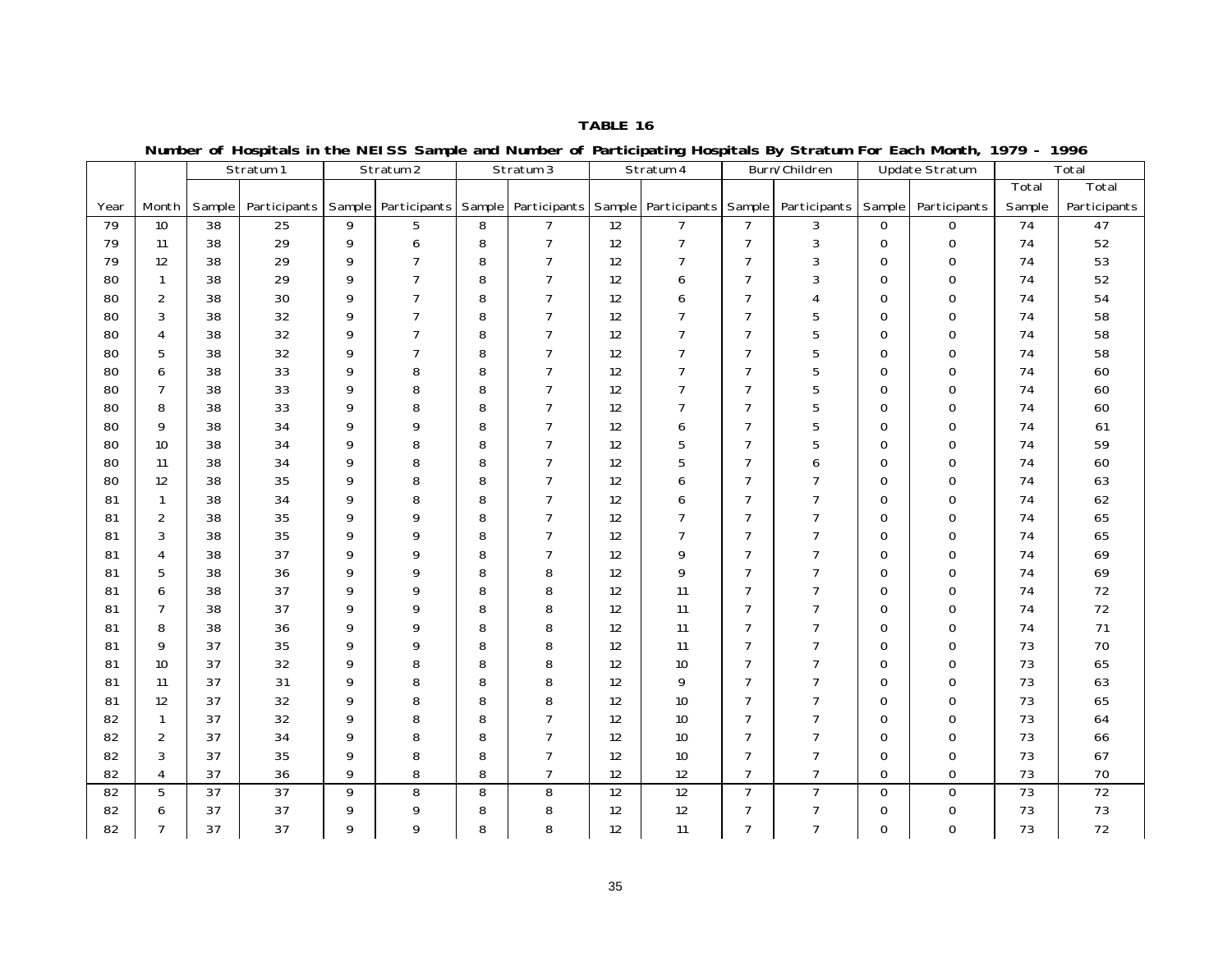Sample Participants Sample Participants Sample Participants Sample Participants Sample Participants Sample Participants Total Sample Total Participants Stratum 2 | Stratum 3 | Stratum 4 Burn/Children | Update Stratum | Total Year Month Stratum 182 | 8 | 37 | 36 | 9 | 9 | 8 | 8 | 12 | 12 | 7 | 7 | 0 | 0 | 73 | 72 82 | 9 | 37 | 36 | 9 | 9 | 8 | 8 | 12 | 12 | 7 | 7 | 0 | 0 | 73 | 72 82 10 37 1 36 1 9 1 9 1 8 1 8 1 12 1 2 1 7 1 7 1 0 1 0 1 73 1 72 82 11 1 37 1 36 1 9 1 9 1 8 1 8 1 12 1 2 1 7 1 7 1 0 1 0 1 73 1 72 82 12 137 1 36 1 9 1 9 1 8 1 8 1 12 1 2 1 7 1 7 1 0 1 0 1 73 1 72 83 | 1 | 37 | 36 | 9 | 9 | 8 | 8 | 12 | 12 | 7 | 7 | 0 | 0 | 73 | 72 72 83 | 2 | 37 | 36 | 9 | 9 | 8 | 8 | 12 | 12 | 7 | 7 | 0 | 0 | 73 | 72 83 1 3 1 37 1 36 1 9 1 9 1 8 1 8 1 12 1 2 1 7 1 7 1 0 1 0 1 73 1 72 83 | 4 | 37 | 36 | 9 | 9 | 8 | 8 | 12 | 12 | 7 | 7 | 0 | 0 | 73 | 72 83 | 5 | 37 | 36 | 9 | 9 | 8 | 8 | 12 | 12 | 7 | 7 | 0 | 0 | 73 | 72 83 16 137 1 36 19 19 18 18 12 12 12 17 17 10 10 173 172 83 | 7 | 37 | 36 | 9 | 9 | 8 | 8 | 12 | 12 | 7 | 7 | 0 | 0 | 73 | 72 83 | 8 | 37 | 37 | 9 | 9 | 8 | 8 | 12 | 12 | 7 | 7 | 0 | 0 | 73 | 73 83 1 9 1 37 1 9 1 9 1 8 1 8 1 12 1 7 1 7 1 0 1 0 1 73 1 73 83 1 10 1 37 1 37 1 9 1 9 1 8 1 8 1 12 1 2 1 7 1 6 1 0 1 0 1 73 1 72 83 1 11 1 37 1 36 1 9 1 9 1 8 1 8 1 12 1 11 1 7 1 6 1 0 1 0 1 73 1 70 70 83 12 37 1 36 1 9 1 9 1 8 1 8 1 12 1 11 1 7 1 6 1 0 1 0 1 73 1 70 84 | 1 | 37 | 36 | 9 | 9 | 8 | 8 | 12 | 11 | 7 | 6 | 0 | 0 | 73 | 70 84 1 2 1 37 1 36 1 9 1 9 1 8 1 8 1 12 1 12 1 7 1 6 1 0 1 0 1 73 1 71 71 84 3 36 36 9 9 9 8 8 30 31 32 32 33 84 | 4 | 36 | 36 | 9 | 9 | 8 | 8 | 12 | 12 | 7 | 7 | 0 | 0 | 72 | 72 84 | 5 | 36 | 36 | 9 | 9 | 8 | 8 | 12 | 7 | 7 | 7 | 0 | 0 | 72 | 72 84 | 6 | 36 | 36 | 9 | 9 | 8 | 8 | 12 | 12 | 7 | 7 | 0 | 0 | 72 | 72 84 | 7 | 36 | 36 | 9 | 9 | 8 | 8 | 12 | 11 | 7 | 7 | 0 | 0 | 72 | 71 71 84 | 8 | 36 | 36 | 9 | 9 | 8 | 8 | 12 | 11 | 7 | 7 | 0 | 0 | 72 | 71 84 | 9 | 36 | 36 | 9 | 9 | 8 | 8 | 12 | 11 | 7 | 7 | 0 | 0 | 72 | 71 84 10 36 36 9 9 8 8 8 7 7 7 4 4 4 0 0 64 64 84 11 36 36 9 9 8 8 8 7 7 7 4 4 4 0 0 64 64 84 12 36 36 9 9 9 8 8 8 7 7 7 4 4 4 0 0 64 64 85 | 1 | 36 | 36 | 9 | 9 | 8 | 8 | 7 | 7 | 4 | 4 | 0 | 0 | 64 | 64 85 | 2 | 36 | 36 | 9 | 9 | 8 | 8 | 7 | 7 | 4 | 4 | 0 | 0 | 64 | 64 85 | 3 | 36 | 36 | 9 | 9 | 8 | 8 | 7 | 7 | 4 | 4 | 0 | 0 | 64 | 64 64 85 | 4 | 36 | 36 | 9 | 9 | 8 | 8 | 7 | 7 | 4 | 4 | 0 | 0 | 64 | 64 85 | 5 | 36 | 36 | 9 | 9 | 8 | 8 | 7 | 7 | 4 | 4 | 0 | 0 | 64 | 64

**Number of Hospitals in the NEISS Sample and Number of Participating Hospitals By Stratum For Each Month, 1979 - 1996**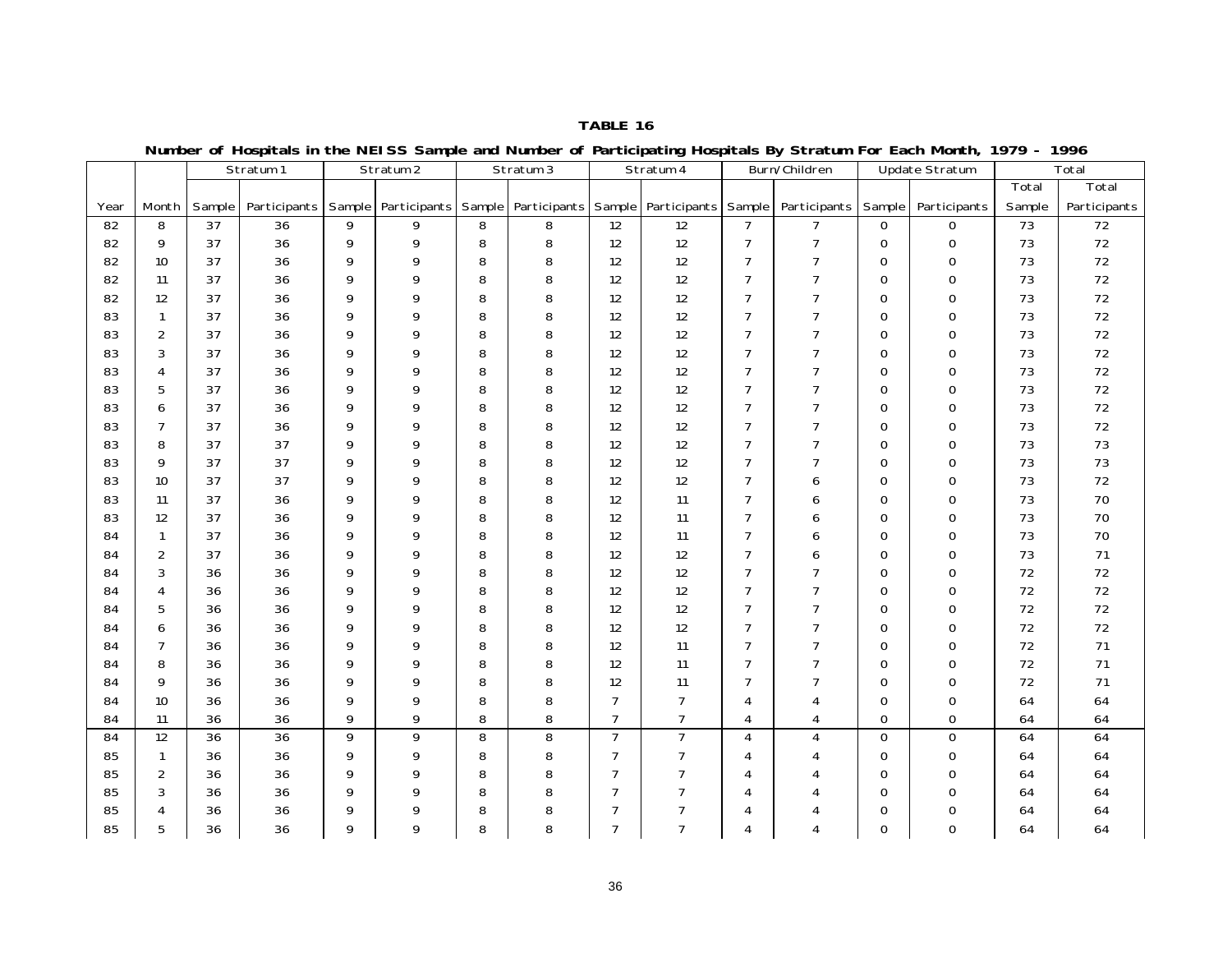|      |                 |        |                 |   |                                      |   |                     |                | J<br>. <b>.</b>     |                |                |              |                |        |              |
|------|-----------------|--------|-----------------|---|--------------------------------------|---|---------------------|----------------|---------------------|----------------|----------------|--------------|----------------|--------|--------------|
|      |                 |        | Stratum 1       |   | Stratum 2                            |   | Stratum 3           |                | Stratum 4           |                | Burn/Children  |              | Update Stratum |        | Total        |
|      |                 |        |                 |   |                                      |   |                     |                |                     |                |                |              |                | Total  | Total        |
| Year | Month           | Sample |                 |   | Participants   Sample   Participants |   | Sample Participants |                | Sample Participants | Sample         | Participants   | Sample       | Participants   | Sample | Participants |
| 85   | 6               | 36     | 36              | 9 | 9                                    | 8 | 8                   | $\overline{7}$ | $\overline{7}$      | 4              | $\overline{4}$ | $\mathbf 0$  | $\mathbf 0$    | 64     | 64           |
| 85   | $\overline{7}$  | 36     | 36              | 9 | 9                                    | 8 | 8                   | $\overline{7}$ | $\overline{7}$      | $\overline{4}$ | 4              | $\mathbf{1}$ | $\mathbf{1}$   | 65     | 65           |
| 85   | 8               | 36     | 36              | 9 | 9                                    | 8 | 8                   | $\overline{7}$ | 7                   | $\overline{4}$ | 4              | $\mathbf{1}$ | $\mathbf{1}$   | 65     | 65           |
| 85   | 9               | 36     | 36              | 9 | 9                                    | 8 | 8                   | $\overline{7}$ | $\overline{7}$      | 4              | $\overline{4}$ | $\mathbf{1}$ | $\mathbf{1}$   | 65     | 65           |
| 85   | 10              | 36     | 36              | 9 | 9                                    | 8 | 8                   | $\overline{7}$ | $\overline{7}$      | 4              | 4              | $\mathbf{1}$ | $\mathbf{1}$   | 65     | 65           |
| 85   | 11              | 36     | 35              | 9 | 9                                    | 8 | 8                   | $\overline{7}$ | 7                   | 4              | 4              | $\mathbf{1}$ | $\mathbf{1}$   | 65     | 64           |
| 85   | 12              | 35     | 34              | 9 | 9                                    | 8 | 8                   | $\overline{7}$ | $\overline{7}$      | 4              | 4              | $\mathbf{1}$ | $\mathbf{1}$   | 64     | 63           |
| 86   | $\mathbf{1}$    | 35     | 34              | 9 | 9                                    | 8 | 8                   | $\overline{7}$ | $\overline{7}$      | $\overline{4}$ | 4              | $\mathbf{1}$ | 1              | 64     | 63           |
| 86   | $\overline{2}$  | 35     | 34              | 9 | 9                                    | 8 | 8                   | $\overline{7}$ | $\overline{7}$      | $\overline{4}$ | $\overline{4}$ | $\mathbf{1}$ | $\mathbf{1}$   | 64     | 63           |
| 86   | 3               | 35     | 34              | 9 | 9                                    | 8 | 8                   | $\overline{7}$ | $\overline{7}$      | $\overline{4}$ | $\overline{4}$ | $\mathbf{1}$ | $\mathbf{1}$   | 64     | 63           |
| 86   | 4               | 35     | 35              | 9 | 9                                    | 8 | 8                   | $\overline{7}$ | $\overline{7}$      | 4              | 4              | $\mathbf{1}$ | $\mathbf{1}$   | 64     | 64           |
| 86   | 5               | 35     | 35              | 9 | 9                                    | 8 | 8                   | $\overline{7}$ | $\overline{7}$      | 4              | 4              | $\mathbf{1}$ | $\mathbf{1}$   | 64     | 64           |
| 86   | 6               | 35     | 35              | 9 | 9                                    | 8 | 8                   | $\overline{7}$ | $\overline{7}$      | $\overline{4}$ | 4              | $\mathbf{1}$ | 1              | 64     | 64           |
| 86   | $\overline{7}$  | 35     | 35              | 9 | 9                                    | 8 | 8                   | $\overline{7}$ | $\overline{7}$      | 4              | 4              | $\mathbf{1}$ | $\mathbf{1}$   | 64     | 64           |
| 86   | 8               | 35     | 35              | 9 | 9                                    | 8 | 8                   | 6              | 6                   | $\overline{4}$ | $\overline{4}$ | $\mathbf{1}$ | $\mathbf{1}$   | 63     | 63           |
| 86   | 9               | 35     | 35              | 9 | 9                                    | 8 | 8                   | 6              | 6                   | 4              | 4              | $\mathbf{1}$ | 1              | 63     | 63           |
| 86   | 10 <sup>1</sup> | 35     | 35              | 9 | 9                                    | 8 | 8                   | 6              | 6                   | 4              | 4              | $\mathbf{1}$ | $\mathbf{1}$   | 63     | 63           |
| 86   | 11              | 35     | 35              | 9 | 9                                    | 8 | 8                   | 6              | 6                   | 4              | 4              | $\mathbf{1}$ | $\mathbf{1}$   | 63     | 63           |
| 86   | 12              | 35     | 35              | 9 | 9                                    | 8 | 8                   | 6              | 6                   | 4              | $\overline{4}$ | $\mathbf{1}$ | $\mathbf{1}$   | 63     | 63           |
| 87   | $\mathbf{1}$    | 34     | 34              | 9 | 9                                    | 8 | 8                   | 6              | 6                   | $\overline{4}$ | $\overline{4}$ | $\mathbf{1}$ | $\mathbf{1}$   | 62     | 62           |
| 87   | $\overline{2}$  | 34     | 34              | 9 | 9                                    | 8 | 8                   | 6              | 6                   | 4              | 4              | $\mathbf{1}$ | $\mathbf{1}$   | 62     | 62           |
| 87   | 3               | 34     | 34              | 9 | 9                                    | 8 | 8                   | 6              | 6                   | $\overline{4}$ | 4              | $\mathbf{1}$ | $\mathbf{1}$   | 62     | 62           |
| 87   | $\overline{4}$  | 34     | 34              | 9 | 9                                    | 8 | 8                   | 6              | 6                   | $\overline{4}$ | 4              | $\mathbf{1}$ | $\mathbf{1}$   | 62     | 62           |
| 87   | 5               | 34     | 34              | 9 | 9                                    | 8 | 8                   | 6              | 6                   | $\overline{4}$ | 4              | $\mathbf{1}$ | $\mathbf{1}$   | 62     | 62           |
| 87   | 6               | 34     | 34              | 9 | 9                                    | 8 | 8                   | 6              | 6                   | $\overline{4}$ | $\overline{4}$ | $\mathbf{1}$ | $\mathbf{1}$   | 62     | 62           |
| 87   | $\overline{7}$  | 34     | $\overline{34}$ | 9 | 9                                    | 8 | 8                   | 6              | 6                   | 4              | $\overline{4}$ | $\mathbf{1}$ | $\mathbf{1}$   | 62     | 62           |
| 87   | 8               | 34     | 34              | 9 | 9                                    | 8 | 8                   | 6              | 6                   | 4              | 4              | $\mathbf{1}$ | $\mathbf{1}$   | 62     | 62           |
| 87   | 9               | 34     | 34              | 9 | 9                                    | 8 | 8                   | 6              | 6                   | $\overline{4}$ | 4              | $\mathbf{1}$ | $\mathbf{1}$   | 62     | 62           |
| 87   | 10              | 34     | 34              | 9 | 9                                    | 8 | 8                   | 6              | 6                   | $\overline{4}$ | 4              | $\mathbf{1}$ | $\mathbf{1}$   | 62     | 62           |
| 87   | 11              | 34     | 34              | 9 | 9                                    | 8 | 8                   | 6              | 6                   | $\overline{4}$ | 4              | $\mathbf{1}$ | $\mathbf{1}$   | 62     | 62           |
| 87   | 12              | 34     | 34              | 9 | 9                                    | 8 | 8                   | 6              | 6                   | $\overline{4}$ | 4              | $\mathbf{1}$ | $\mathbf{1}$   | 62     | 62           |
| 88   | $\mathbf{1}$    | 34     | 33              | 9 | 9                                    | 8 | 8                   | 6              | 6                   | 4              | 4              | $\mathbf{1}$ | $\mathbf{1}$   | 62     | 61           |
| 88   | $\overline{2}$  | 34     | 33              | 9 | 9                                    | 8 | 8                   | 6              | 6                   | $\overline{4}$ | 4              | $\mathbf{1}$ | $\mathbf{1}$   | 62     | 61           |
| 88   | 3               | 34     | 33              | 9 | 9                                    | 8 | 8                   | 6              | 6                   | 4              | $\overline{4}$ | $\mathbf{1}$ | $\mathbf{1}$   | 62     | 61           |

**Number of Hospitals in the NEISS Sample and Number of Participating Hospitals By Stratum For Each Month, 1979 - 1996**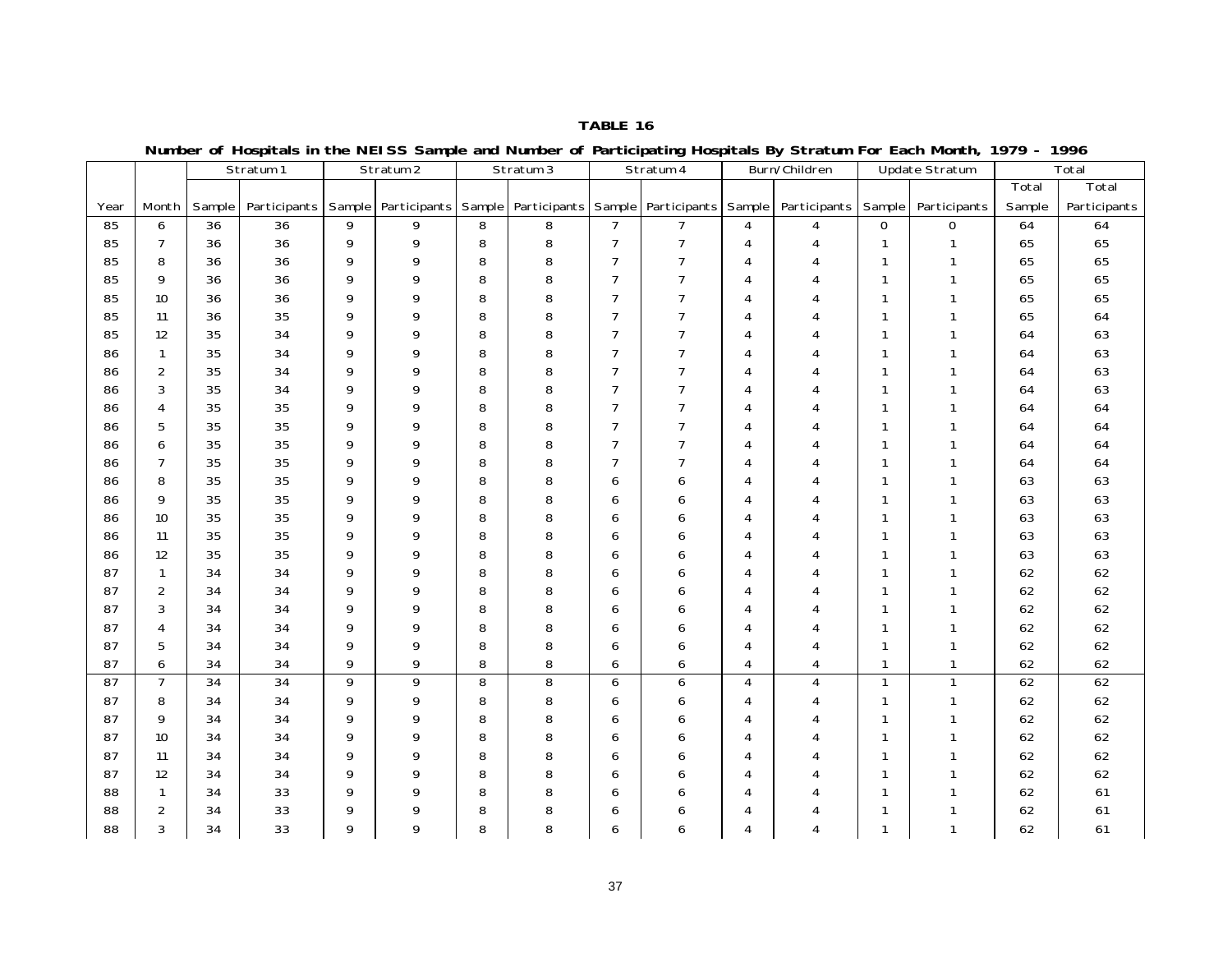|      |                |        | Stratum 1       |    | Stratum <sub>2</sub>           |    | Stratum 3      |                | $  -$<br>Stratum 4  |                | Burn/Children  |                | <b>Update Stratum</b> |        | Total        |
|------|----------------|--------|-----------------|----|--------------------------------|----|----------------|----------------|---------------------|----------------|----------------|----------------|-----------------------|--------|--------------|
|      |                |        |                 |    |                                |    |                |                |                     |                |                |                |                       | Total  | Total        |
| Year | Month          | Sample | Participants    |    | Sample   Participants   Sample |    | Participants   | Sample         | Participants Sample |                | Participants   | Sample         | Participants          | Sample | Participants |
| 88   | $\overline{4}$ | 34     | $\overline{34}$ | 9  | 9                              | 8  | 8              | 6              | 6                   | 4              | $\overline{4}$ | $\mathbf{1}$   | $\mathbf{1}$          | 62     | 62           |
| 88   | 5              | 34     | 34              | 9  | 9                              | 8  | 8              | 6              | 6                   | $\overline{4}$ | 4              | $\mathbf{1}$   | $\mathbf{1}$          | 62     | 62           |
| 88   | 6              | 34     | 34              | 9  | 9                              | 8  | 8              | 6              | 6                   | 4              | 4              | $\mathbf{1}$   | $\mathbf{1}$          | 62     | 62           |
| 88   | $\overline{7}$ | 34     | 34              | 9  | 9                              | 8  | 8              | 6              | 6                   | 4              | 4              | -1             | 1                     | 62     | 62           |
| 88   | 8              | 34     | 34              | 9  | 9                              | 8  | 8              | 6              | 6                   | 4              | 4              | -1             | 1                     | 62     | 62           |
| 88   | 9              | 34     | 34              | 9  | 9                              | 8  | 8              | 6              | 6                   | $\overline{4}$ | 4              | -1             | $\mathbf{1}$          | 62     | 62           |
| 88   | 10             | 34     | 34              | 9  | 9                              | 8  | 8              | 6              | 6                   | 4              | 4              |                | 1                     | 62     | 62           |
| 88   | 11             | 34     | 34              | 9  | 9                              | 8  | 8              | 6              | 6                   | 4              | 4              | -1             | $\mathbf{1}$          | 62     | 62           |
| 88   | 12             | 34     | 34              | 9  | 9                              | 8  | 8              | 6              | 6                   | $\overline{4}$ | 4              |                | 1                     | 62     | 62           |
| 89   | $\mathbf{1}$   | 34     | 34              | 9  | 9                              | 8  | 8              | 6              | 6                   | $\overline{4}$ | 4              | $\mathbf{1}$   | 1                     | 62     | 62           |
| 89   | 2              | 34     | 34              | 9  | 9                              | 8  | 8              | 6              | 6                   | $\overline{4}$ | $\overline{4}$ | $\mathbf{1}$   | $\mathbf{1}$          | 62     | 62           |
| 89   | 3              | 34     | 34              | 9  | 9                              | 8  | $\overline{7}$ | 6              | 6                   | $\overline{4}$ | 4              | $\mathbf{1}$   | $\mathbf{1}$          | 62     | 61           |
| 89   | $\overline{4}$ | 34     | 34              | 9  | 9                              | 8  | $\overline{7}$ | 6              | 6                   | 4              | 4              | $\mathbf{1}$   | 1                     | 62     | 61           |
| 89   | 5              | 34     | 34              | 9  | 9                              | 8  | $\overline{7}$ | 6              | 6                   | $\overline{4}$ | 4              | $\mathbf{1}$   | $\mathbf{1}$          | 62     | 61           |
| 89   | 6              | 34     | 34              | 9  | 9                              | 8  | $\overline{7}$ | 6              | 6                   | $\overline{4}$ | 4              | $\mathbf{1}$   | 1                     | 62     | 61           |
| 89   | $\overline{7}$ | 34     | 34              | 9  | 9                              | 8  | $\overline{7}$ | 6              | 6                   | 4              | 4              |                | $\mathbf{1}$          | 62     | 61           |
| 89   | 8              | 34     | 34              | 9  | 9                              | 8  | $\overline{7}$ | 6              | 6                   | 4              | 4              | $\mathbf{1}$   | 1                     | 62     | 61           |
| 89   | 9              | 34     | 34              | 9  | 9                              | 8  | $\overline{7}$ | 6              | 6                   | 4              | 4              | -1             | $\mathbf{1}$          | 62     | 61           |
| 89   | 10             | 34     | 34              | 9  | 9                              | 8  | $\overline{7}$ | 6              | 6                   | $\overline{4}$ | 3              | $\mathbf{1}$   | $\mathbf{1}$          | 62     | 60           |
| 89   | 11             | 34     | 34              | 9  | 9                              | 8  | $\overline{7}$ | 6              | 6                   | 4              | 3              | -1             | $\mathbf{1}$          | 62     | 60           |
| 89   | 12             | 34     | 34              | 9  | 9                              | 8  | $\overline{7}$ | 6              | 6                   | 4              | 3              | $\mathbf{1}$   | $\mathbf{1}$          | 62     | 60           |
| 90   | $\mathbf{1}$   | 37     | 37              | 11 | 11                             | 10 | 10             | $\overline{7}$ | $\overline{7}$      | $\Omega$       | $\mathbf{O}$   | $\overline{O}$ | $\mathbf{O}$          | 65     | 65           |
| 90   | $\overline{2}$ | 37     | 37              | 11 | $\overline{11}$                | 10 | 10             | $\overline{7}$ | $\overline{7}$      | $\mathbf{O}$   | $\,0\,$        | $\mathbf 0$    | $\mathsf O$           | 65     | 65           |
| 90   | 3              | 37     | 37              | 11 | 11                             | 10 | 10             | $\overline{7}$ | $\overline{7}$      | $\Omega$       | 0              | $\mathbf{O}$   | $\mathbf 0$           | 65     | 65           |
| 90   | $\overline{4}$ | 37     | 37              | 11 | 11                             | 10 | 10             | $\overline{7}$ | 7                   | $\overline{0}$ | $\mathbf 0$    | $\mathbf{O}$   | $\mathbf 0$           | 65     | 65           |
| 90   | 5              | 37     | 37              | 11 | 11                             | 10 | 10             | $\overline{7}$ | 7                   | $\mathbf 0$    | 0              | $\mathbf 0$    | $\mathbf 0$           | 65     | 65           |
| 90   | 6              | 37     | 37              | 11 | 11                             | 10 | 10             | $\overline{7}$ | 7                   | $\Omega$       | $\mathbf{O}$   | $\mathbf{O}$   | $\mathbf 0$           | 65     | 65           |
| 90   | $\overline{7}$ | 37     | 37              | 11 | 11                             | 10 | 10             | $\overline{7}$ | 7                   | $\mathbf 0$    | 0              | $\mathbf 0$    | $\mathbf 0$           | 65     | 65           |
| 90   | 8              | 37     | 37              | 11 | 11                             | 10 | 10             | $\overline{7}$ | 7                   | $\mathbf 0$    | 0              | $\mathbf 0$    | $\mathbf 0$           | 65     | 65           |
| 90   | 9              | 37     | 37              | 11 | 11                             | 10 | 10             | $\overline{7}$ | $\overline{7}$      | $\Omega$       | 0              | $\mathbf 0$    | $\mathbf 0$           | 65     | 65           |
| 90   | 10             | 37     | 37              | 11 | 11                             | 10 | 10             | $\overline{7}$ | 7                   | $\mathbf 0$    | $\mathbf 0$    | $\mathbf 0$    | $\mathsf{O}$          | 65     | 65           |
| 90   | 11             | 37     | 36              | 11 | 11                             | 10 | 10             | $\overline{7}$ | 7                   | $\mathbf 0$    | $\mathbf 0$    | $\mathbf{O}$   | $\mathbf{O}$          | 65     | 64           |
| 90   | 12             | 37     | 36              | 11 | 11                             | 10 | 10             | $\overline{7}$ | $\overline{7}$      | $\overline{0}$ | $\mathbf 0$    | $\mathbf 0$    | $\mathbf 0$           | 65     | 64           |
| 91   | $\mathbf{1}$   | 37     | 36              | 20 | 19                             | 20 | 17             | 14             | 14                  | $\overline{0}$ | $\overline{O}$ | $\mathbf{O}$   | $\overline{O}$        | 91     | 86           |

**Number of Hospitals in the NEISS Sample and Number of Participating Hospitals By Stratum For Each Month, 1979 - 1996**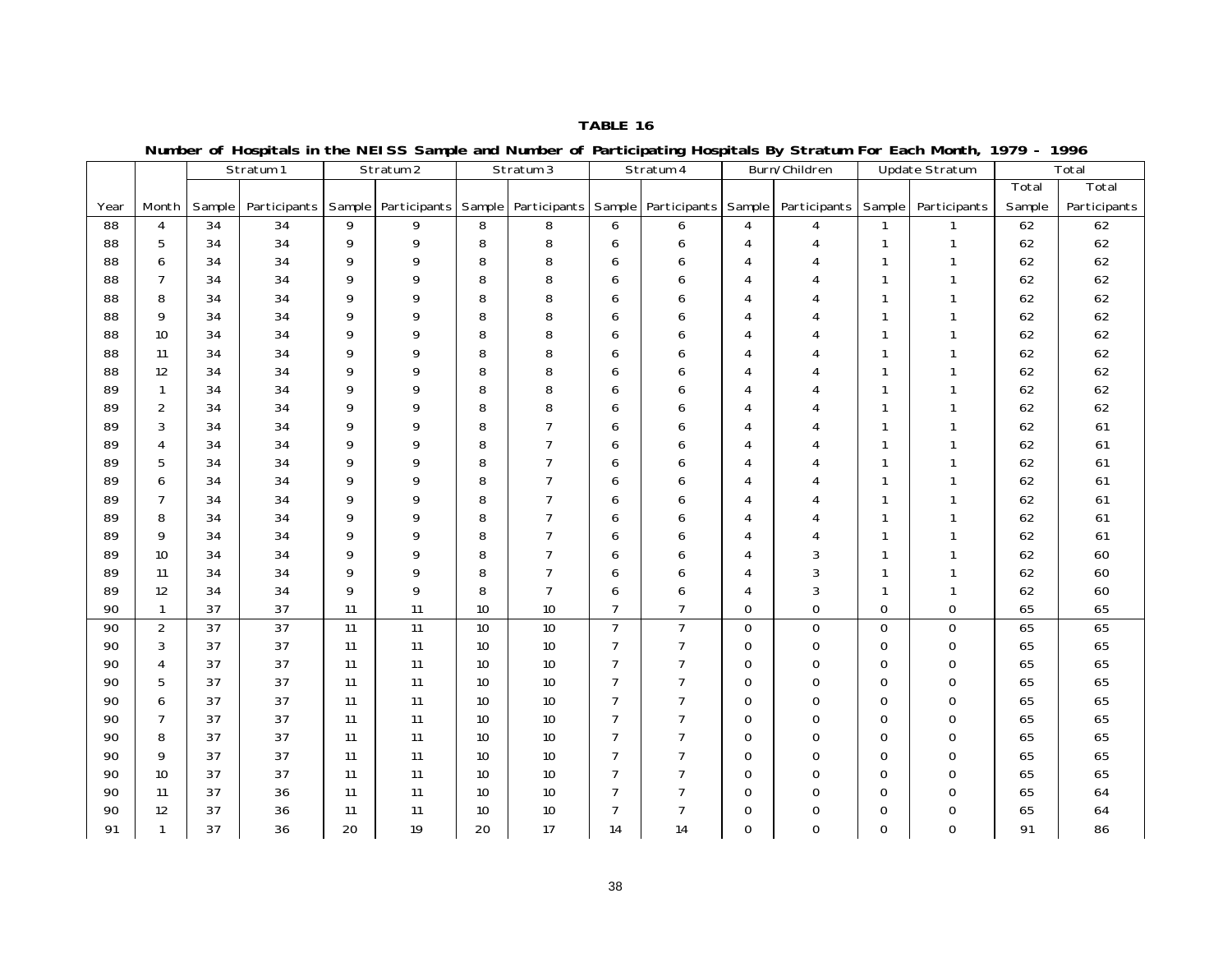Sample Participants Sample Participants Sample Participants Sample Participants Sample Participants Sample Participants **Total** Sample Total Participants Stratum 2 | Stratum 3 | Stratum 4 Burn/Children | Update Stratum | Total Year Month Stratum 191 | 2 | 37 | 36 | 20 | 20 | 20 | 17 | 14 | 14 | 0 | 0 | 0 | 0 | 91 | 87 91 | 3 | 37 | 37 | 20 | 20 | 20 | 17 | 14 | 14 | 0 | 0 | 0 | 0 | 91 | 88 91 | 4 | 37 | 37 | 20 | 20 | 20 | 17 | 14 | 14 | 0 | 0 | 0 | 0 | 91 | 88 91 | 5 | 37 | 37 | 20 | 20 | 20 | 17 | 14 | 14 | 0 | 0 | 0 | 0 | 91 | 88 91 | 6 | 37 | 37 | 20 | 20 | 20 | 19 | 14 | 14 | 0 | 0 | 0 | 0 | 91 | 90 91 | 7 | 37 | 37 | 20 | 20 | 20 | 19 | 14 | 14 | 0 | 0 | 0 | 0 | 91 | 90 91 | 8 | 37 | 37 | 20 | 20 | 20 | 20 | 14 | 14 | 0 | 0 | 0 | 0 | 91 | 91 91 | 9 | 37 | 37 | 20 | 20 | 20 | 20 | 14 | 14 | 0 | 0 | 0 | 0 | 91 | 91 91 | 10 | 37 | 37 | 20 | 20 | 20 | 19 | 14 | 14 | 0 | 0 | 0 | 0 | 91 | 90 91 | 11 | 37 | 37 | 20 | 20 | 20 | 19 | 14 | 14 | 0 | 0 | 0 | 0 | 91 | 90 91 12 37 1 36 1 20 1 20 1 20 1 14 1 14 1 0 1 0 1 0 1 91 1 89 92 | 1 | 37 | 36 | 20 | 20 | 20 | 19 | 14 | 14 | 0 | 0 | 0 | 0 | 91 | 89 92 | 2 | 37 | 36 | 20 | 20 | 20 | 19 | 14 | 14 | 0 | 0 | 0 | 0 | 91 | 89 92 3 37 36 20 20 20 20 1 39 1 31 14 10 10 10 10 191 189 92 | 4 | 37 | 37 | 20 | 20 | 20 | 19 | 14 | 14 | 0 | 0 | 0 | 0 | 91 | 90 92 1 5 1 37 1 37 1 20 1 20 1 20 1 19 1 14 1 14 1 0 1 0 1 0 1 0 1 91 1 90 90 92 | 6 | 37 | 36 | 20 | 20 | 20 | 20 | 14 | 14 | 0 | 0 | 0 | 0 | 91 | 90 92 | 7 | 37 | 36 | 20 | 20 | 20 | 20 | 14 | 14 | 0 | 0 | 0 | 0 | 91 | 90 92 8 37 36 20 20 20 20 14 14 0 0 0 0 91 9092 | 9 | 37 | 36 | 20 | 20 | 20 | 20 | 14 | 14 | 0 | 0 | 0 | 0 | 91 | 90 92 | 10 | 37 | 37 | 20 | 20 | 20 | 20 | 14 | 14 | 0 | 0 | 0 | 0 | 91 | 91 92 11 1 37 1 37 1 20 1 20 1 20 1 20 1 14 1 0 1 0 1 0 1 0 1 91 1 91 92 | 12 | 37 | 37 | 20 | 20 | 20 | 20 | 14 | 14 | 0 | 0 | 0 | 0 | 91 | 91 93 | 1 | 37 | 37 | 20 | 20 | 20 | 20 | 14 | 14 | 0 | 0 | 0 | 0 | 91 | 91 91 93 2 37 37 20 20 20 20 14 14 0 0 0 0 91 9193 | 3 | 37 | 20 | 20 | 20 | 20 | 14 | 14 | 0 | 0 | 0 | 0 | 91 | 91 93 | 4 | 37 | 37 | 20 | 20 | 20 | 20 | 14 | 14 | 0 | 0 | 0 | 0 | 91 | 91 93 5 37 37 20 20 20 20 20 34 35 36 37 37 387 398 399 300 314 320 331 340 352 362 37 37 37 37 37 37 37 37 37 37 93 | 6 | 37 | 37 | 20 | 20 | 20 | 20 | 14 | 14 | 0 | 0 | 0 | 0 | 91 | 91 93 1 7 1 37 1 20 1 20 1 20 1 20 1 14 1 0 1 0 1 0 1 0 1 91 1 91 93 | 8 | 37 | 37 | 20 | 20 | 20 | 20 | 14 | 14 | 0 | 0 | 0 | 0 | 91 | 91 93 | 9 | 37 | 37 | 20 | 20 | 20 | 20 | 14 | 14 | 0 | 0 | 0 | 0 | 91 | 91 93 10 137 1 36 1 20 1 20 1 20 1 20 1 14 1 0 1 0 1 0 1 0 1 91 1 90

**Number of Hospitals in the NEISS Sample and Number of Participating Hospitals By Stratum For Each Month, 1979 - 1996**

93 | 11 | 37 | 36 | 20 | 20 | 20 | 20 | 14 | 14 | 0 | 0 | 0 | 0 | 91 | 90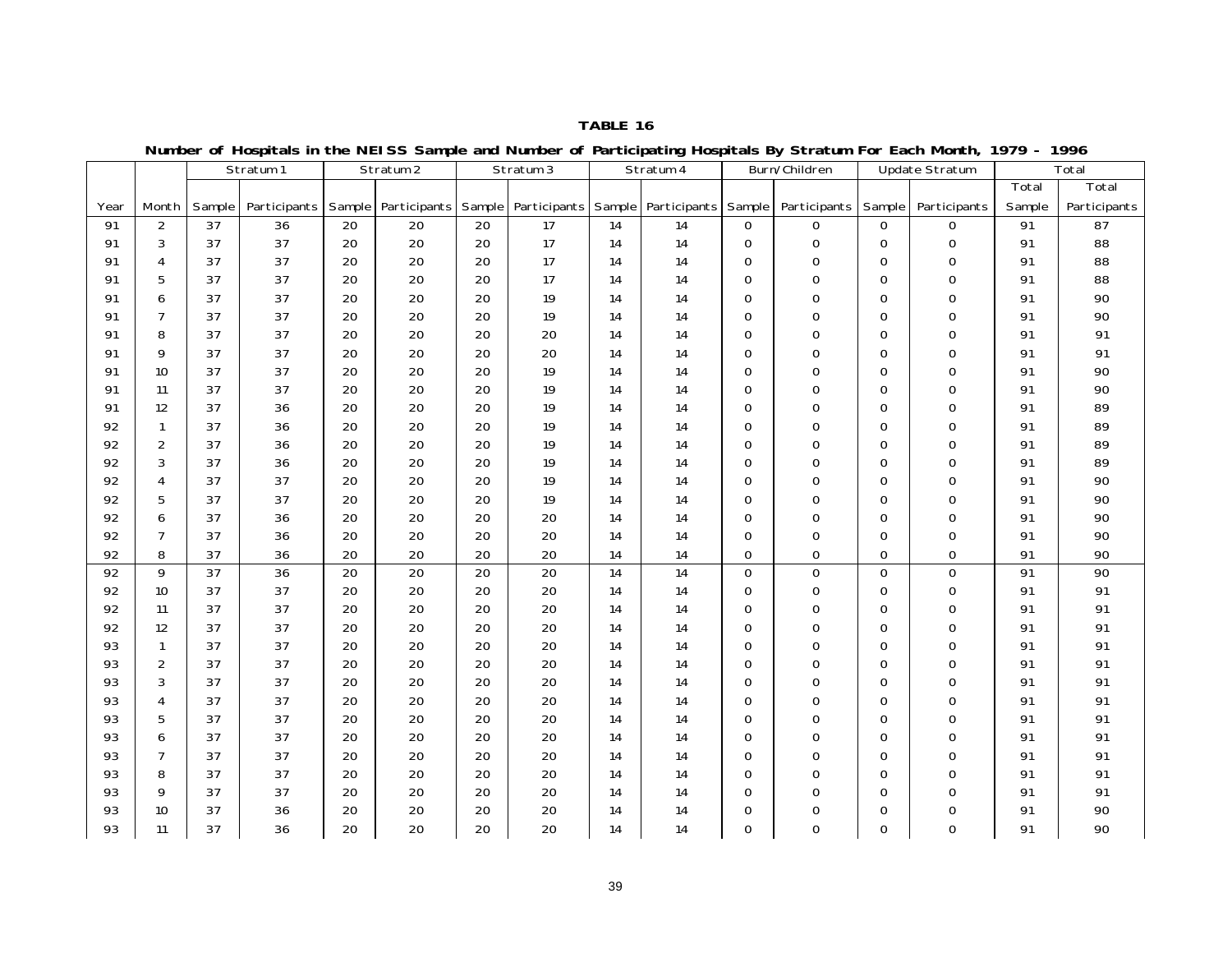**Number of Hospitals in the NEISS Sample and Number of Participating Hospitals By Stratum For Each Month, 1979 - 1996**

|      |                |        | Stratum 1       |                 | Stratum 2             |    | Stratum 3           |    | −ت<br>Stratum 4 | .            | Burn/Children                                 |              | Update Stratum |                 | Total           |
|------|----------------|--------|-----------------|-----------------|-----------------------|----|---------------------|----|-----------------|--------------|-----------------------------------------------|--------------|----------------|-----------------|-----------------|
|      |                |        |                 |                 |                       |    |                     |    |                 |              |                                               |              |                | Total           | Total           |
| Year | Month          | Sample | Participants    |                 | Sample   Participants |    | Sample Participants |    |                 |              | Sample   Participants   Sample   Participants | Sample       | Participants   | Sample          | Participants    |
| 93   | 12             | 37     | 36              | $\overline{20}$ | $\overline{20}$       | 20 | $\overline{20}$     | 14 | $\overline{14}$ | $\mathsf{O}$ | $\mathsf O$                                   | $\mathbf 0$  | $\overline{O}$ | $\overline{91}$ | $\overline{90}$ |
| 94   | $\mathbf{1}$   | 37     | 37              | 20              | 20                    | 20 | 20                  | 14 | 14              | $\mathsf{O}$ | $\mathsf{O}\xspace$                           | $\mathbf 0$  | 0              | 91              | 91              |
| 94   | 2              | 37     | 37              | 20              | 19                    | 20 | 20                  | 14 | 13              | $\mathbf{O}$ | $\mathbf 0$                                   | $\mathbf 0$  | $\mathbf{O}$   | 91              | 89              |
| 94   | 3              | 37     | 37              | 20              | 19                    | 20 | 20                  | 14 | 13              | $\mathbf 0$  | $\mathsf{O}\xspace$                           | $\mathbf 0$  | 0              | 91              | 89              |
| 94   | $\overline{4}$ | 37     | 37              | 20              | 19                    | 20 | 20                  | 14 | 13              | $\mathbf 0$  | $\mathbf 0$                                   | $\mathbf 0$  | $\mathbf 0$    | 91              | 89              |
| 94   | 5              | 37     | 37              | 20              | 19                    | 20 | 20                  | 14 | 13              | $\mathbf{O}$ | $\mathbf 0$                                   | $\mathbf 0$  | $\mathbf{O}$   | 91              | 89              |
| 94   | 6              | 37     | 36              | 20              | 20                    | 20 | 20                  | 14 | 13              | $\mathbf{O}$ | $\mathbf 0$                                   | $\mathbf 0$  | $\mathbf 0$    | 91              | 89              |
| 94   | $\overline{7}$ | 37     | 36              | 20              | 20                    | 20 | 20                  | 14 | 14              | $\mathbf 0$  | $\mathbf 0$                                   | $\mathbf 0$  | $\mathbf 0$    | 91              | 90              |
| 94   | 8              | 37     | 36              | 20              | 20                    | 20 | 20                  | 14 | 14              | $\mathbf 0$  | $\mathsf{O}\xspace$                           | $\mathbf 0$  | $\mathbf 0$    | 91              | 90              |
| 94   | 9              | 37     | 36              | 20              | 20                    | 20 | 20                  | 14 | 14              | $\mathbf{O}$ | $\mathbf 0$                                   | $\mathbf{O}$ | $\mathbf{O}$   | 91              | 90              |
| 94   | 10             | 37     | 36              | 20              | 20                    | 20 | 20                  | 14 | 14              | $\mathbf 0$  | $\mathsf{O}\xspace$                           | $\mathbf 0$  | 0              | 91              | 90              |
| 94   | 11             | 37     | 36              | 20              | 20                    | 20 | 20                  | 14 | 14              | $\mathbf 0$  | $\mathsf{O}\xspace$                           | $\mathbf 0$  | $\mathbf 0$    | 91              | 90              |
| 94   | 12             | 37     | 36              | 20              | 20                    | 20 | 20                  | 14 | 14              | $\mathbf{O}$ | $\mathbf 0$                                   | $\mathbf 0$  | $\mathbf{O}$   | 91              | 90              |
| 95   | $\mathbf{1}$   | 37     | 37              | 20              | 20                    | 20 | 20                  | 14 | 14              | $\mathbf 0$  | $\mathsf{O}\xspace$                           | $\mathbf 0$  | 0              | 91              | 91              |
| 95   | 2              | 37     | 36              | 20              | 20                    | 20 | 20                  | 14 | 14              | $\mathbf 0$  | $\mathbf 0$                                   | $\mathbf 0$  | $\mathbf 0$    | 91              | 90              |
| 95   | 3              | 37     | 36              | 20              | 20                    | 20 | 20                  | 14 | 14              | $\mathbf{O}$ | $\mathbf 0$                                   | $\mathbf 0$  | $\mathbf 0$    | 91              | 90              |
| 95   | $\overline{4}$ | 37     | $\overline{37}$ | 20              | 20                    | 20 | 20                  | 14 | 14              | $\mathsf{O}$ | $\mathsf{O}\xspace$                           | $\mathbf 0$  | $\mathbf 0$    | $\overline{91}$ | $\overline{91}$ |
| 95   | 5              | 37     | 37              | 20              | 20                    | 20 | 20                  | 14 | 14              | $\mathbf 0$  | $\mathsf{O}\xspace$                           | $\mathbf 0$  | 0              | 91              | 91              |
| 95   | 6              | 37     | 37              | 20              | 20                    | 20 | 20                  | 14 | 14              | $\mathbf{O}$ | $\mathbf 0$                                   | $\mathbf 0$  | $\mathbf{O}$   | 91              | 91              |
| 95   | $\overline{7}$ | 37     | 37              | 20              | 20                    | 20 | 20                  | 14 | 14              | $\mathbf{O}$ | $\mathbf 0$                                   | $\mathbf 0$  | $\mathbf 0$    | 91              | 91              |
| 95   | 8              | 37     | 37              | 20              | 19                    | 20 | 20                  | 14 | 14              | $\Omega$     | $\mathsf{O}\xspace$                           | $\mathbf 0$  | 0              | 91              | 90              |
| 95   | 9              | 37     | 37              | 20              | 19                    | 20 | 20                  | 14 | 14              | $\Omega$     | $\mathbf 0$                                   | $\mathbf 0$  | $\mathbf 0$    | 91              | 90              |
| 95   | 10             | 37     | 37              | 19              | 18                    | 20 | 20                  | 14 | 14              | $\mathbf{O}$ | $\mathbf 0$                                   | $\mathbf 0$  | $\mathbf 0$    | 90              | 89              |
| 95   | 11             | 37     | 37              | 19              | 18                    | 20 | 20                  | 14 | 14              | $\mathbf 0$  | $\mathsf{O}\xspace$                           | $\mbox{O}$   | 0              | 90              | 89              |
| 95   | 12             | 37     | 37              | 19              | 18                    | 20 | 20                  | 14 | 14              | $\mathbf 0$  | $\mathbf 0$                                   | $\mathbf 0$  | $\mathbf 0$    | 90              | 89              |
| 96   | $\mathbf{1}$   | 37     | 37              | 19              | 19                    | 20 | 20                  | 14 | 14              | $\mathbf{O}$ | $\mathbf 0$                                   | $\mathbf 0$  | $\mathbf 0$    | 90              | 90              |
| 96   | $\overline{2}$ | 37     | 37              | 19              | 19                    | 20 | 20                  | 14 | 14              | $\mathbf 0$  | $\mathsf{O}\xspace$                           | $\mathbf 0$  | 0              | 90              | 90              |
| 96   | 3              | 37     | 37              | 19              | 19                    | 20 | 20                  | 14 | 14              | $\mathbf 0$  | $\mathbf 0$                                   | $\mathbf 0$  | 0              | 90              | 90              |
| 96   | $\overline{4}$ | 37     | 37              | 19              | 19                    | 20 | 20                  | 14 | 14              | $\mathbf{O}$ | $\mathbf 0$                                   | $\mathbf 0$  | $\mathbf 0$    | 90              | 90              |
| 96   | 5              | 37     | 37              | 19              | 19                    | 20 | 20                  | 14 | 14              | $\mathbf 0$  | $\mathbf 0$                                   | $\mathbf{O}$ | $\mathbf 0$    | 90              | 90              |
| 96   | 6              | 37     | 37              | 19              | 19                    | 20 | 20                  | 14 | 14              | $\mathbf 0$  | $\mathbf 0$                                   | $\mathbf 0$  | 0              | 90              | 90              |
| 96   | $\overline{7}$ | 37     | 37              | 19              | 19                    | 20 | 20                  | 14 | 14              | $\mathbf 0$  | $\mathbf 0$                                   | $\mathbf 0$  | $\mathbf 0$    | 90              | 90              |
| 96   | 8              | 37     | 37              | 19              | 19                    | 20 | 20                  | 14 | 14              | $\mathbf{O}$ | $\mathbf 0$                                   | $\mathbf 0$  | $\mathbf 0$    | 90              | 90              |
| 96   | 9              | 37     | 37              | 19              | 19                    | 20 | 20                  | 14 | 14              | $\mathbf{O}$ | $\mathbf{O}$                                  | $\mathbf 0$  | $\mathbf 0$    | 90              | 90              |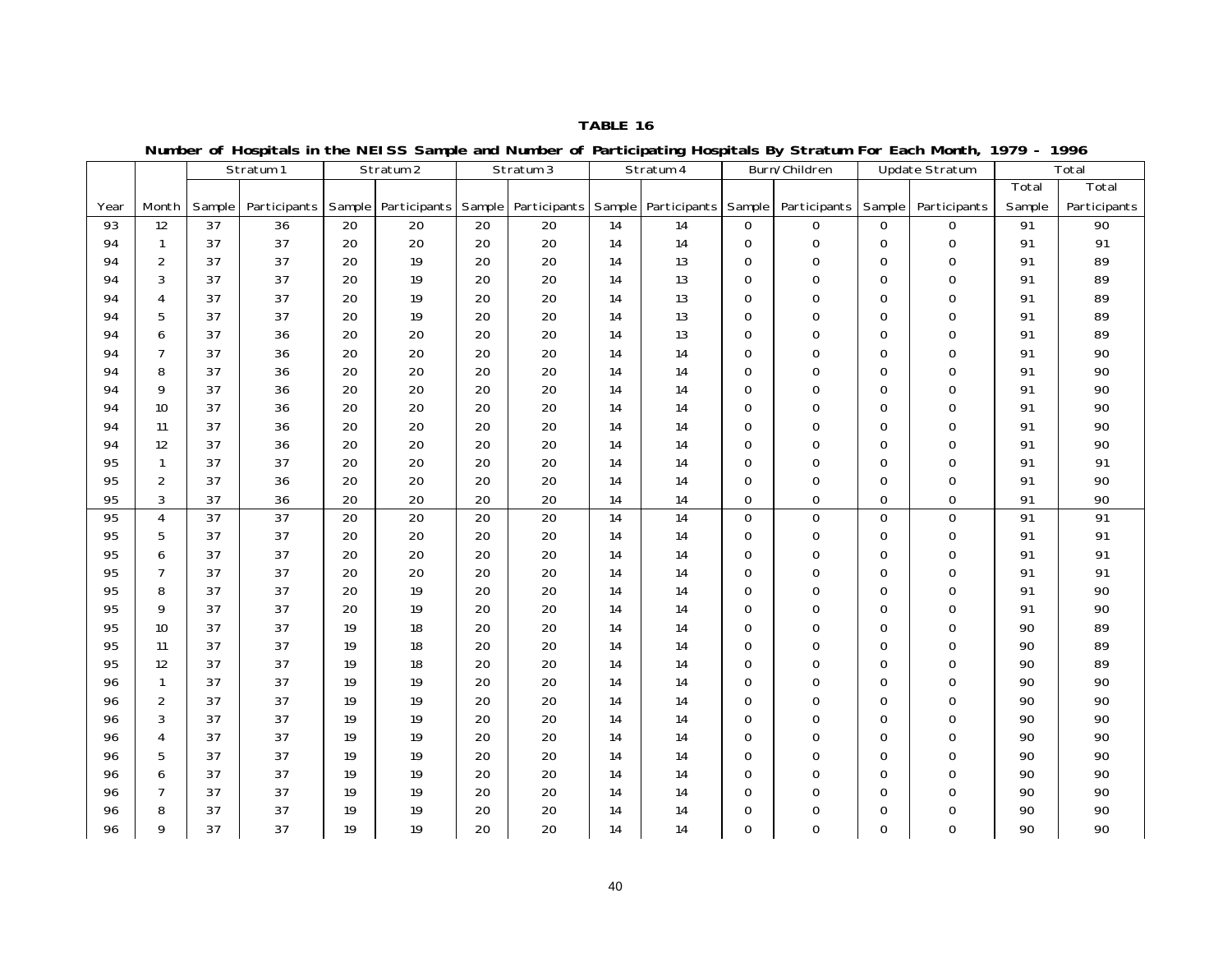**TABLE 16 Number of Hospitals in the NEISS Sample and Number of Participating Hospitals By Stratum For Each Month, 1979 - 1996**

|      |                 |                    | Stratum 1                                                                                                                              |    | Stratum 2 |    | Stratum 3 |    | Stratum 4 | Burn/Children | Update Stratum |                | Total          |
|------|-----------------|--------------------|----------------------------------------------------------------------------------------------------------------------------------------|----|-----------|----|-----------|----|-----------|---------------|----------------|----------------|----------------|
|      |                 |                    |                                                                                                                                        |    |           |    |           |    |           |               |                | Total          | Total          |
| Year |                 |                    | Month   Sample   Participants   Sample   Participants   Sample   Participants   Sample   Participants   Sample   Participants   Sample |    |           |    |           |    |           |               | Participants   | Sample         | Participants I |
| 96   | 10 <sup>°</sup> | 37                 | 37                                                                                                                                     | 20 | 20        | 20 | 20        | 14 |           |               |                | O <sub>1</sub> | 91             |
| 96   |                 | 37                 | 37                                                                                                                                     | 20 | 20        | 20 | 20        | 14 |           |               |                | O <sub>1</sub> | 91             |
| 96   |                 | $\sim$ $\sim$<br>ت | 37                                                                                                                                     | 20 | 20        | 20 | 20        | 14 |           |               |                | O <sub>1</sub> | 91             |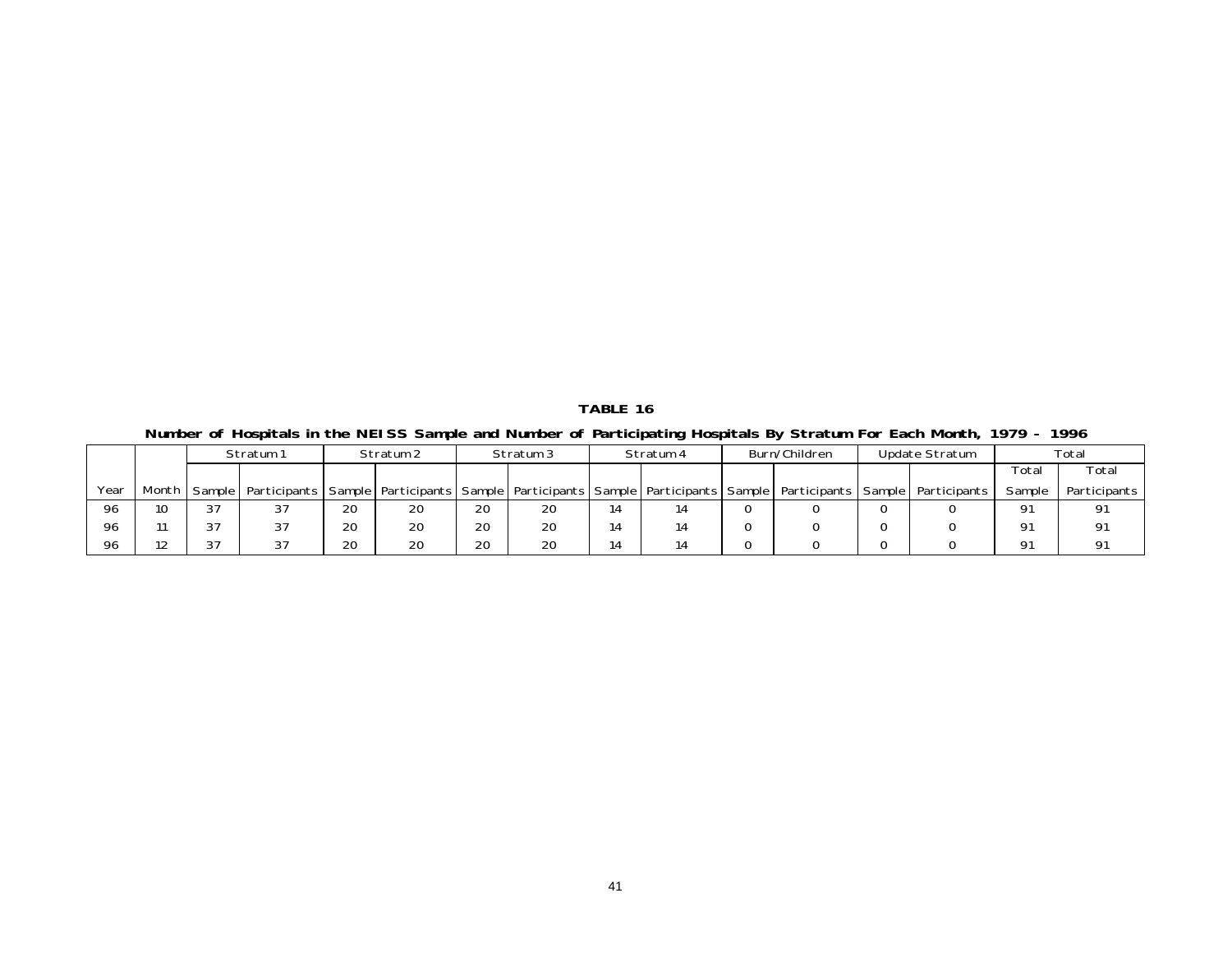|      | $\mathbf{R}$ is the equity by rear, month, and because $\mathbf{R}$ is $\mathbf{R}$ |                  |                   |                  |                       |                        |                   |
|------|-------------------------------------------------------------------------------------|------------------|-------------------|------------------|-----------------------|------------------------|-------------------|
| Year | Month                                                                               | Small<br>Stratum | Medium<br>Stratum | Large<br>Stratum | Very Large<br>Stratum | <b>Burn</b><br>Stratum | Update<br>Stratum |
| 1979 | <b>OCTOBER</b>                                                                      | 155.2571         | 145.8000          | 78.4286          | 38.2857               | 52.7917                |                   |
| 1979 | <b>NOVEMBER</b>                                                                     | 133.8424         | 121.5000          | 78.4286          | 38.2857               | 52.7917                |                   |
| 1979 | <b>DECEMBER</b>                                                                     | 133.8424         | 104.1429          | 78.4286          | 38.2857               | 52.7917                |                   |
| 1980 | <b>JANUARY</b>                                                                      | 133.8424         | 104.1429          | 78.4286          | 44.6667               | 52.7917                |                   |
| 1980 | <b>FEBRUARY</b>                                                                     | 129.3810         | 104.1429          | 78.4286          | 44.6667               | 39.5938                |                   |
| 1980 | <b>MARCH</b>                                                                        | 121.2946         | 104.1429          | 78.4286          | 38.2857               | 31.6750                |                   |
| 1980 | <b>APRIL</b>                                                                        | 121.2946         | 104.1429          | 78.4286          | 38.2857               | 31.6750                |                   |
| 1980 | <b>MAY</b>                                                                          | 121.2946         | 104.1429          | 78.4286          | 38.2857               | 31.6750                |                   |
| 1980 | <b>JUNE</b>                                                                         | 117.6190         | 91.1250           | 78.4286          | 38.2857               | 31.6750                |                   |
| 1980 | <b>JULY</b>                                                                         | 117.6190         | 91.1250           | 78.4286          | 38.2857               | 31.6750                |                   |
| 1980 | <b>AUGUST</b>                                                                       | 117.6190         | 91.1250           | 78.4286          | 38.2857               | 31.6750                |                   |
| 1980 | <b>SEPTEMBER</b>                                                                    | 114.1597         | 81.0000           | 78.4286          | 44.6667               | 31.6750                |                   |
| 1980 | <b>OCTOBER</b>                                                                      | 114.1597         | 91.1250           | 78.4286          | 53.6000               | 31.6750                |                   |
| 1980 | <b>NOVEMBER</b>                                                                     | 114.1597         | 91.1250           | 78.4286          | 53.6000               | 26.3958                |                   |
| 1980 | <b>DECEMBER</b>                                                                     | 110.8980         | 91.1250           | 78.4286          | 44.6667               | 22.6250                |                   |
| 1981 | <b>JANUARY</b>                                                                      | 114.1597         | 91.1250           | 78.4286          | 44.6667               | 22.6250                |                   |
| 1981 | <b>FEBRUARY</b>                                                                     | 110.8980         | 81.0000           | 78.4286          | 38.2857               | 22.6250                |                   |
| 1981 | <b>MARCH</b>                                                                        | 110.8980         | 81.0000           | 78.4286          | 38.2857               | 22.6250                |                   |
| 1981 | <b>APRIL</b>                                                                        | 104.9035         | 81.0000           | 78.4286          | 29.7778               | 22.6250                |                   |
| 1981 | <b>MAY</b>                                                                          | 107.8175         | 81.0000           | 68.6250          | 29.7778               | 22.6250                |                   |
| 1981 | <b>JUNE</b>                                                                         | 104.9035         | 81.0000           | 68.6250          | 24.3636               | 22.6250                |                   |
| 1981 | <b>JULY</b>                                                                         | 104.9035         | 81.0000           | 68.6250          | 24.3636               | 22.6250                |                   |
| 1981 | <b>AUGUST</b>                                                                       | 107.8175         | 81.0000           | 68.6250          | 24.3636               | 22.6250                |                   |
| 1981 | <b>SEPTEMBER</b>                                                                    | 107.9796         | 81.0000           | 68.6250          | 24.3636               | 22.6250                |                   |
| 1981 | <b>OCTOBER</b>                                                                      | 118.1027         | 91.1250           | 68.6250          | 26.8000               | 22.6250                |                   |
| 1981 | <b>NOVEMBER</b>                                                                     | 121.9124         | 91.1250           | 68.6250          | 29.7778               | 22.6250                |                   |
| 1981 | <b>DECEMBER</b>                                                                     | 118.1027         | 91.1250           | 68.6250          | 26.8000               | 22.6250                |                   |
| 1982 | <b>JANUARY</b>                                                                      | 118.1027         | 91.1250           | 78.4286          | 26.8000               | 22.6250                |                   |
| 1982 | <b>FEBRUARY</b>                                                                     | 111.1555         | 91.1250           | 78.4286          | 26.8000               | 22.6250                |                   |
| 1982 | <b>MARCH</b>                                                                        | 107.9796         | 91.1250           | 78.4286          | 26.8000               | 22.6250                |                   |
| 1982 | <b>APRIL</b>                                                                        | 104.9802         | 91.1250           | 78.4286          | 22.3333               | 22.6250                |                   |
| 1982 | MAY                                                                                 | 102.1429         | 91.1250           | 68.6250          | 22.3333               | 22.6250                |                   |
| 1982 | JUNE                                                                                | 102.1429         | 81.0000           | 68.6250          | 22.3333               | 22.6250                |                   |
| 1982 | <b>JULY</b>                                                                         | 102.1429         | 81.0000           | 68.6250          | 24.3636               | 22.6250                |                   |
| 1982 | <b>AUGUST</b>                                                                       | 104.9802         | 81.0000           | 68.6250          | 22.3333               | 22.6250                |                   |
| 1982 | <b>SEPTEMBER</b>                                                                    | 104.9802         | 81.0000           | 68.6250          | 22.3333               | 22.6250                |                   |
| 1982 | <b>OCTOBER</b>                                                                      | 104.9802         | 81.0000           | 68.6250          | 22.3333               | 22.6250                |                   |
| 1982 | <b>NOVEMBER</b>                                                                     | 104.9802         | 81.0000           | 68.6250          | 22.3333               | 22.6250                |                   |

**NEISS Weights by Year, Month, and Stratum, 1979 - 1996 Table 17**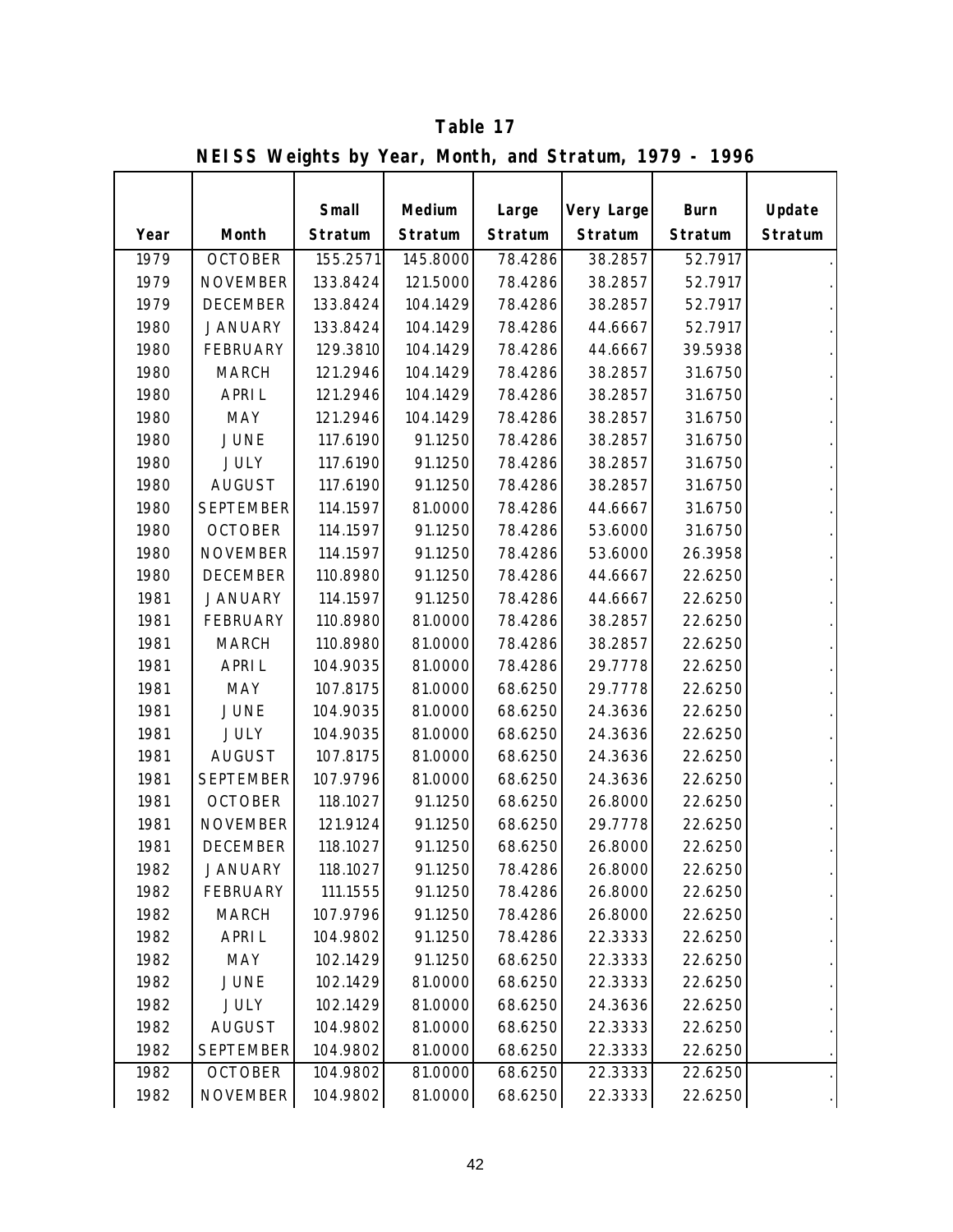|      | $\frac{1}{2}$ of $\frac{1}{2}$ and $\frac{1}{2}$ is $\frac{1}{2}$ is the set of $\frac{1}{2}$ and $\frac{1}{2}$ is the set of $\frac{1}{2}$ |          |         |         |            |             |          |
|------|---------------------------------------------------------------------------------------------------------------------------------------------|----------|---------|---------|------------|-------------|----------|
|      |                                                                                                                                             | Small    | Medium  | Large   | Very Large | <b>Burn</b> | Update   |
| Year | Month                                                                                                                                       | Stratum  | Stratum | Stratum | Stratum    | Stratum     | Stratum  |
| 1982 | <b>DECEMBER</b>                                                                                                                             | 104.9802 | 81.0000 | 68.6250 | 22.3333    | 22.6250     |          |
| 1983 | <b>JANUARY</b>                                                                                                                              | 104.9802 | 81.0000 | 68.6250 | 22.3333    | 22.6250     |          |
| 1983 | <b>FEBRUARY</b>                                                                                                                             | 104.9802 | 81.0000 | 68.6250 | 22.3333    | 22.6250     |          |
| 1983 | <b>MARCH</b>                                                                                                                                | 104.9802 | 81.0000 | 68.6250 | 22.3333    | 22.6250     |          |
| 1983 | <b>APRIL</b>                                                                                                                                | 104.9802 | 81.0000 | 68.6250 | 22.3333    | 22.6250     |          |
| 1983 | <b>MAY</b>                                                                                                                                  | 104.9802 | 81.0000 | 68.6250 | 22.3333    | 22.6250     |          |
| 1983 | <b>JUNE</b>                                                                                                                                 | 104.9802 | 81.0000 | 68.6250 | 22.3333    | 22.6250     |          |
| 1983 | <b>JULY</b>                                                                                                                                 | 104.9802 | 81.0000 | 68.6250 | 22.3333    | 22.6250     |          |
| 1983 | <b>AUGUST</b>                                                                                                                               | 102.1429 | 81.0000 | 68.6250 | 22.3333    | 22.6250     |          |
| 1983 | <b>SEPTEMBER</b>                                                                                                                            | 102.1429 | 81.0000 | 68.6250 | 22.3333    | 22.6250     |          |
| 1983 | <b>OCTOBER</b>                                                                                                                              | 102.1429 | 81.0000 | 68.6250 | 22.3333    | 26.3958     |          |
| 1983 | <b>NOVEMBER</b>                                                                                                                             | 104.9802 | 81.0000 | 68.6250 | 24.3636    | 26.3958     |          |
| 1983 | <b>DECEMBER</b>                                                                                                                             | 104.9802 | 81.0000 | 68.6250 | 24.3636    | 26.3958     |          |
| 1984 | <b>JANUARY</b>                                                                                                                              | 104.9802 | 81.0000 | 68.6250 | 24.3636    | 26.3958     |          |
| 1984 | <b>FEBRUARY</b>                                                                                                                             | 104.9802 | 81.0000 | 68.6250 | 22.3333    | 26.3958     |          |
| 1984 | <b>MARCH</b>                                                                                                                                | 102.1429 | 81.0000 | 68.6250 | 22.3333    | 22.6250     |          |
| 1984 | <b>APRIL</b>                                                                                                                                | 102.1429 | 81.0000 | 68.6250 | 22.3333    | 22.6250     |          |
| 1984 | MAY                                                                                                                                         | 102.1429 | 81.0000 | 68.6250 | 22.3333    | 22.6250     |          |
| 1984 | <b>JUNE</b>                                                                                                                                 | 102.1429 | 81.0000 | 68.6250 | 22.3333    | 22.6250     |          |
| 1984 | <b>JULY</b>                                                                                                                                 | 102.1429 | 81.0000 | 68.6250 | 24.3636    | 22.6250     |          |
| 1984 | <b>AUGUST</b>                                                                                                                               | 102.1429 | 81.0000 | 68.6250 | 24.3636    | 22.6250     |          |
| 1984 | <b>SEPTEMBER</b>                                                                                                                            | 102.1429 | 81.0000 | 68.6250 | 24.3636    | 22.6250     |          |
| 1984 | <b>OCTOBER</b>                                                                                                                              | 102.1429 | 81.0000 | 68.6250 | 38.2857    | 45.2500     |          |
| 1984 | <b>NOVEMBER</b>                                                                                                                             | 102.1429 | 81.0000 | 68.6250 | 38.2857    | 45.2500     |          |
| 1984 | <b>DECEMBER</b>                                                                                                                             | 102.1429 | 81.0000 | 68.6250 | 38.2857    | 45.2500     |          |
| 1985 | <b>JANUARY</b>                                                                                                                              | 102.1429 | 81.0000 | 68.6250 | 38.2857    | 45.2500     |          |
| 1985 | <b>FEBRUARY</b>                                                                                                                             | 102.1429 | 81.0000 | 68.6250 | 38.2857    | 45.2500     |          |
| 1985 | <b>MARCH</b>                                                                                                                                | 102.1429 | 81.0000 | 68.6250 | 38.2857    | 45.2500     |          |
| 1985 | <b>APRIL</b>                                                                                                                                | 102.1429 | 81.0000 | 68.6250 | 38.2857    | 45.2500     |          |
| 1985 | MAY                                                                                                                                         | 102.1429 | 81.0000 | 68.6250 | 38.2857    | 45.2500     |          |
| 1985 | <b>JUNE</b>                                                                                                                                 | 102.1429 | 81.0000 | 68.6250 | 38.2857    | 45.2500     |          |
| 1985 | <b>JULY</b>                                                                                                                                 | 102.1429 | 81.0000 | 68.6250 | 38.2857    | 45.2500     | 187.5000 |
| 1985 | <b>AUGUST</b>                                                                                                                               | 102.1429 | 81.0000 | 68.6250 | 38.2857    | 45.2500     | 187.5000 |
| 1985 | <b>SEPTEMBER</b>                                                                                                                            | 102.1429 | 81.0000 | 68.6250 | 38.2857    | 45.2500     | 187.5000 |
| 1985 | <b>OCTOBER</b>                                                                                                                              | 102.1429 | 81.0000 | 68.6250 | 38.2857    | 45.2500     | 187.5000 |
| 1985 | <b>NOVEMBER</b>                                                                                                                             | 105.0612 | 81.0000 | 68.6250 | 38.2857    | 45.2500     | 187.5000 |
| 1985 | <b>DECEMBER</b>                                                                                                                             | 105.1471 | 81.0000 | 68.6250 | 38.2857    | 45.2500     | 187.5000 |
| 1986 | <b>JANUARY</b>                                                                                                                              | 105.1471 | 81.0000 | 68.6250 | 38.2857    | 45.2500     | 187.5000 |

**NEISS Weights by Year, Month, and Stratum, 1979 - 1996 Table 17**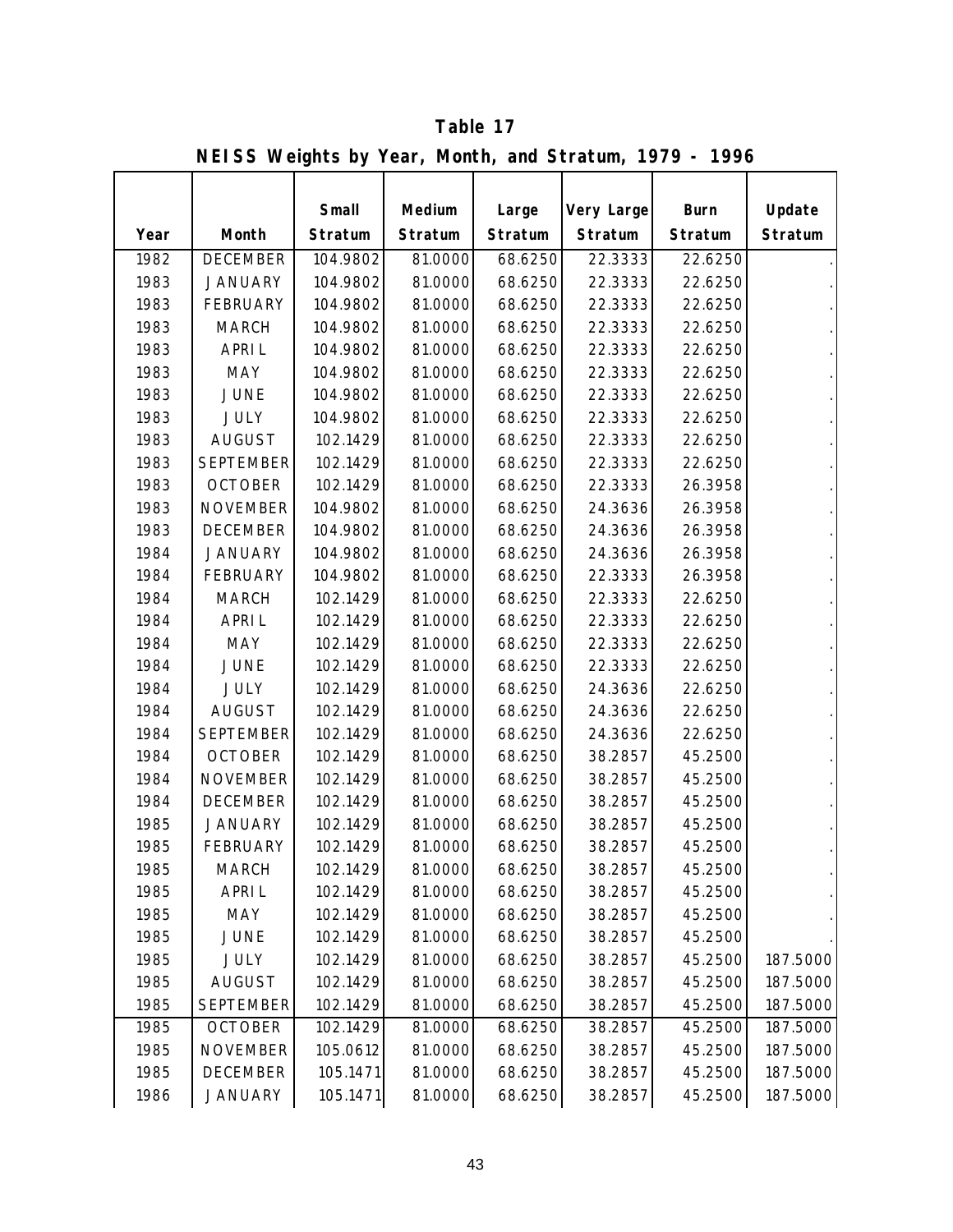|      | $\overline{N}$ is a control of the set of $\overline{N}$ is a control of $\overline{N}$ is a control of $\overline{N}$ is a control of $\overline{N}$ is a control of $\overline{N}$ is a control of $\overline{N}$ is a control of $\overline{N}$ is a control of $\overline{N}$ i |          |         |         |            |             |          |
|------|-------------------------------------------------------------------------------------------------------------------------------------------------------------------------------------------------------------------------------------------------------------------------------------|----------|---------|---------|------------|-------------|----------|
|      |                                                                                                                                                                                                                                                                                     |          |         |         |            |             |          |
|      |                                                                                                                                                                                                                                                                                     | Small    | Medium  | Large   | Very Large | <b>Burn</b> | Update   |
| Year | Month                                                                                                                                                                                                                                                                               | Stratum  | Stratum | Stratum | Stratum    | Stratum     | Stratum  |
| 1986 | <b>FEBRUARY</b>                                                                                                                                                                                                                                                                     | 105.1471 | 81.0000 | 68.6250 | 38.2857    | 45.2500     | 187.5000 |
| 1986 | <b>MARCH</b>                                                                                                                                                                                                                                                                        | 105.1471 | 81.0000 | 68.6250 | 38.2857    | 45.2500     | 187.5000 |
| 1986 | <b>APRIL</b>                                                                                                                                                                                                                                                                        | 102.1429 | 81.0000 | 68.6250 | 38.2857    | 45.2500     | 187.5000 |
| 1986 | MAY                                                                                                                                                                                                                                                                                 | 102.1429 | 81.0000 | 68.6250 | 38.2857    | 45.2500     | 187.5000 |
| 1986 | <b>JUNE</b>                                                                                                                                                                                                                                                                         | 102.1429 | 81.0000 | 68.6250 | 38.2857    | 45.2500     | 187.5000 |
| 1986 | <b>JULY</b>                                                                                                                                                                                                                                                                         | 102.1429 | 81.0000 | 68.6250 | 38.2857    | 45.2500     | 187.5000 |
| 1986 | <b>AUGUST</b>                                                                                                                                                                                                                                                                       | 102.1429 | 81.0000 | 68.6250 | 38.2857    | 45.2500     | 187.5000 |
| 1986 | <b>SEPTEMBER</b>                                                                                                                                                                                                                                                                    | 102.1429 | 81.0000 | 68.6250 | 38.2857    | 45.2500     | 187.5000 |
| 1986 | <b>OCTOBER</b>                                                                                                                                                                                                                                                                      | 102.1429 | 81.0000 | 68.6250 | 38.2857    | 45.2500     | 187.5000 |
| 1986 | <b>NOVEMBER</b>                                                                                                                                                                                                                                                                     | 102.1429 | 81.0000 | 68.6250 | 38.2857    | 45.2500     | 187.5000 |
| 1986 | <b>DECEMBER</b>                                                                                                                                                                                                                                                                     | 102.1429 | 81.0000 | 68.6250 | 38.2857    | 45.2500     | 187.5000 |
| 1987 | <b>JANUARY</b>                                                                                                                                                                                                                                                                      | 102.1429 | 81.0000 | 68.6250 | 38.2857    | 45.2500     | 187.5000 |
| 1987 | <b>FEBRUARY</b>                                                                                                                                                                                                                                                                     | 102.1429 | 81.0000 | 68.6250 | 38.2857    | 45.2500     | 187.5000 |
| 1987 | <b>MARCH</b>                                                                                                                                                                                                                                                                        | 102.1429 | 81.0000 | 68.6250 | 38.2857    | 45.2500     | 187.5000 |
| 1987 | <b>APRIL</b>                                                                                                                                                                                                                                                                        | 102.1429 | 81.0000 | 68.6250 | 38.2857    | 45.2500     | 187.5000 |
| 1987 | MAY                                                                                                                                                                                                                                                                                 | 102.1429 | 81.0000 | 68.6250 | 38.2857    | 45.2500     | 187.5000 |
| 1987 | <b>JUNE</b>                                                                                                                                                                                                                                                                         | 102.1429 | 81.0000 | 68.6250 | 38.2857    | 45.2500     | 187.5000 |
| 1987 | <b>JULY</b>                                                                                                                                                                                                                                                                         | 102.1429 | 81.0000 | 68.6250 | 38.2857    | 45.2500     | 187.5000 |
| 1987 | <b>AUGUST</b>                                                                                                                                                                                                                                                                       | 102.1429 | 81.0000 | 68.6250 | 38.2857    | 45.2500     | 187.5000 |
| 1987 | <b>SEPTEMBER</b>                                                                                                                                                                                                                                                                    | 102.1429 | 81.0000 | 68.6250 | 38.2857    | 45.2500     | 187.5000 |
| 1987 | <b>OCTOBER</b>                                                                                                                                                                                                                                                                      | 102.1429 | 81.0000 | 68.6250 | 38.2857    | 45.2500     | 187.5000 |
| 1987 | <b>NOVEMBER</b>                                                                                                                                                                                                                                                                     | 102.1429 | 81.0000 | 68.6250 | 38.2857    | 45.2500     | 187.5000 |
| 1987 | <b>DECEMBER</b>                                                                                                                                                                                                                                                                     | 102.1429 | 81.0000 | 68.6250 | 38.2857    | 45.2500     | 187.5000 |
| 1988 | <b>JANUARY</b>                                                                                                                                                                                                                                                                      | 105.2381 | 81.0000 | 68.6250 | 38.2857    | 45.2500     | 187.5000 |
| 1988 | <b>FEBRUARY</b>                                                                                                                                                                                                                                                                     | 105.2381 | 81.0000 | 68.6250 | 38.2857    | 45.2500     | 187.5000 |
| 1988 | <b>MARCH</b>                                                                                                                                                                                                                                                                        | 105.2381 | 81.0000 | 68.6250 | 38.2857    | 45.2500     | 187.5000 |
| 1988 | <b>APRIL</b>                                                                                                                                                                                                                                                                        | 102.1429 | 81.0000 | 68.6250 | 38.2857    | 45.2500     | 187.5000 |
| 1988 | MAY                                                                                                                                                                                                                                                                                 | 102.1429 | 81.0000 | 68.6250 | 38.2857    | 45.2500     | 187.5000 |
| 1988 | <b>JUNE</b>                                                                                                                                                                                                                                                                         | 102.1429 | 81.0000 | 68.6250 | 38.2857    | 45.2500     | 187.5000 |
| 1988 | <b>JULY</b>                                                                                                                                                                                                                                                                         | 102.1429 | 81.0000 | 68.6250 | 38.2857    | 45.2500     | 187.5000 |
| 1988 | <b>AUGUST</b>                                                                                                                                                                                                                                                                       | 102.1429 | 81.0000 | 68.6250 | 38.2857    | 45.2500     | 187.5000 |
| 1988 | <b>SEPTEMBER</b>                                                                                                                                                                                                                                                                    | 102.1429 | 81.0000 | 68.6250 | 38.2857    | 45.2500     | 187.5000 |
| 1988 | <b>OCTOBER</b>                                                                                                                                                                                                                                                                      | 102.1429 | 81.0000 | 68.6250 | 38.2857    | 45.2500     | 187.5000 |
| 1988 | <b>NOVEMBER</b>                                                                                                                                                                                                                                                                     | 102.1429 | 81.0000 | 68.6250 | 38.2857    | 45.2500     | 187.5000 |
| 1988 | <b>DECEMBER</b>                                                                                                                                                                                                                                                                     | 102.1429 | 81.0000 | 68.6250 | 38.2857    | 45.2500     | 187.5000 |
| 1989 | <b>JANUARY</b>                                                                                                                                                                                                                                                                      | 102.1429 | 81.0000 | 68.6250 | 38.2857    | 45.2500     | 187.5000 |
| 1989 | <b>FEBRUARY</b>                                                                                                                                                                                                                                                                     | 102.1429 | 81.0000 | 68.6250 | 38.2857    | 45.2500     | 187.5000 |
| 1989 | <b>MARCH</b>                                                                                                                                                                                                                                                                        | 102.1429 | 81.0000 | 78.4286 | 38.2857    | 45.2500     | 187.5000 |

**NEISS Weights by Year, Month, and Stratum, 1979 - 1996 Table 17**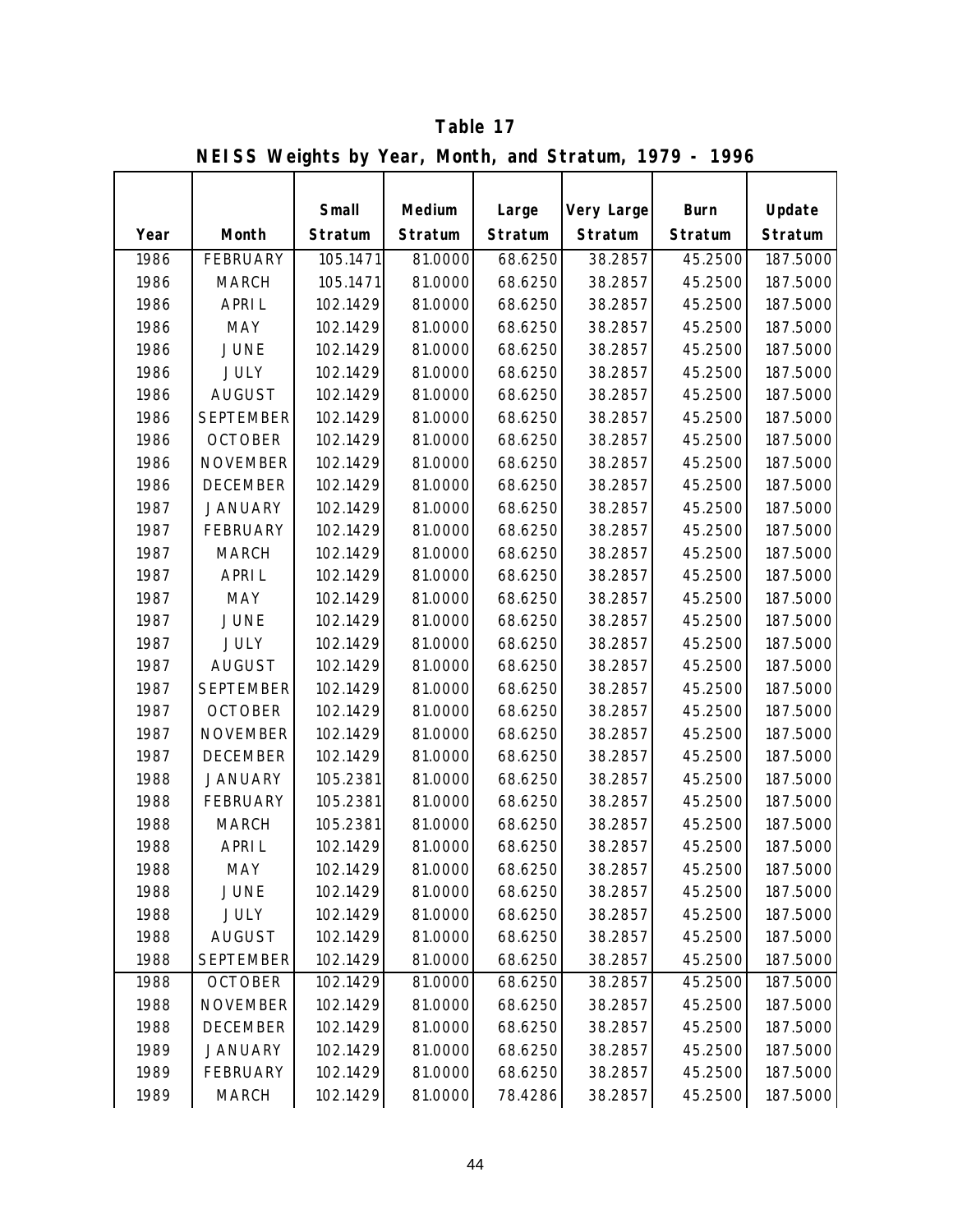|      | $\mathbf{R}$ is the property of $\mathbf{S}$ is the set of $\mathbf{S}$ is the set of $\mathbf{S}$ is the set of $\mathbf{S}$ is the set of $\mathbf{S}$ is the set of $\mathbf{S}$ is the set of $\mathbf{S}$ is the set of $\mathbf{S}$ is the set of $\mathbf{S}$ |                  |                   |                  |                       |                        |                   |
|------|----------------------------------------------------------------------------------------------------------------------------------------------------------------------------------------------------------------------------------------------------------------------|------------------|-------------------|------------------|-----------------------|------------------------|-------------------|
| Year | Month                                                                                                                                                                                                                                                                | Small<br>Stratum | Medium<br>Stratum | Large<br>Stratum | Very Large<br>Stratum | <b>Burn</b><br>Stratum | Update<br>Stratum |
| 1989 | <b>APRIL</b>                                                                                                                                                                                                                                                         | 102.1429         | 81.0000           | 78.4286          | 38.2857               | 45.2500                | 187.5000          |
| 1989 | <b>MAY</b>                                                                                                                                                                                                                                                           | 102.1429         | 81.0000           | 78.4286          | 38.2857               | 45.2500                | 187.5000          |
| 1989 | <b>JUNE</b>                                                                                                                                                                                                                                                          | 102.1429         | 81.0000           | 78.4286          | 38.2857               | 45.2500                | 187.5000          |
| 1989 | <b>JULY</b>                                                                                                                                                                                                                                                          | 102.1429         | 81.0000           | 78.4286          | 38.2857               | 45.2500                | 187.5000          |
| 1989 | <b>AUGUST</b>                                                                                                                                                                                                                                                        | 102.1429         | 81.0000           | 78.4286          | 38.2857               | 45.2500                | 187.5000          |
| 1989 | <b>SEPTEMBER</b>                                                                                                                                                                                                                                                     | 102.1429         | 81.0000           | 78.4286          | 38.2857               | 45.2500                | 187.5000          |
| 1989 | <b>OCTOBER</b>                                                                                                                                                                                                                                                       | 102.1429         | 81.0000           | 78.4286          | 38.2857               | 60.3333                | 187.5000          |
| 1989 | <b>NOVEMBER</b>                                                                                                                                                                                                                                                      | 102.1429         | 81.0000           | 78.4286          | 38.2857               | 60.3333                | 187.5000          |
| 1989 | <b>DECEMBER</b>                                                                                                                                                                                                                                                      | 102.1429         | 81.0000           | 78.4286          | 38.2857               | 60.3333                | 187.5000          |
| 1990 | <b>JANUARY</b>                                                                                                                                                                                                                                                       | 112.1579         | 85.7273           | 68.5000          | 33.8571               |                        |                   |
| 1990 | <b>FEBRUARY</b>                                                                                                                                                                                                                                                      | 112.1579         | 85.7273           | 68.5000          | 33.8571               |                        |                   |
| 1990 | <b>MARCH</b>                                                                                                                                                                                                                                                         | 112.1579         | 85.7273           | 68.5000          | 33.8571               |                        |                   |
| 1990 | <b>APRIL</b>                                                                                                                                                                                                                                                         | 112.1579         | 85.7273           | 68.5000          | 33.8571               |                        |                   |
| 1990 | <b>MAY</b>                                                                                                                                                                                                                                                           | 112.1579         | 85.7273           | 68.5000          | 33.8571               |                        |                   |
| 1990 | <b>JUNE</b>                                                                                                                                                                                                                                                          | 112.1579         | 85.7273           | 68.5000          | 33.8571               |                        |                   |
| 1990 | <b>JULY</b>                                                                                                                                                                                                                                                          | 112.1579         | 85.7273           | 68.5000          | 33.8571               |                        |                   |
| 1990 | <b>AUGUST</b>                                                                                                                                                                                                                                                        | 112.1579         | 85.7273           | 68.5000          | 33.8571               |                        |                   |
| 1990 | <b>SEPTEMBER</b>                                                                                                                                                                                                                                                     | 112.1579         | 85.7273           | 68.5000          | 33.8571               |                        |                   |
| 1990 | <b>OCTOBER</b>                                                                                                                                                                                                                                                       | 112.1579         | 85.7273           | 68.5000          | 33.8571               |                        |                   |
| 1990 | <b>NOVEMBER</b>                                                                                                                                                                                                                                                      | 115.2734         | 85.7273           | 68.5000          | 33.8571               |                        |                   |
| 1990 | <b>DECEMBER</b>                                                                                                                                                                                                                                                      | 115.2734         | 85.7273           | 68.5000          | 33.8571               |                        |                   |
| 1991 | <b>JANUARY</b>                                                                                                                                                                                                                                                       | 115.2734         | 45.1196           | 40.2941          | 16.9286               |                        |                   |
| 1991 | <b>FEBRUARY</b>                                                                                                                                                                                                                                                      | 115.2734         | 42.8636           | 40.2941          | 16.9286               |                        |                   |
| 1991 | <b>MARCH</b>                                                                                                                                                                                                                                                         | 112.1579         | 42.8636           | 40.2941          | 16.9286               |                        |                   |
| 1991 | <b>APRIL</b>                                                                                                                                                                                                                                                         | 112.1579         | 42.8636           | 40.2941          | 16.9286               |                        |                   |
| 1991 | <b>MAY</b>                                                                                                                                                                                                                                                           | 112.1579         | 42.8636           | 40.2941          | 16.9286               |                        |                   |
| 1991 | <b>JUNE</b>                                                                                                                                                                                                                                                          | 112.1579         | 42.8636           | 36.0526          | 16.9286               |                        |                   |
| 1991 | <b>JULY</b>                                                                                                                                                                                                                                                          | 112.1579         | 42.8636           | 36.0526          | 16.9286               |                        |                   |
| 1991 | <b>AUGUST</b>                                                                                                                                                                                                                                                        | 112.1579         | 42.8636           | 34.2500          | 16.9286               |                        |                   |
| 1991 | <b>SEPTEMBER</b>                                                                                                                                                                                                                                                     | 112.1579         | 42.8636           | 34.2500          | 16.9286               |                        |                   |
| 1991 | <b>OCTOBER</b>                                                                                                                                                                                                                                                       | 112.1579         | 42.8636           | 36.0526          | 16.9286               |                        |                   |
| 1991 | <b>NOVEMBER</b>                                                                                                                                                                                                                                                      | 112.1579         | 42.8636           | 36.0526          | 16.9286               |                        |                   |
| 1991 | <b>DECEMBER</b>                                                                                                                                                                                                                                                      | 115.2734         | 42.8636           | 36.0526          | 16.9286               |                        |                   |
| 1992 | <b>JANUARY</b>                                                                                                                                                                                                                                                       | 115.2734         | 42.8636           | 36.0526          | 16.9286               |                        |                   |
| 1992 | <b>FEBRUARY</b>                                                                                                                                                                                                                                                      | 115.2734         | 42.8636           | 36.0526          | 16.9286               |                        |                   |
| 1992 | <b>MARCH</b>                                                                                                                                                                                                                                                         | 115.2734         | 42.8636           | 36.0526          | 16.9286               |                        |                   |
| 1992 | <b>APRIL</b>                                                                                                                                                                                                                                                         | 112.1579         | 42.8636           | 36.0526          | 16.9286               |                        |                   |
| 1992 | MAY                                                                                                                                                                                                                                                                  | 112.1579         | 42.8636           | 36.0526          | 16.9286               |                        |                   |

**NEISS Weights by Year, Month, and Stratum, 1979 - 1996 Table 17**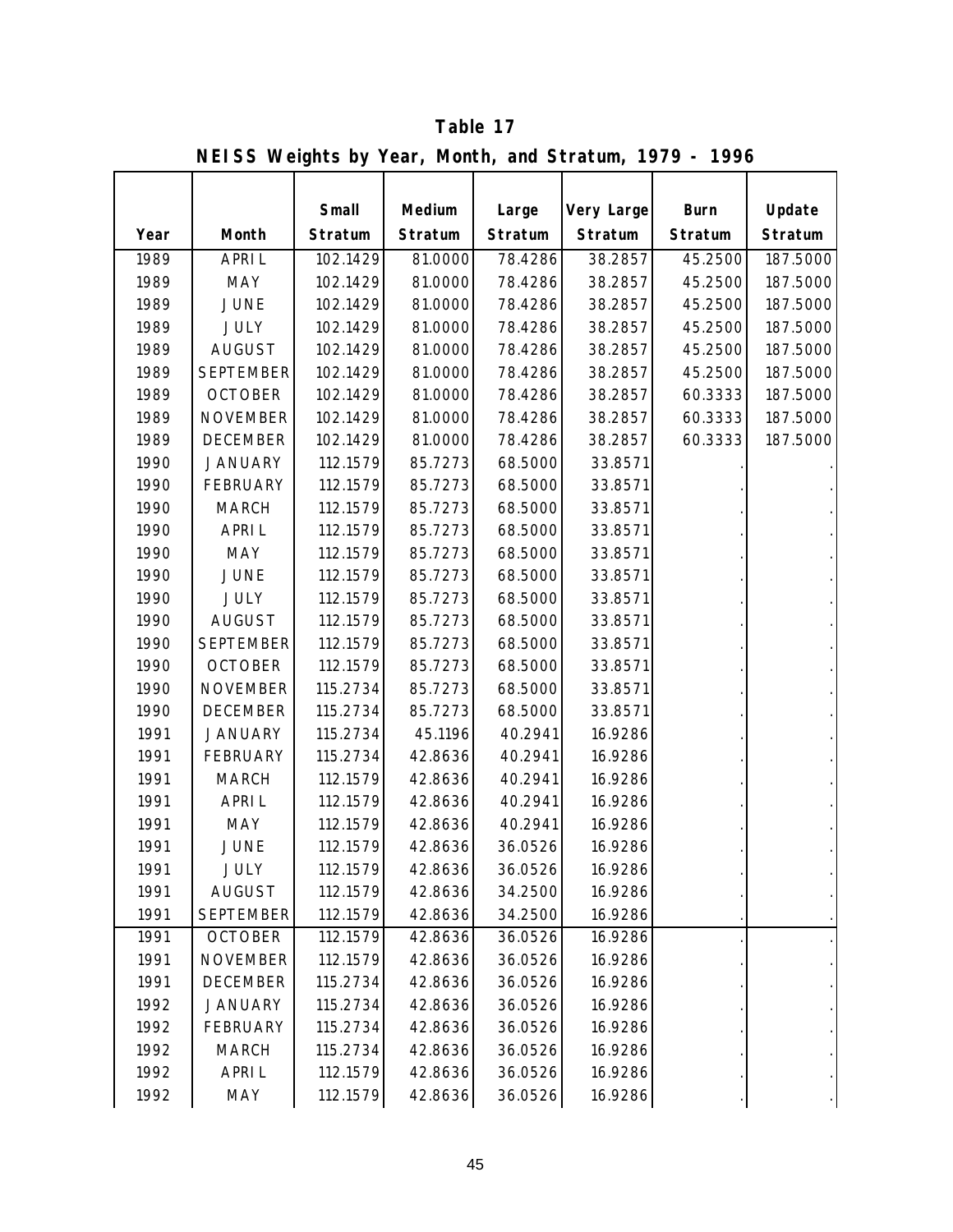|      | $\mathbf{N}$ - $\mathbf{U}$ , $\mathbf{U}$ , $\mathbf{U}$ , $\mathbf{U}$ , $\mathbf{U}$ , $\mathbf{U}$ , $\mathbf{U}$ , $\mathbf{U}$ , $\mathbf{U}$ , $\mathbf{U}$ , $\mathbf{U}$ , $\mathbf{U}$ , $\mathbf{U}$ , $\mathbf{U}$ , $\mathbf{U}$ , $\mathbf{U}$ , $\mathbf{U}$ , $\mathbf{U}$ , $\mathbf{U}$ , |          |         |         |            |             |         |
|------|-------------------------------------------------------------------------------------------------------------------------------------------------------------------------------------------------------------------------------------------------------------------------------------------------------------|----------|---------|---------|------------|-------------|---------|
|      |                                                                                                                                                                                                                                                                                                             | Small    | Medium  | Large   | Very Large | <b>Burn</b> | Update  |
|      |                                                                                                                                                                                                                                                                                                             |          |         |         |            |             |         |
| Year | Month                                                                                                                                                                                                                                                                                                       | Stratum  | Stratum | Stratum | Stratum    | Stratum     | Stratum |
| 1992 | <b>JUNE</b>                                                                                                                                                                                                                                                                                                 | 115.2734 | 42.8636 | 34.2500 | 16.9286    |             |         |
| 1992 | <b>JULY</b>                                                                                                                                                                                                                                                                                                 | 115.2734 | 42.8636 | 34.2500 | 16.9286    |             |         |
| 1992 | <b>AUGUST</b>                                                                                                                                                                                                                                                                                               | 115.2734 | 42.8636 | 34.2500 | 16.9286    |             |         |
| 1992 | <b>SEPTEMBER</b>                                                                                                                                                                                                                                                                                            | 115.2734 | 42.8636 | 34.2500 | 16.9286    |             |         |
| 1992 | <b>OCTOBER</b>                                                                                                                                                                                                                                                                                              | 112.1579 | 42.8636 | 34.2500 | 16.9286    |             |         |
| 1992 | <b>NOVEMBER</b>                                                                                                                                                                                                                                                                                             | 112.1579 | 42.8636 | 34.2500 | 16.9286    |             |         |
| 1992 | <b>DECEMBER</b>                                                                                                                                                                                                                                                                                             | 112.1579 | 42.8636 | 34.2500 | 16.9286    |             |         |
| 1993 | <b>JANUARY</b>                                                                                                                                                                                                                                                                                              | 112.1579 | 42.8636 | 34.2500 | 16.9286    |             |         |
| 1993 | <b>FEBRUARY</b>                                                                                                                                                                                                                                                                                             | 112.1579 | 42.8636 | 34.2500 | 16.9286    |             |         |
| 1993 | <b>MARCH</b>                                                                                                                                                                                                                                                                                                | 112.1579 | 42.8636 | 34.2500 | 16.9286    |             |         |
| 1993 | <b>APRIL</b>                                                                                                                                                                                                                                                                                                | 112.1579 | 42.8636 | 34.2500 | 16.9286    |             |         |
| 1993 | <b>MAY</b>                                                                                                                                                                                                                                                                                                  | 112.1579 | 42.8636 | 34.2500 | 16.9286    |             |         |
| 1993 | <b>JUNE</b>                                                                                                                                                                                                                                                                                                 | 112.1579 | 42.8636 | 34.2500 | 16.9286    |             |         |
| 1993 | <b>JULY</b>                                                                                                                                                                                                                                                                                                 | 112.1579 | 42.8636 | 34.2500 | 16.9286    |             |         |
| 1993 | <b>AUGUST</b>                                                                                                                                                                                                                                                                                               | 112.1579 | 42.8636 | 34.2500 | 16.9286    |             |         |
| 1993 | <b>SEPTEMBER</b>                                                                                                                                                                                                                                                                                            | 112.1579 | 42.8636 | 34.2500 | 16.9286    |             |         |
| 1993 | <b>OCTOBER</b>                                                                                                                                                                                                                                                                                              | 115.2734 | 42.8636 | 34.2500 | 16.9286    |             |         |
| 1993 | <b>NOVEMBER</b>                                                                                                                                                                                                                                                                                             | 115.2734 | 42.8636 | 34.2500 | 16.9286    |             |         |
| 1993 | <b>DECEMBER</b>                                                                                                                                                                                                                                                                                             | 115.2734 | 42.8636 | 34.2500 | 16.9286    |             |         |
| 1994 | <b>JANUARY</b>                                                                                                                                                                                                                                                                                              | 112.1579 | 42.8636 | 34.2500 | 16.9286    |             |         |
| 1994 | <b>FEBRUARY</b>                                                                                                                                                                                                                                                                                             | 112.1579 | 45.1196 | 34.2500 | 18.2308    |             |         |
| 1994 | <b>MARCH</b>                                                                                                                                                                                                                                                                                                | 112.1579 | 45.1196 | 34.2500 | 18.2308    |             |         |
| 1994 | <b>APRIL</b>                                                                                                                                                                                                                                                                                                | 112.1579 | 45.1196 | 34.2500 | 18.2308    |             |         |
| 1994 | <b>MAY</b>                                                                                                                                                                                                                                                                                                  | 112.1579 | 45.1196 | 34.2500 | 18.2308    |             |         |
| 1994 | <b>JUNE</b>                                                                                                                                                                                                                                                                                                 | 115.2734 | 42.8636 | 34.2500 | 18.2308    |             |         |
| 1994 | <b>JULY</b>                                                                                                                                                                                                                                                                                                 | 115.2734 | 42.8636 | 34.2500 | 16.9286    |             |         |
| 1994 | <b>AUGUST</b>                                                                                                                                                                                                                                                                                               | 115.2734 | 42.8636 | 34.2500 | 16.9286    |             |         |
| 1994 | <b>SEPTEMBER</b>                                                                                                                                                                                                                                                                                            | 115.2734 | 42.8636 | 34.2500 | 16.9286    |             |         |
| 1994 | <b>OCTOBER</b>                                                                                                                                                                                                                                                                                              | 115.2734 | 42.8636 | 34.2500 | 16.9286    |             |         |
| 1994 | <b>NOVEMBER</b>                                                                                                                                                                                                                                                                                             | 115.2734 | 42.8636 | 34.2500 | 16.9286    |             |         |
| 1994 | <b>DECEMBER</b>                                                                                                                                                                                                                                                                                             | 115.2734 | 42.8636 | 34.2500 | 16.9286    |             |         |
| 1995 | <b>JANUARY</b>                                                                                                                                                                                                                                                                                              | 112.1579 | 42.8636 | 34.2500 | 16.9286    |             |         |
| 1995 | <b>FEBRUARY</b>                                                                                                                                                                                                                                                                                             | 115.2734 | 42.8636 | 34.2500 | 16.9286    |             |         |
| 1995 | <b>MARCH</b>                                                                                                                                                                                                                                                                                                | 115.2734 | 42.8636 | 34.2500 | 16.9286    |             |         |
| 1995 | <b>APRIL</b>                                                                                                                                                                                                                                                                                                | 112.1579 | 42.8636 | 34.2500 | 16.9286    |             |         |
| 1995 | <b>MAY</b>                                                                                                                                                                                                                                                                                                  | 112.1579 | 42.8636 | 34.2500 | 16.9286    |             |         |
| 1995 | JUNE                                                                                                                                                                                                                                                                                                        | 112.1579 | 42.8636 | 34.2500 | 16.9286    |             |         |
| 1995 | <b>JULY</b>                                                                                                                                                                                                                                                                                                 | 112.1579 | 42.8636 | 34.2500 | 16.9286    |             |         |

**NEISS Weights by Year, Month, and Stratum, 1979 - 1996 Table 17**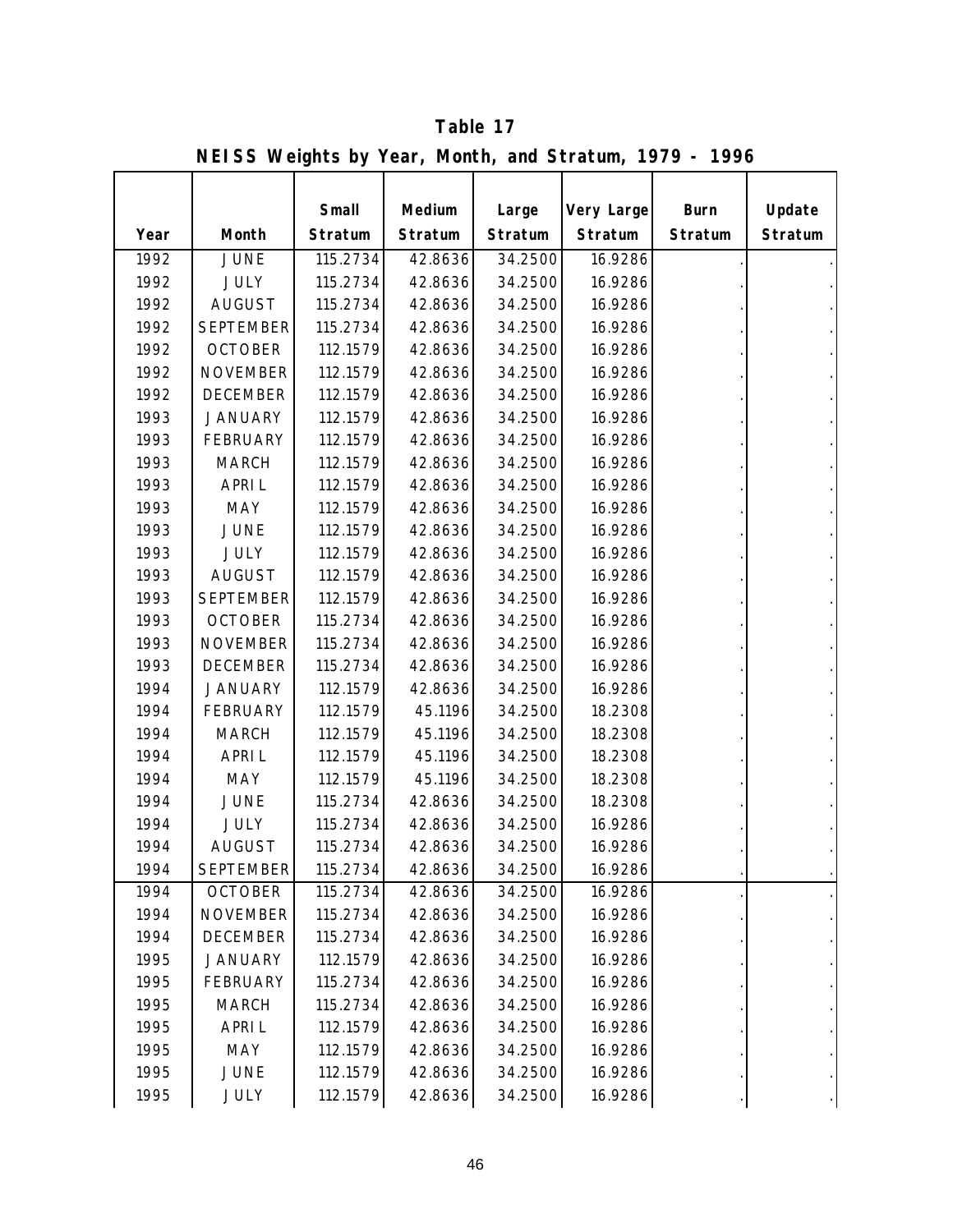|      | INCLESS WEIGHTS By Teal, MONTH, and Stratum, $1777 - 1770$ |                |         |         |            |             |                |
|------|------------------------------------------------------------|----------------|---------|---------|------------|-------------|----------------|
|      |                                                            |                |         |         |            |             |                |
|      |                                                            | Small          | Medium  | Large   | Very Large | <b>Burn</b> | Update         |
| Year | Month                                                      | <b>Stratum</b> | Stratum | Stratum | Stratum    | Stratum     | <b>Stratum</b> |
| 1995 | <b>AUGUST</b>                                              | 112.1579       | 45.1196 | 34.2500 | 16.9286    |             |                |
| 1995 | <b>SEPTEMBER</b>                                           | 112.1579       | 45.1196 | 34.2500 | 16.9286    |             |                |
| 1995 | <b>OCTOBER</b>                                             | 112.1579       | 45.2449 | 34.2500 | 16.9286    |             |                |
| 1995 | <b>NOVEMBER</b>                                            | 112.1579       | 45.2449 | 34.2500 | 16.9286    |             |                |
| 1995 | <b>DECEMBER</b>                                            | 112.1579       | 45.2449 | 34.2500 | 16.9286    |             |                |
| 1996 | <b>JANUARY</b>                                             | 112.1579       | 42.8636 | 34.2500 | 16.9286    |             |                |
| 1996 | <b>FEBRUARY</b>                                            | 112.1579       | 42.8636 | 34.2500 | 16.9286    |             |                |
| 1996 | <b>MARCH</b>                                               | 112.1579       | 42.8636 | 34.2500 | 16.9286    |             |                |
| 1996 | <b>APRIL</b>                                               | 112.1579       | 42.8636 | 34.2500 | 16.9286    |             |                |
| 1996 | MAY                                                        | 112.1579       | 42.8636 | 34.2500 | 16.9286    |             |                |
| 1996 | <b>JUNE</b>                                                | 112.1579       | 42.8636 | 34.2500 | 16.9286    |             |                |
| 1996 | <b>JULY</b>                                                | 112.1579       | 42.8636 | 34.2500 | 16.9286    |             |                |
| 1996 | <b>AUGUST</b>                                              | 112.1579       | 42.8636 | 34.2500 | 16.9286    |             |                |
| 1996 | <b>SEPTEMBER</b>                                           | 112.1579       | 42.8636 | 34.2500 | 16.9286    |             |                |
| 1996 | <b>OCTOBER</b>                                             | 112.1579       | 42.8636 | 34.2500 | 16.9286    |             |                |
| 1996 | <b>NOVEMBER</b>                                            | 112.1579       | 42.8636 | 34.2500 | 16.9286    |             |                |
| 1996 | <b>DECEMBER</b>                                            | 112.1579       | 42.8636 | 34.2500 | 16.9286    |             |                |

**NEISS Weights by Year, Month, and Stratum, 1979 - 1996 Table 17**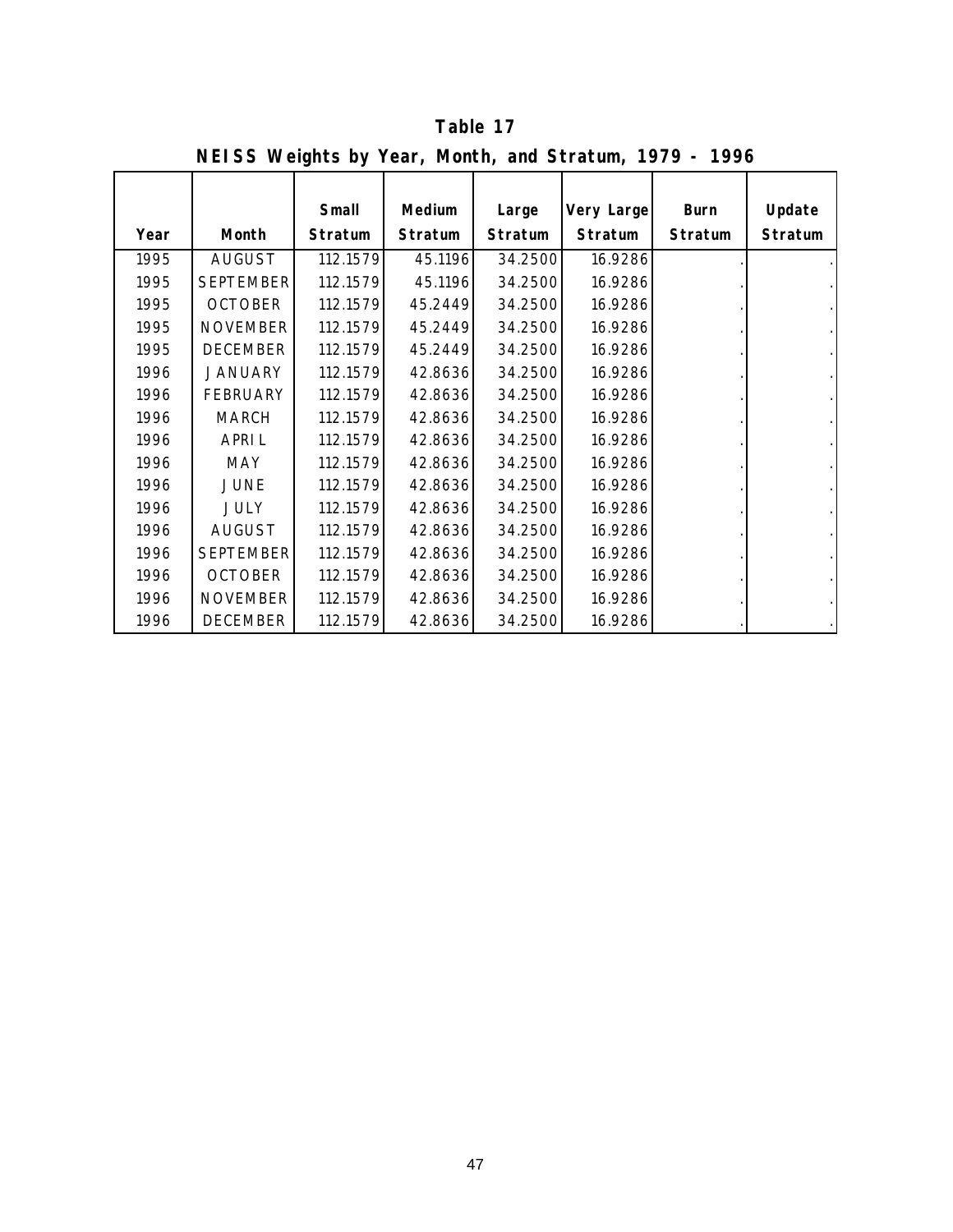| <b>Estimated Number</b> |      |      |      | Year |      |      |      |
|-------------------------|------|------|------|------|------|------|------|
|                         |      | 1991 | 1992 |      |      | 1995 |      |
| <b>Injuries</b><br>of   | 1990 |      |      | 1993 | 1994 |      | 1996 |
| 1,200                   | 0.28 | 0.23 | 0.23 | 0.26 | 0.24 | 0.23 | 0.24 |
| 5,000                   | 0.17 | 0.15 | 0.16 | 0.16 | 0.15 | 0.15 | 0.15 |
| 10,000                  | 0.15 | 0.13 | 0.13 | 0.14 | 0.13 | 0.13 | 0.13 |
| 25,000                  | 0.12 | 0.11 | 0.11 | 0.11 | 0.10 | 0.11 | 0.11 |
| 50,000                  | 0.11 | 0.10 | 0.10 | 0.10 | 0.09 | 0.09 | 0.09 |
| 75,000                  | 0.10 | 0.09 | 0.10 | 0.09 | 0.09 | 0.09 | 0.09 |
| 100,000                 | 0.10 | 0.09 | 0.09 | 0.09 | 0.08 | 0.09 | 0.09 |
| 125,000                 | 0.09 | 0.09 | 0.09 | 0.09 | 0.08 | 0.08 | 0.08 |
| 150,000                 | 0.09 | 0.08 | 0.09 | 0.08 | 0.08 | 0.08 | 0.08 |
| 175,000                 | 0.09 | 0.08 | 0.09 | 0.08 | 0.08 | 0.08 | 0.08 |
| 200,000                 | 0.09 | 0.08 | 0.08 | 0.08 | 0.07 | 0.08 | 0.08 |
| 300,000                 | 0.08 | 0.08 | 0.08 | 0.08 | 0.07 | 0.07 | 0.07 |
| 400,000                 | 0.08 | 0.07 | 0.08 | 0.07 | 0.07 | 0.07 | 0.07 |
| 500,000                 | 0.08 | 0.07 | 0.08 | 0.07 | 0.07 | 0.07 | 0.07 |
| 600,000                 | 0.08 | 0.07 | 0.07 | 0.07 | 0.07 | 0.07 | 0.07 |
| 700,000                 | 0.08 | 0.07 | 0.07 | 0.07 | 0.06 | 0.07 | 0.07 |
| 1,500,000               | 0.07 | 0.06 | 0.07 | 0.06 | 0.06 | 0.06 | 0.06 |

**Generalized Relative Sampling Errors For NEISS For Various Size Table 18**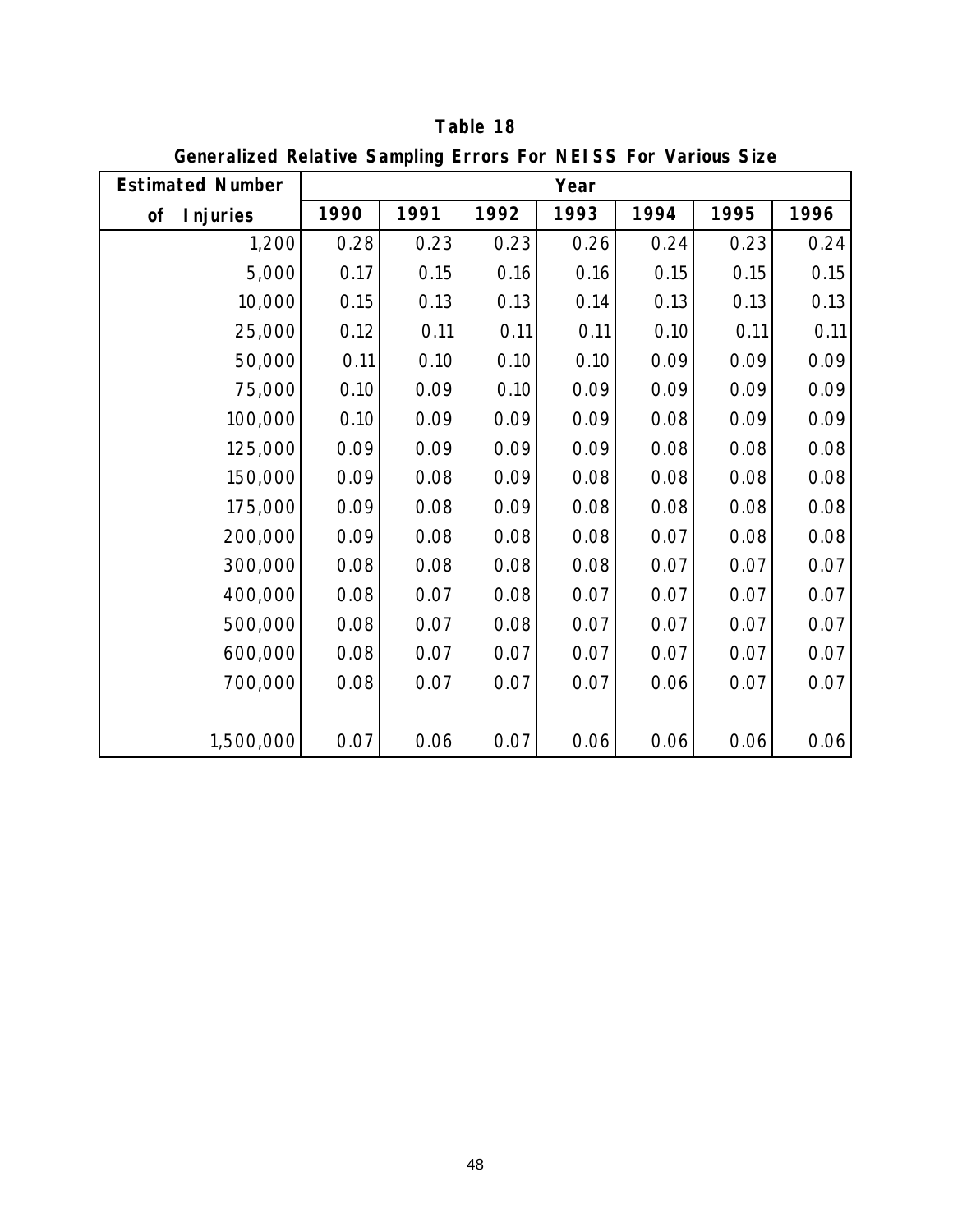## **APPENDIX 1 SAS CODE FOR CALCULATING VARIANCES**

```
%include 'g:\users\epds\rdwrite\formats\stratum.fmt';
/**************************************/
/* STRATUM FORMATS */
/* 1990 Estimates - $strt90h. */
/* 1991-1996 Estimates - $strt91h. */
/* 1997-present Estimates - $strt97h. */
/**************************************/;
DATA IN ERROR(KEEP = HID WT STRATUM DUMMY); SET g.neiss;
   hid = put(hid,$subhosp.);
    stratum = put(hid,$strt91h.);
  dummy = 1;
  WT = WT/10000; *if wt has a format of 7.4 delete this line;
   if wt<1 then delete;
   if stratum in ('S','M','L','V') then output in;
   else output error;
PROC PRINT DATA = ERROR;
   TITLE 'Possible Error! Hospital with no stratum';
PROC SORT DATA = IN; BY HID DUMMY;
/**************************************************************/
/* SUM THE TOTAL WEIGHT AND TOTAL NUMBER OF CASES BY HOSPITAL */
/**************************************************************/;
DATA TOTAL (KEEP = HID TOT WT TOT CNT DUMMY STRATUM);
    SET IN; BY HID DUMMY;
    TOT_WT + WT;
   TOT_CNT + 1;
    IF LAST.DUMMY THEN DO;
       OUTPUT;
      TOT_WT = 0;TOT_CNT = 0; END;
   RETAIN TOT_WT 0 TOT_CNT 0;
PROC SORT DATA = TOTAL; BY DUMMY STRATUM;
       DATA VARPROD (KEEP = ESTIMATE COUNT CV VAR); SET TOTAL;
          BY DUMMY STRATUM;
          COUNT + TOT_CNT;
          TWCNT + TOT_WT;
         SUMSQ = (TOTWT)**2; TSUMSQ + SUMSQ;
          IF LAST.STRATUM THEN DO;
             IF STRATUM ='S' THEN N = 37;
            ELSE IF STRATUM = 'M' THEN N = 20;
            ELSE IF STRATUM = 'L' THEN N = 20;
            ELSE IF STRATUM = 'V' THEN N = 14;
/* N VALUES FOR STRATUM MUST REFLECT APPROPRIATE NEISS SAMPLE DESIGN */
/* CONSULT TABLES 1 TO 15 FOR SAMPLE DESIGNS */
```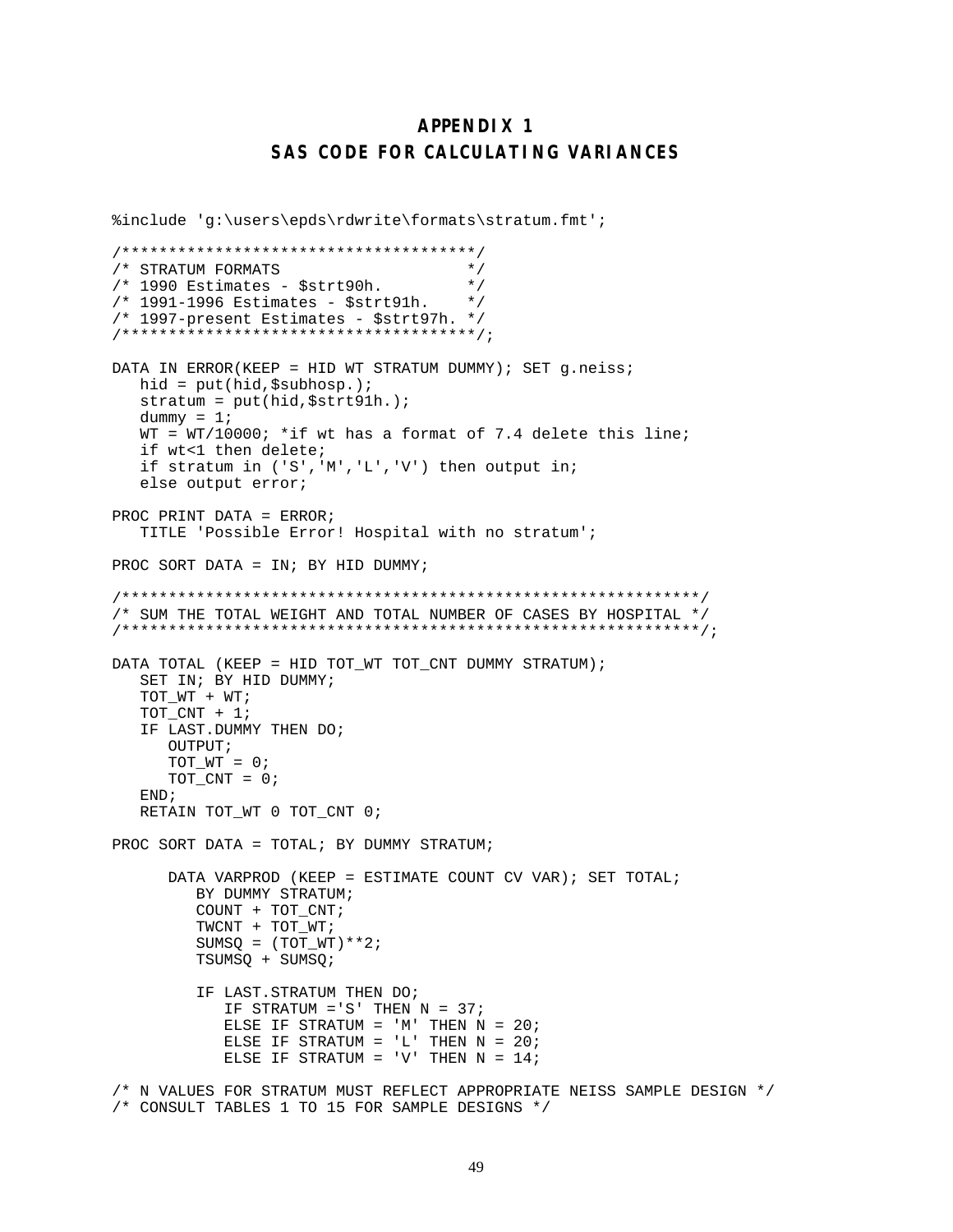```
STR_VAR = (TSUMSQ - (TWCNT**2)/N)*N/(N-1); VAR+STR_VAR;
             TSUMSQ = 0;
             ESTIMATE+TWCNT;
             TWCNT=0;
          END;
          IF LAST.DUMMY THEN DO;
            SD = SORT(VAR);
             CV = SD/ESTIMATE;
             OUTPUT VARPROD;
            ESTIMATE = 0;VAR = 0;COUNT = 0; END;
       RUN;
PROC PRINT DATA = VARPROD;
   TITLE 'VARIANCE ESTIMATES FOR NEISS ESTIMATES BETWEEN 1991 AND 1994';
    VAR ESTIMATE COUNT CV VAR;
   FORMAT ESTIMATE 7.0 CV 7.4 VAR 12.;
    SUM ESTIMATE COUNT VAR;
RUN;
```